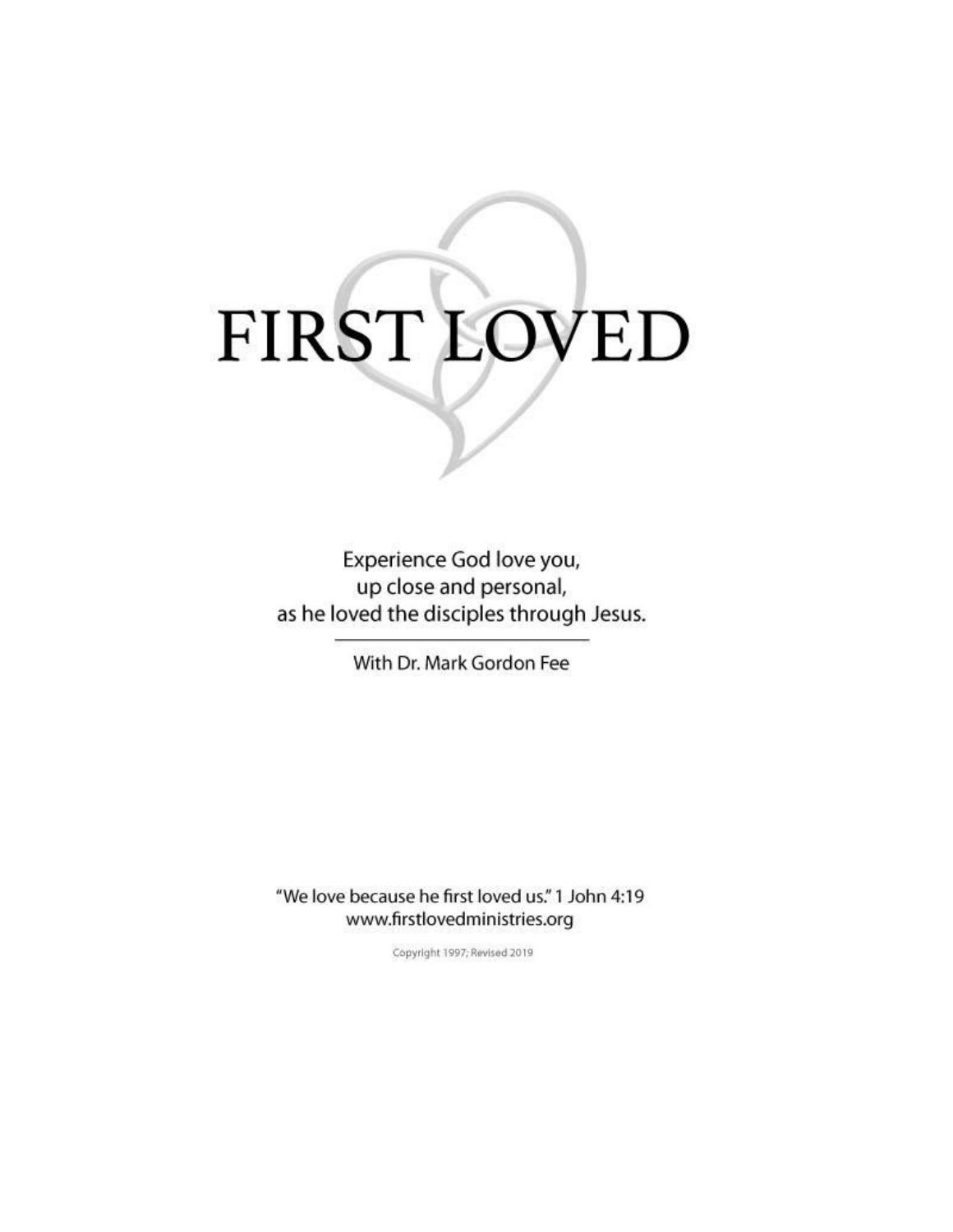# SESSION 1 -- Loving the Jesus Way

- 1. The title, **FIRST LOVED,** comes from 1 John 4:19 "We love because he [God] first **LOVED** us!"
- **2. LOVED!** Such a wonderful feeling to **be loved by someone**!
	- **a.** Hopefully you've been **loved** by someone recently or at some time. Take a moment right now to remember one of those times of being loved. [Pause and do it]. Hopefully you're experiencing the joy and pleasure again from that loving experience.
	- **b. How did they express their love for you? Words and actions** are the only way humans can reveal their thoughts and feelings of love to another person.
- **3. As John wrote, God also loved us in the past through an extraordinary act of love:**
	- **a.** We read: "**This is love:** not that we loved God, but that **he loved us** [first] and sent his Son as an atoning sacrifice for our sins" [1 John 4:10; See also John 3:16; Romans 5:8].
	- **b.** What that means is that Jesus suffered the just penalty in our place for the wrongs we had done to God and others. And we are so grateful for that.
	- **c.** We also read descriptions of how much God loves us in the scriptures. (Ps. 103:11**)**
	- **d.** It's wonderful to read about how much God loves us and how he showed it. But have you ever longed to experience God love you with words and actions just like you experience through people, just like you experienced from the person you were just thinking about?
	- **e. The twelve disciples of Jesus actually experienced God love them, up close and personal, with words and actions, through Jesus! BUT THEY DIDN'T KNOW THIS AT FIRST.** Truthfully, neither did I for the first 18+ years of my walk. My focus was on Jesus – his teaching and miracles. I viewed the disciples as just students, learning his teaching to teach others -Mt. 28:20. But loving one another?
- **4.** John writes in his gospel that **Jesus LOVED the twelve disciples:**
	- **a.** [John 13:1] "**Having LOVED his own** (chapters 1-12) **. . . he LOVED them to the end**" (chapters 13-21). From the time he called them to follow him up to his ascension, he loved "**his own**", his twelve disciples.
	- **b.** Three years is 1,095 days @ 10 hours a day = 10,950 hours. Imagine all the ways, all the times, they experienced him love them and observed him love others.
	- **c.** Consider this: "Jesus did many other things as well. If every one of them were written down, I suppose that even the whole world would not have room for the books that would be written" [John 21:25]. The world is not a big enough library!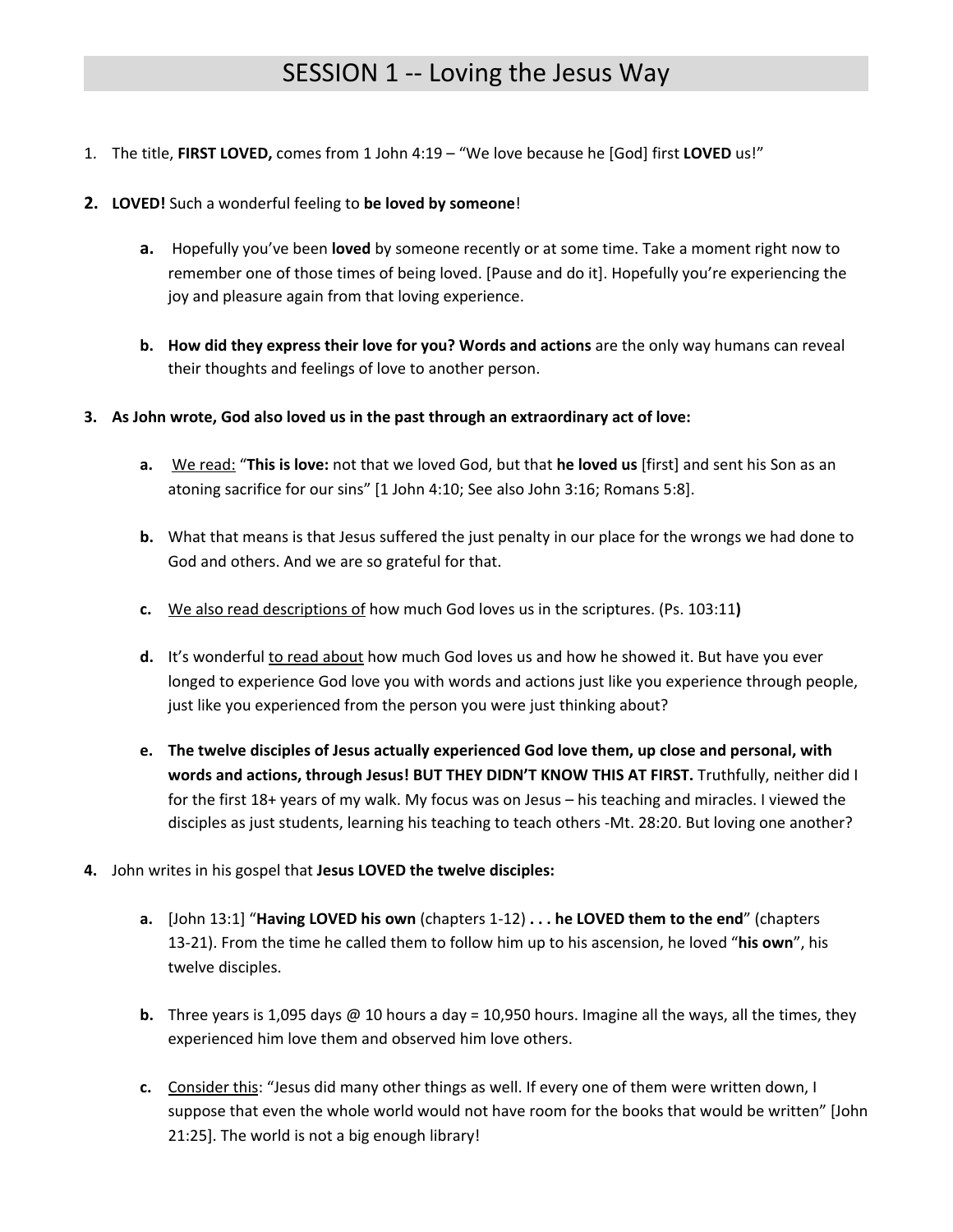- **d.** Jesus **loved** them many times in many ways. But he also **loved them in a specific way.**
	- **i.** He loved them **by the Spirit:**
		- 1. We were told this at the beginning of John's gospel by John the Baptist. He said, "I saw the Spirit come down from heaven as a dove and remain on him (v 32). . . (34) I have seen and I testify that this is God's Chosen One." [fulfilling Isaiah 42:1]
		- 2. [Luke 4:1, 14] "Jesus, **full of the Holy Spirit**, left the Jordan and was **led by the Spirit** into the wilderness. . . . Jesus returned to Galilee **in the power of the Spir**it."
		- 3. [Acts 10:38] ". . . God anointed Jesus of Nazareth with **the Holy Spirit and power**, and how he went around doing good and healing all who were under the power of the devil, because God was with him." *DOING GOOD, HEALING = LOVE!!*
	- **ii.** He loved them **as the Father loved him:**

"**As the Father has loved me**, so have I loved you." [John 15:9; see also 3:35; 5:20; 10:17; 17:23, 24, 26; also Paul, Eph. 1:6; Col. 1:13]

- **5.** Jesus gives the disciples **a NEW COMMAND to love his way!**
	- a. Jesus said: "A new commandment I give to you, that you ------ **LOVE** one another **EVEN AS I (Jesus) HAVE LOVED YOU**, ----- that you love one another." *They had 3 years of experiences to draw on.*
	- b. **Jesus followed the command saying: "By this** all men ["people", ESV] will know that you are my disciples, if you have love for one another" [John 13:34-35, NASB]**. OR,** "*By this, people will identify you as belonging to me, if you have my kind of love for one another and others.*
	- **c.** During Jesus' first teaching in Luke's gospel he says, "The student [or apprentice] is not above the teacher, but everyone who is fully **trained** will be **like** their teacher" [Luke 6:40, NIV]. In what way or ways did he want them to be "like" him so people would know they were his disciples? To love one another **just as** he had loved them. Not only were they loved by all their experiences, but they were also **trained to love as loved**!
	- **d. Training** has four components instruction, observation, coaching, practice. Learning to love the Jesus way means you also get to experience him love you. Like training to be a "masseuse" or a "chef".
	- **e. When Jesus washed their feet, it was both a profound act of love and training:** Each of the twelve disciples experienced Jesus wash their own feet and watched him wash the other eleven (John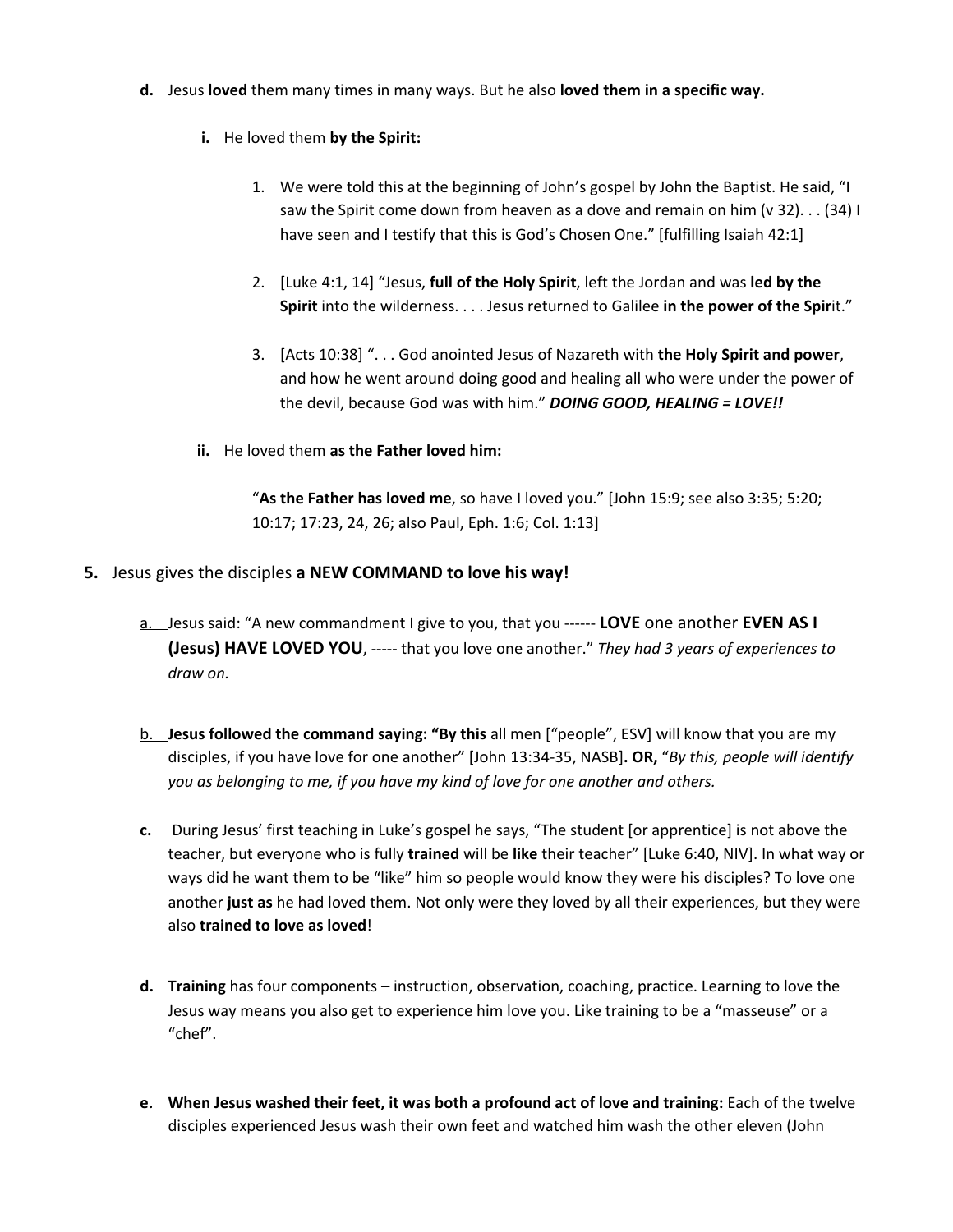13:5-15). That's training! Jesus concluded saying, "I have set you an example that you should do as I have done for you", i.e., love as I have loved you!

- **6.** Then, Jesus reveals to them **that God the Father himself had also loved them through him** (presumably by the Spirit as well). What they didn't know, NOW THEY KNOW.
	- **a.** "Anyone who has seen me has seen the Father. How can you say, 'Show us the Father'?Don't you believe that I am in the Father, and that **the Father is in me**? The words I say to you I do not speak on my own authority. Rather, it is **the Father, living in me,** who is doing his work. Believe me when I say that I am in the Father and **the Father is in me**; or at least believe on the evidence of the works themselves." [John 14:9-11]
	- b. **The new command also given by the Father:** "Love one another **as I, your God and Father, have loved you** through Jesus by the Spirit."
	- **c.** Jesus **LOVED** the disciples **many times and in many ways** over the 3 years. But when he loved them, he **LOVED** them **by the Spirit, as the Father had loved him**. And, **the Father** himself, **LOVED** them through him.
- **7. What is "NEW" about the command**?
	- **a.** "New" in Greek is defined as "unknown, strange, remarkable." What made the command "new" in that sense? **[Illustrate with Joe and Jill]**
	- **b.** What makes it "remarkable" is that a person must **BE LOVED** by Jesus (by God) first, **in order** to **LOVE** others **AS he has loved them.** Anyone can "Love your neighbor as yourself". But not so with the new command. A person must **BE LOVED** first in order to **love as loved**.

### **8. How do we, his present-day apprentices, get loved by God today in an "embodied" way like the disciples did through Jesus so that we can love as he has loved us?**

- **a. BY THE SPIRIT –** just like God loved the disciples through Jesus.
	- **i.** "And I will ask the Father, and he will give you another advocate ["helper", NASB] to help you and **be with you** forever—**THE SPIRIT OF TRUTH**. . . . and [HE] **will be in you."** [John 14:16-17; also, 16:7, 13]
	- ii. He continues: "Anyone who loves me will obey my teaching. My Father will love them, and **we will come to them and make our home with them**" [John 14:23; Jesus "in us" verses: 14:20; 17:20,23,26; **ROMANS 8:9-10**].
	- *iii.* **THEREFORE,** Jesus says, "Do not leave Jerusalem, but **WAIT** for **the gift** my Father promised *[the Holy Spirit],* which you have heard me speak about" [Acts 1:4-5, NIV]. Jesus also said, "'Whoever believes in me, as Scripture has said, rivers of living water will flow from within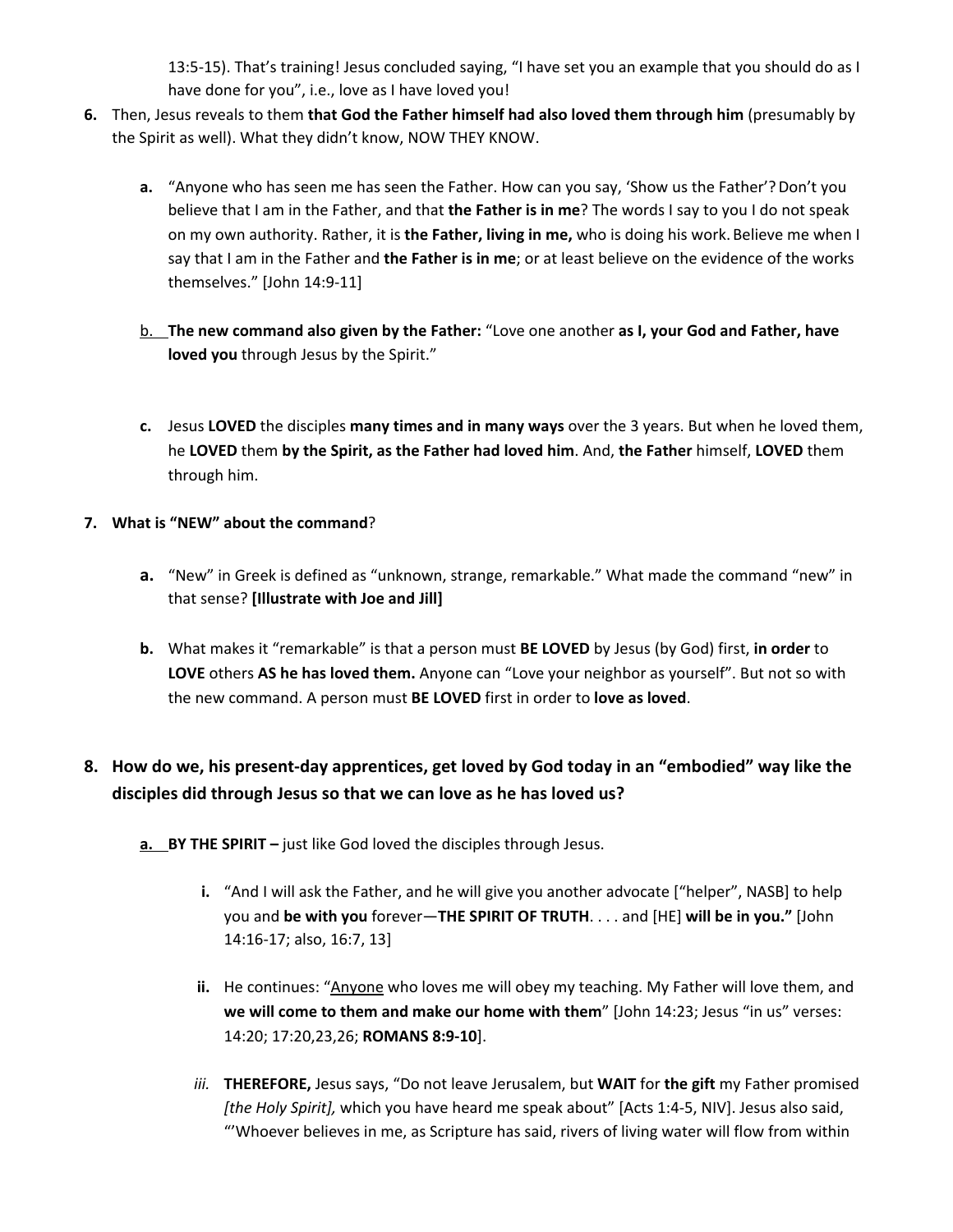them.'**By this he meant the Spirit, whom those who believed in him were later to receive"** [John 7:38-39; see also Acts 2:38; 11:15-17; 19:2-6; Galatians 3:2,5].

iv. Most of us probably know this. But I don't think most of us have practices that help this *reality become "embodied" experiences of the Father/Jesus loving us.*

### b. **The "LOVE VERSE" and "GOD-SIGHTING" practices to BE LOVED by God – Father, Son, and Spirit.**

- i. These practices, [similar to the historic practices of Lectio Divina and the Examen], help us **experience God love us in "embodied" ways, through words and actions as he loved the disciples through Jesus.** *The tools are familiar to most of us (bible, prayer, community) but done in a new or different way.*
- ii. The **Love-Verse Practice** is a way to experience God speak loving words to us from the **Bible** through ourselves and one another. The **God-Sighting Practice** is a way to notice and experience God love us through **our loving interactions (community).** Also, as we do both practices, we engage in **interactive prayer** as we listen to and speak with him by the Spirit [John 16:13].
- iii. Experiencing God love us in these ways, according to neuroscience, has the greatest potential for transforming our minds [Romans 12:2; Ephesians 4:24] because we are most shaped by and remember our emotionally engaging experiences.

### c. **Ultimately, through these and other practices, the Holy Spirit transforms us to be "like":**

- i. Paul writes: "And **we all**, with unveiled faces contemplate ["behold as in a mirror", NASB] the Lord's glory **are being transformed into his image** with ever increasing glory, which comes from the Lord, who is the Spirit" [2 Corinthians 3:18, NIV]. *God stands in front of the* MIRROR, but we see Jesus, "the image of God" (2 Cor. 4:4; Col. 1:15) in the mirror and in *time, us (Rom. 8:29).*
- ii. I believe he wants us to be able to say John 14:9-11!

### d. **The FAMILY BUSINESS we were "born" into and participate in! Image-making and image bearing:**

- i. "*Yahweh and Son(s) and daughters: IMAGE-MAKERS - Transforming people to LOVE THE JESUS WAY."*
- ii. *Therefore, my working definition for discipleship is: A life-long, training relationship with God and Jesus by the Spirit, AND with his people, to become like him [image making], in order to love as he has loved us [image-bearing]; together with them, image-making and image-bearing, until he comes.*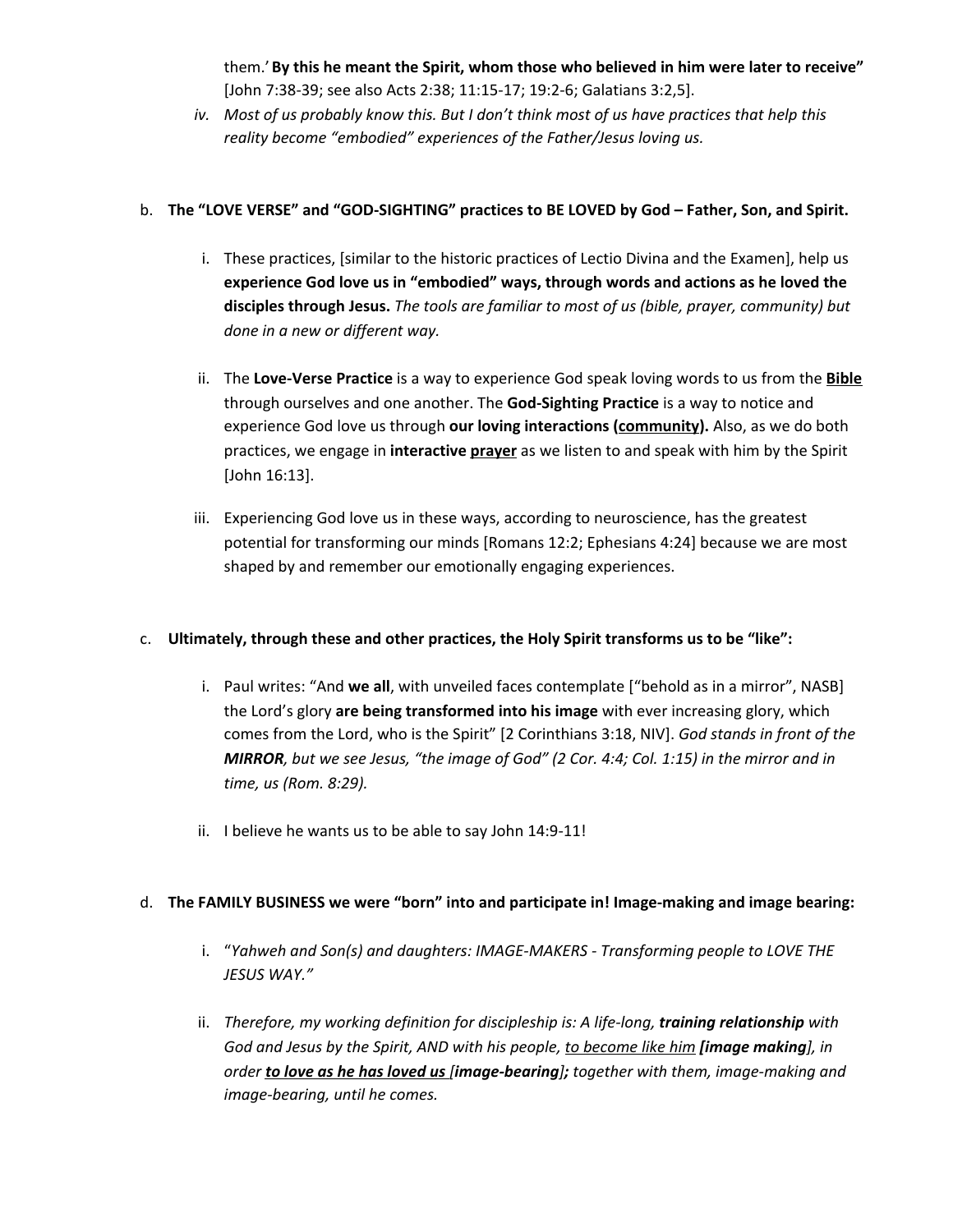- 9. We must **spend time with him** to be loved by him. **He wants to spend time with us**, to love us. We **WANT TO** spend time with him. We come together with **excited anticipation!**
	- **a.** John writes: "Dear friends, let us love one another, for love comes from God. . . . because God is love. . . . We love because he first loved us" [1 John 4:7-8, 19, NIV]. God says, "*Come to me who is love, from whom love comes, and let me love you first and then, because of experiencing me love you, you will love me and others because I first loved you!* SO, COME! *I AM WAITING WITH EXCITED ANTICIPATION FOR YOU!"***'**
	- **b.** God says through Luke 15:20, NIV, personalized: "When you get up and come to me your heavenly Father, *[whether you've sinned or not, verse 18],* while you are still a long way off and I see you, I am filled with compassion for you; I run to you, throw my arms around you and kiss you *[and celebrate over you, verse 23]*" He continues: "*I WAIT WITH LONGING FOR YOU! AND WHEN I SEE YOU, I RUN TO YOU. I CLOSE THE GAP BETWEEN US!"*
	- **c.** God says, "*I WILL HELP YOU GRASP AND KNOW MY LOVE!* He continues: "In order to root and establish ("ground", NASB) you more deeply in my love, I will give you the power (the "ability", NASB) . . . **to grasp** ("comprehend", NASB) how wide and long and high and deep is **the love of Christ [***my love for you***] and to know (experientially) this love that surpasses knowledge**—that you may be filled to the measure of all the fullness of ME" [Ephesians 3:17-19, NIV, personalized].

### **d.** God says, "*I WANT YOUR EXPERIENCE OF MY LOVE TO SATISFY YOU (quench your thirst; appease your hunger), TO DELIGHT YOU LIKE EATING GREAT FOOD!"*

- **i.** He continues: "Come, all you who are thirsty, come to the **waters** . . . Why spend money on what is not **bread**, and your labor on what does not **satisfy**? Listen, listen to me, and **eat** what is good, and you will DELIGHT in **the richest of fare**" [Isaiah 55:1a, 2; NIV]. "**Taste** and see that [I] the Lord [*am*] good." [Psalm 34:8, NIV, personalized]
- **ii.** *FOOD IS NOT JUST FOR NUTRITION (knowledge of his love), BUT ALSO FOR PLEASURE (experiencing his love).* [Menu and Umbilical cord illustrations]
- **e.** *Experiencing his love satisfies our soul and fills us with joy!*
	- **i.** [Moses prayed]: "**Satisfy** us in the morning with **your** unfailing **love** that we may **sing for joy and be glad** all our days" [Psalm 90:14, NIV]. *I am here now to satisfy you with my unfailing love that you may sing for joy and be glad all your days!*
	- **ii.** [David writes]: "Because **your** steadfast **love** is better than life, my lips will praise you. . . . My soul will be **satisfied** as with fat and rich food, and my mouth will praise you with **joyful** lips" [Psalm 63:3, 5, ESV]. We say, *"Lord, your love is better than life. My soul is satisfied as with fat and rich food so I praise you with joyful lips!!*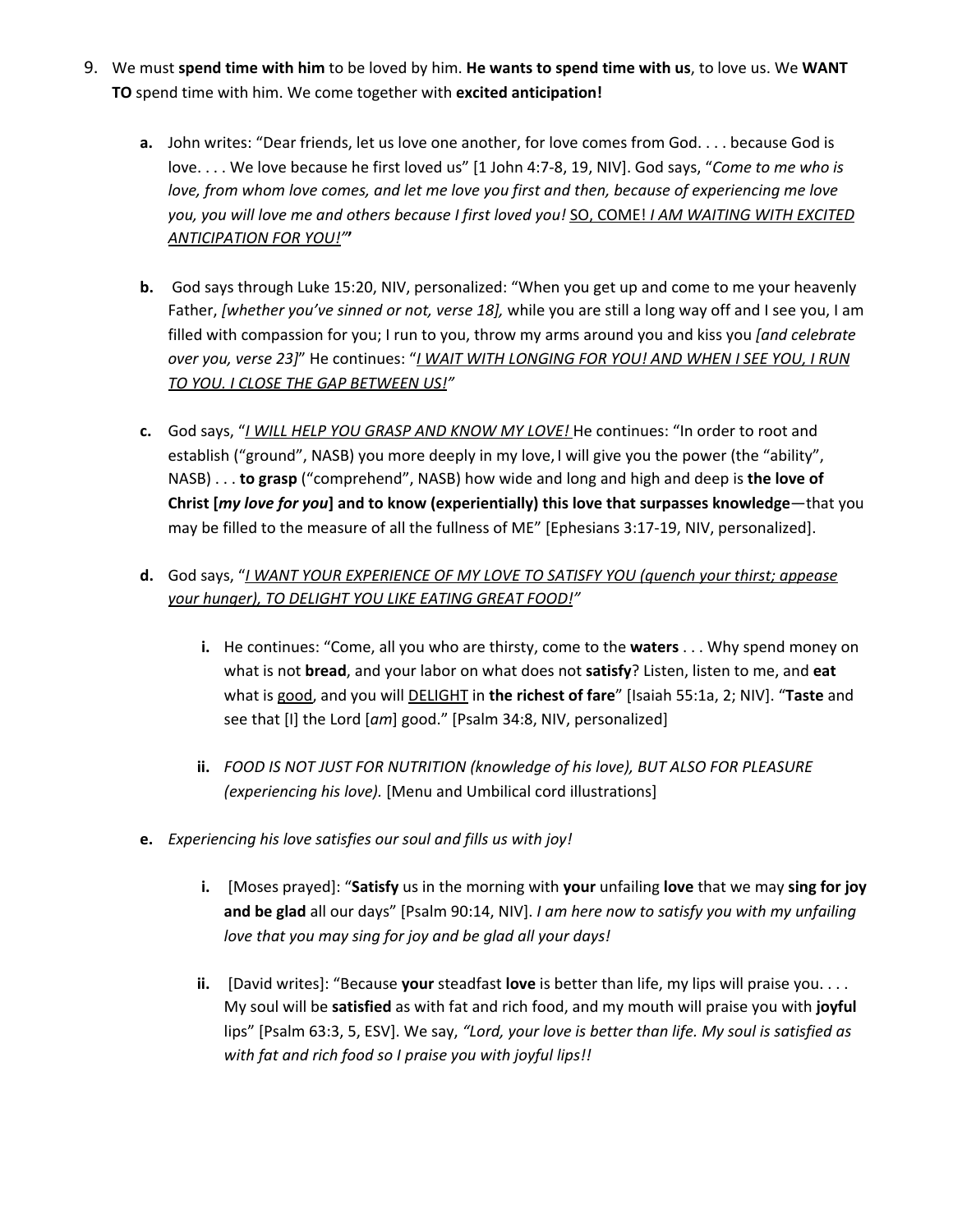- iii. God also "satisfies" our soul with his love inwardly his Spirit directly loving our spirit and so confirming with our spirit how deeply we are loved [Romans 8:16]. "I have poured out my love into your heart through Holy Spirit whom I have given to you." [Romans 5:5]
- iv. [Jesus promises]: "If [*When]* you keep my commands *[especially to love as I have loved you]*, you will remain in my love, just as I have kept my Father's commands *[primarily to love you as he has loved me]* and remain in his love. **11** I have told you this so that my joy may be in you and that **your joy may be complete** [be full, NASB].
- f. **LOGO:**
	- i. Triune God eternally exists "loving and being loved" [John 17:24]. They eternally "remaining in, abiding in" complete JOY!!! So they say, "Let us make humans in our image, in our likeness" [Gen. 1:26-27) so they can experience love and joy with us and with one another!



- ii. **Being loved and loving as loved,** the rhythm and balance of life, is how we continually remain in his love and experience full and complete joy! *[Food, drink and rest to move; mask on first*…
- **10. THE JESUS WAY:** By the Spirit, we get loved; we love as loved; we remain in his love and experience full joy! May this be our way of life for the rest of our lives! Enjoy!

[Note: At the beginning, like dry soil in a pot, you might absorb little initially. But stay under the flow daily and you will absorb more and more!]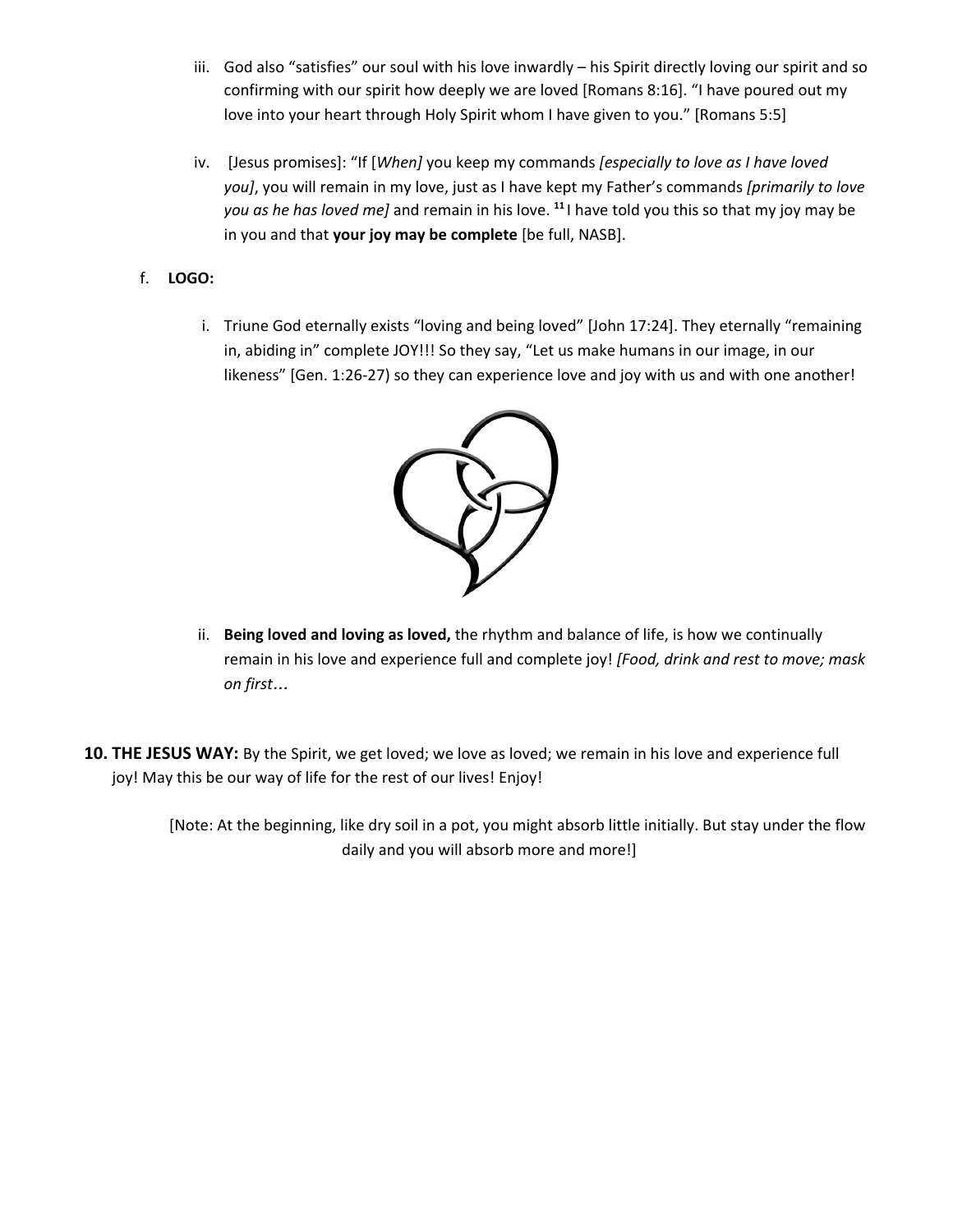# SESSION 2 The "LOVE VERSE" Practice: Experiencing and Internalizing God's Words of Love

1. **The five parts of the practice are:** *personalize, vocalize, memorize, meditate, and imitate.*

#### 2. **FOCUS: What are we coming to do?**

"The Lord would **speak** to Moses **face to face**, as one speaks to a friend" [Exodus 33:11, NIV]. "I have much to write to you, but I do not want to use paper and ink. Instead, I hope to visit you and **talk with you face to face**, so that our joy may be complete" [2 John 1:12, NIV]. "**Listen, listen** to me, and eat what is good, and you will **delight** in the richest of fare." [Isaiah 55:2b, NIV]

- 3. **PERSONALIZE:** We personalize a scripture that is about God or addressed to God, by changing the pronouns so that God speaks it directly from his heart to ours.
	- a. God spoke fragments of scriptures to Jesus at his baptism. God said to Jesus at his baptism: "You are my Son whom I love; with you I am well pleased" [Luke 3:22]. God not only loved Jesus through the verses, but also gave him his identity: [Psalm 2:6-7]: "I have installed **my king** (his "anointed," v 2) on Zion, my holy mountain. I will proclaim the Lord's decree: '**You are my son**; today I have become your father.'"; [possibly Genesis 22:2]: *"Take your son, your only son, whom you love . . .";* [Isaiah 42:1]: "Here is **my servant** whom I uphold, my chosen one **in whom I delight** (I am well pleased). I will put my Spirit on him, and he will bring justice to the nations."
	- b. He also knows us individually and personally: "Are not two sparrows sold for a penny? Yet not one of them will fall to the ground outside your Father's care (will or knowledge). And even the very hairs of your head are all numbered. So don't be afraid; you are worth more than many sparrows" [Matthew 10:29-31]. "(I) call (my) own sheep by name and lead them out" [John 10:3, NIV]. "For you created my inmost being; you knit me together in my mother's womb" [Psalm 139:13ff; Also Luke 15 – they search for the one lost sheep and coin; He calls stars by name, Psalm 147:4].
	- c. "I am not human, that I should lie, not a human being, that I should change my mind. Do I speak and then not act? Do I promise and not fulfill?" [Numbers 23:19]. "I the Lord do not change!" [Malachi 3:6]
- 4. **Vocalize:** Listening to God speak scriptures to you, through you and others, by the Holy Spirit.
	- a. "In the past **God spoke** to our ancestors **through the prophets** at many times and in various ways, but in these last days **he has spoken to us by his Son** . . ." (Hebrews 1:1-2; see 2 Peter 1:21). "But when he, the Spirit of truth, comes, he will guide you into all the truth. He will not speak on his own; **he will speak** only what he hears, and he will tell you what is yet to come" (John 16:13; See also Acts 8:26, 29; 10:19, 22). **The only way most people experienced scripture throughout history was hearing someone speak it.**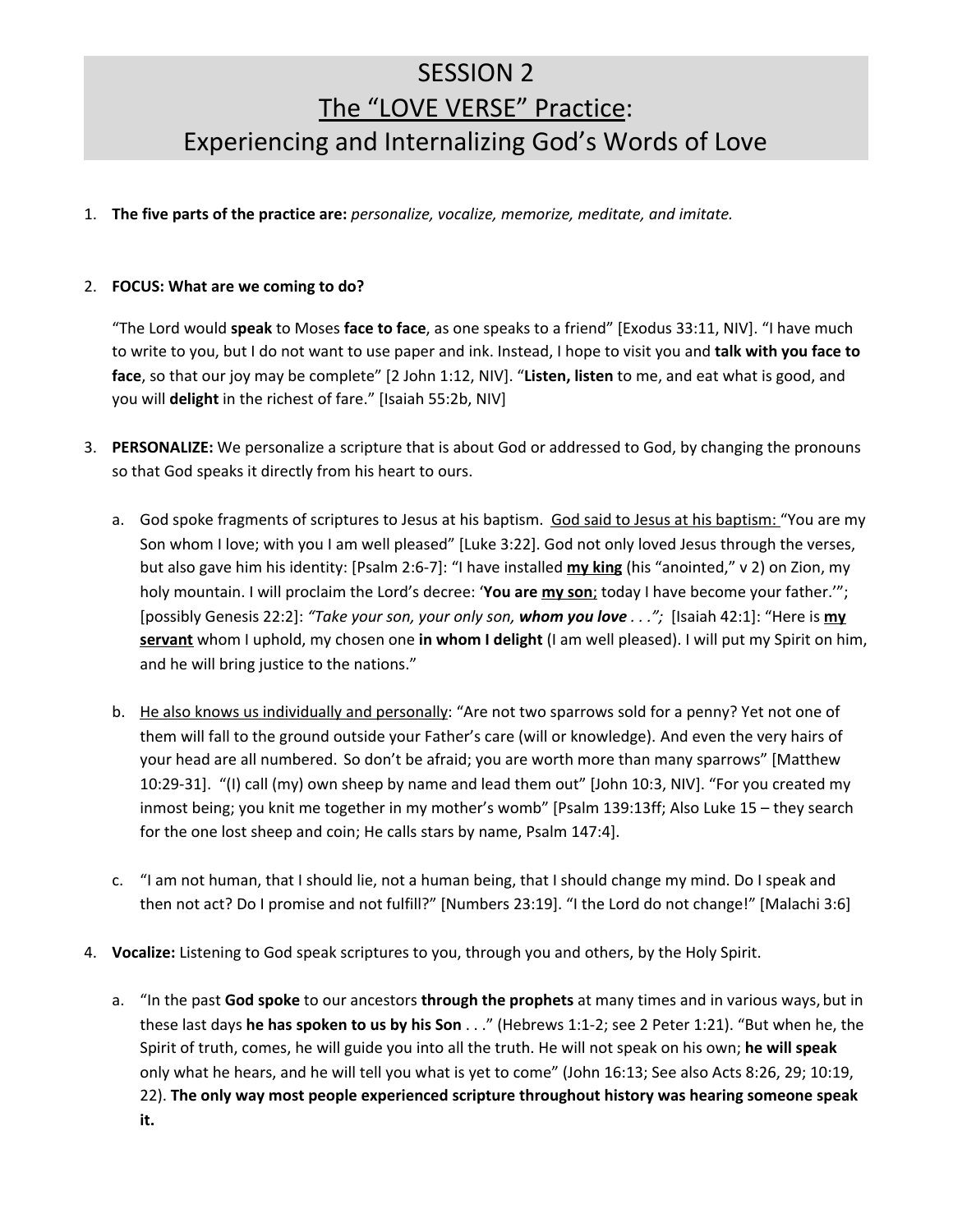- b. Hearing God speak personalized scriptures aloud is a relational experience:
	- I. Speaking and listening (conversation) is an experience between persons, face to face. When we speak his words of love aloud, God becomes present to us, through us.
	- II. Tone (volume), pace, and accent affect the message. Only 7% of a message is words.
	- III. As we get familiar with God's heart and truth by listening to him speak scriptures to us over and over, we begin to trust when Holy Spirit speaks to us [John 16:13] in our thoughts (1 Corinthians 2:10-15). Dallas Willard writes: "God's gracious incursions into our souls can make our thoughts his thoughts. He will help us learn to distinguish when a thought is ours alone and when it is also his." [Dallas Willard, *Hearing God: Developing a Conversational Relationship with God,* 102].

### 5. **MEMORIZE** *[tips for memorizing, page 54]*

- a. "Fix these words of mine in your hearts and minds . . ." [Deuteronomy 11:18]. Jesus said, "It is written!" [Matthew 4:4, 7, 10]
- b. Dallas Willard in *Hearing God* writes: "It is better in one year to have ten good verses transferred into the substance of our lives than to have every word of the Bible flash before our eyes."
- c. We want to memorize personalized scriptures because we are loved again, over and over, through them. "When your words came, I ate them; they were my joy and my heart's delight." [Jeremiah 15:16]

#### **6. MEDITATE**

- a. "Oh, how I love your law [The Bible]! I meditate on it all day long" (Psalm 119:97; see also Psalm 1:2; Joshua 1:8).
- b. The two Old Testament words for meditate are defined as: (1) "To utter, mutter, moan, meditate . . . . Perhaps the Scripture was read half out loud in the process of meditation." (2) "The basic meaning of the verb seems to be . . . go over a matter in one's mind. This meditation or contemplation may be done either inwardly or outwardly . . . [in] silent reflection . . . or rehearsing aloud."
- c. Solomon summarizes the process in one verse: "Pay attention and turn your ear **[listen]** to the sayings of the wise [to my words]; apply your heart to what I teach **[meditate],** for it is pleasing when you keep them in your heart **[memorize]** and have all of them ready on your lips **[speak**]." [Proverbs 22:17-18, NIV]

#### **7. IMITATE – Love as Loved!**

Through this process of speaking, listening, memorizing, and meditating on his words, we grow comfortable with speaking the Lord's words (Scripture or of the Spirit) on behalf of the Lord to others. We also want them to experience his love through them as we did. "But the one who prophesies [speaks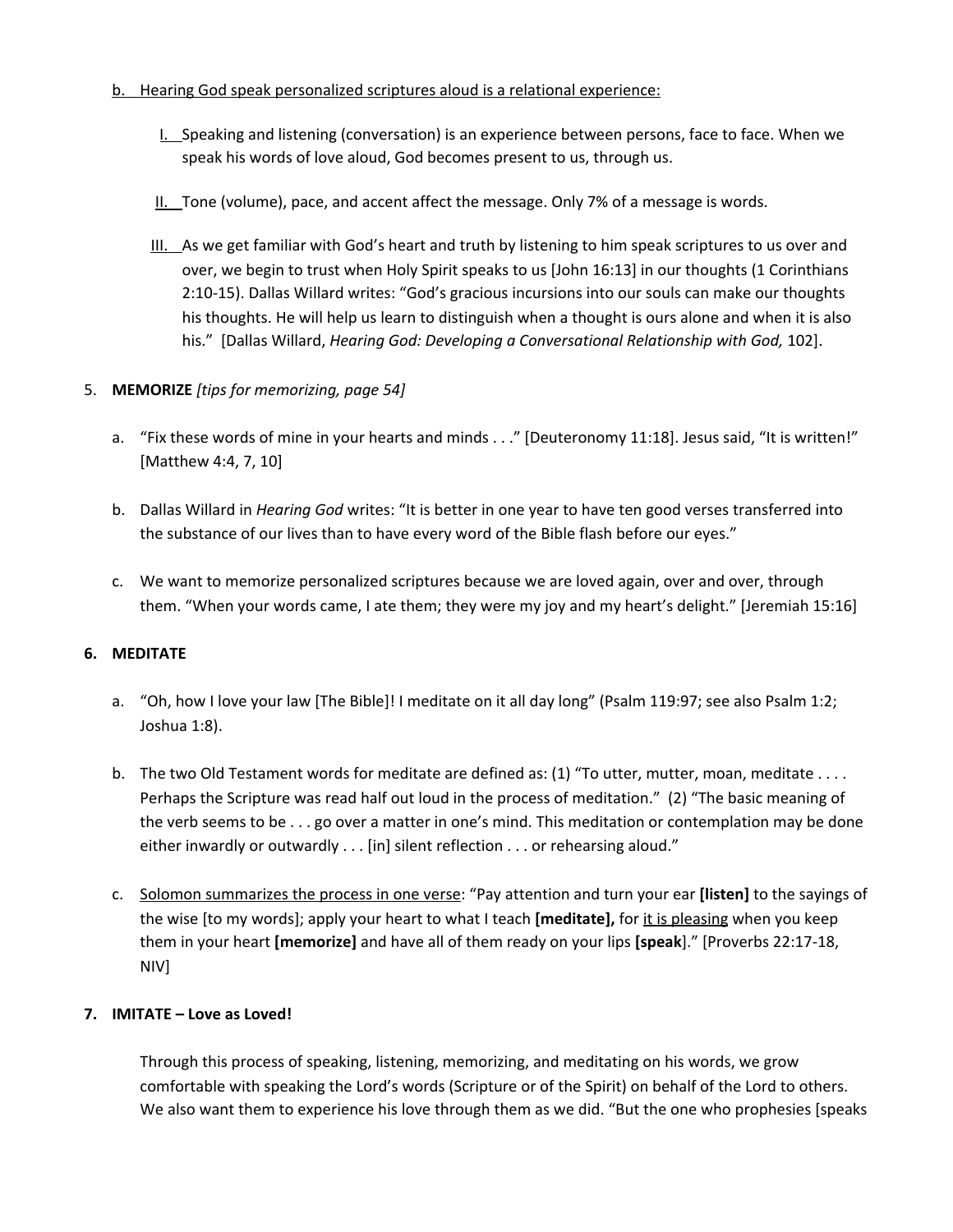God's words] speaks to people for their strengthening, encouraging and comfort." [1 Corinthians 14:3, NIV]

### **Creating an "Amplified/Expanded" Version of Your Passage**

#### **The differences in bible translations:**

- 1. [Zephaniah 3:17, NIV, personalized]: "*I the Lord your God am with you, the Mighty Warrior who saves* you. I take great delight in you; in my love I will no longer rebuke you, but will rejoice over you with *singing."* Now experience it with additional words from the NASB, ESV, and NLT translations (in **bold)**: (Insert name), I, the Lord your God, am with you. I am your mighty, **victorious** (NASB) warrior, your **savior** (ESV) who saves you. I take great delight in you \_\_\_\_\_\_\_\_\_\_\_\_\_\_. **I exult over you with joy** (NASB) **and rejoice over you with gladness** (ESV). In my love, I will no longer rebuke you. **Rather, I am** quiet over you in my love (NASB). I also quiet (calm, NLT) you by my love (ESV). I rejoice and exult (ESV) over you \_\_\_\_\_\_\_\_\_\_\_\_\_\_\_\_with **loud** (ESV) singing, **joyful songs** (NLT), and **shouts of joy** (NASB)!
- 2. The Father says to us through the words of Jesus' prayer: "**I love you even as I love Jesus**" [John 17:23]. Using a definition for the Greek verb, *agapao*, *to love*, we could hear the Father add: "**I love you** - *value,* esteem, feel generous concern for you; I am faithful towards and delight in you - even as I [do] Jesus."

### **Hebrew Poetry:**

Hebrew poetry (like the Psalms) often enhances the meaning of an opening phrase by following it with a second or third **similar** (synonym)**, opposite** (antonym)**, or informational** phrase**.** For example: [Psalm 19:9-11] "**The decrees of the Lord** are firm**,** and all of them are righteous *[opening statement].* **<sup>10</sup>** They are more **precious** than gold than much pure gold *(expands on original statement adding value)*; they are **sweeter** than honey, than honey from the honeycomb *[a "similar" statement of value]*. **<sup>11</sup>** By them your servant is **warned**; in keeping them there is **great reward** *[contrasting statements]*." All the phrases enhance our understanding of the "decrees of the Lord."

#### **Paul's use of similar and opposites:**

Paul used lists of **similar** (synonym) and **opposite** (antonym) behaviors to describe what love does and does not look like. In 1 Corinthians 13:4-7, he begins describing what love is with positive words: "Love is **patien**t, love is **kind**," and could have continued as he did in Colossians 3:12-14: "Clothe yourselves with compassion, **kindness**, humility, gentleness and **patience**. Bear with each other and forgive one another . . . Forgive as the Lord forgave you.And over all these virtues put on love . . ." Instead, he switches to eight contrasting/opposite behaviors: "**love does not** envy, boast, keep a record of wrongs, delight in evil; **love is not** proud, rude, self-seeking, or easily angered" because these are the non-loving behaviors they are presently doing and need to stop as the first step towards loving.

**Another option** is to find similar (synonyms) and opposite (antonyms) words of words in the verse using the Internet, a dictionary, or thesaurus and then ask the Holy Spirit, the Spirit of truth, to guide you into all truth (John 16:13). To help you today, we have worksheets for you like the following example that match the scripture you chose from page 12.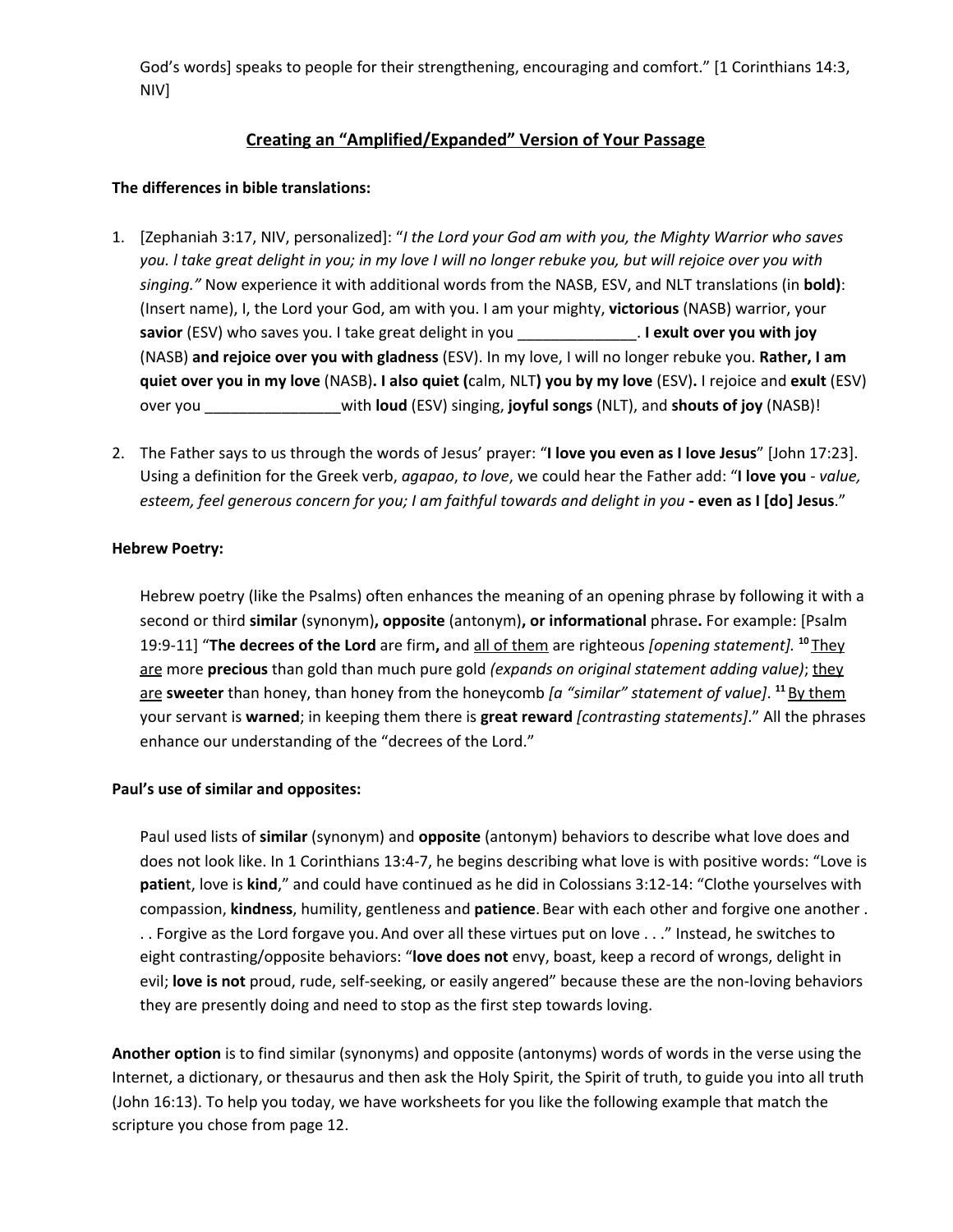# Worksheet Example: Isaiah 62:3, 5 and Philippians 4:1

"I, your Father, am here to give you the power (the ability)...to grasp how wide and long and high and deep is the love of Jesus (and my love for you), and to know this love that surpasses knowledge-that you may be filled to *the measure of all the fullness of Me!" (Ephesians 3:18-19)*

"(I), the Spirit of truth, will quide you into all the truth. I do not speak on my own; (I) speak only what (I) hear, *and I will tell you what is yet to come." (John 16:13; personalized)*

### **STEP ONE: Read the verse circling the specific words that capture your attention.**

"You, \_\_\_\_\_\_\_\_\_\_\_\_\_\_\_\_ are a crown of splendor in my hand, a royal diadem [crown] in the hand of your God. . . . As a bridegroom rejoices over his bride, so I, your God, rejoice over you." "For I love you and long for you, \_\_\_\_\_\_\_\_\_\_\_\_\_\_\_\_\_\_\_. You are my joy and my crown."

### **STEP TWO: Look in the box below to see if any of the translations listed use synonyms or synonymous phrases for any of your words and circle them.**

### ALTERNATE TRANSLATIONS (of Isaiah 62)

- **AMPLIFIED** You shall also be [so beautiful and prosperous as to be thought of as] a crown of glory and honor in the hand of the Lord, and a royal diadem [exceedingly beautiful] in the hand of your God
- **NLT** The LORD will hold you in his hand for all to see--a splendid crown in the hand of God

**NASB** You will also be a crown of beauty in the hand of the LORD

**STEP THREE: Compare the list of words below from your passage. Find the ones you circled. Read the lists of synonyms and antonyms that are beside them and circle any words that capture your attention.**

| <b>SPLENDOR</b> | Synonyms/Similar:                       | magnificent, radiant, brilliant, beautiful                                                     |
|-----------------|-----------------------------------------|------------------------------------------------------------------------------------------------|
|                 | Antonyms/Opposites:                     | drab, shabby, shoddy, common, unimpressive                                                     |
|                 |                                         |                                                                                                |
| <b>REJOICE</b>  | Synonyms/Similar:<br>Antonyms/Opposite: | celebrate, delight, exult, revel<br>lament, bummed, disappointed, saddened                     |
| <b>LOVE</b>     | Synonyms/Similar:<br>Antonyms/Opposite: | deep affection, strong attachment, devotion<br>hate, dislike, indifference, uncaring, repulsed |
| <b>LONG</b>     | Synonyms/Similar:                       | earnestly desire, ache, dream of, yearn, crave                                                 |
|                 | Antonyms/Opposite:                      | despise, dislike, disinterest, loathe, hate                                                    |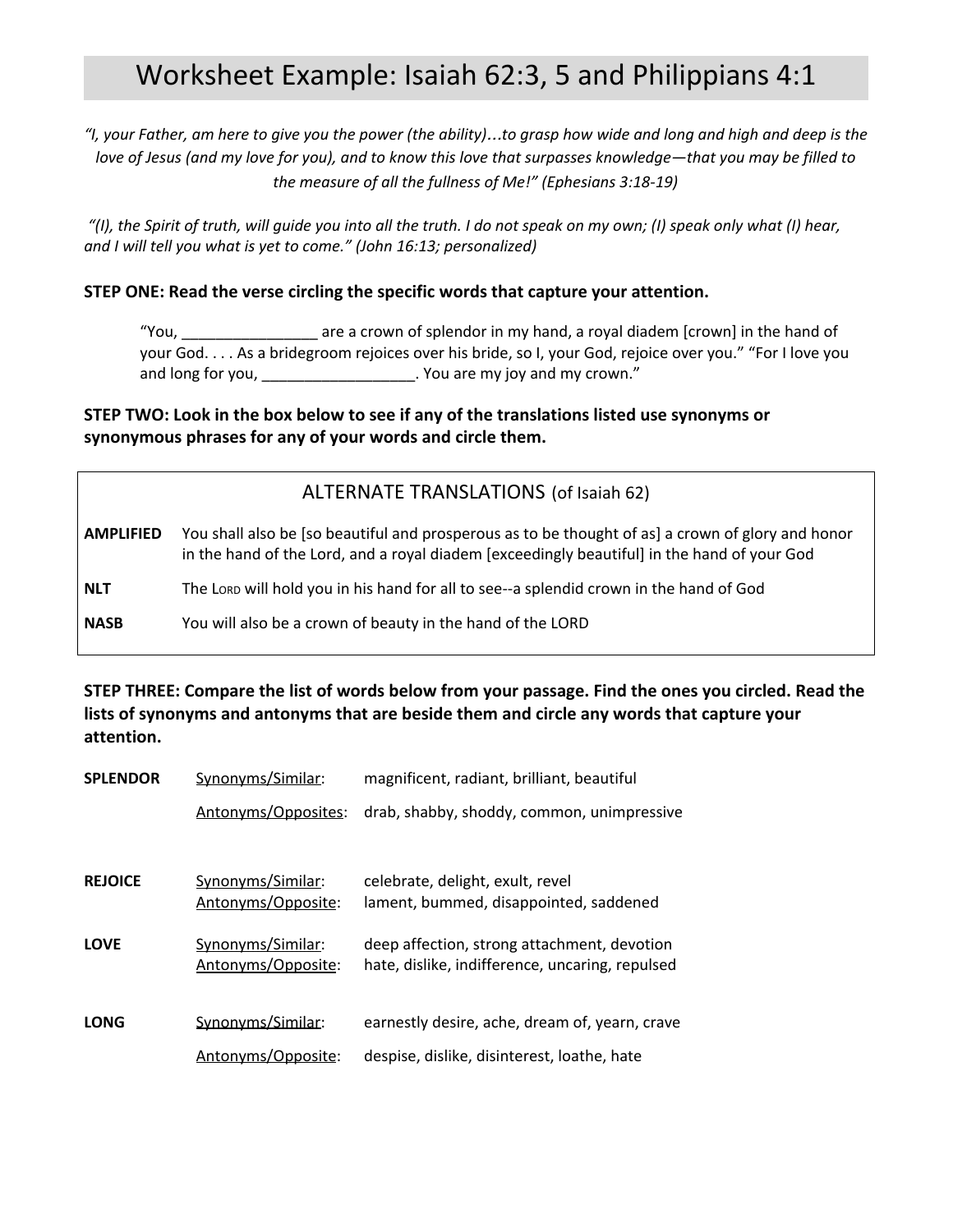### **STEP FOUR: Ask the Holy Spirit to guide you and help you write your extended version on a separate piece of paper. Often this takes several drafts.**

"You are a crown of **splendor** in my hand…"

- *● You (insert your name) are a magnificent, radiant, beautiful crown in my hand*…
- *● (Your name), you are certainly not common, shabby or unimpressive to me...*

"…a **royal** diadem **(crown)** in the hand of your God." (**NOTE:** Neither the word royal nor crown was in the list. But the words captured our attention. We prayed and asked the Holy Spirit for synonym/antonym words or phrases that might work).

- *● You are one of a kind—a unique, exquisite, priceless crown—in my hand.*
- *●* …*a king or queens crown, not a child's tiara. One of the royal treasures.*

"As a bridegroom **rejoices** over his bride so I, your God, rejoice over you."

- *● As the bridegroom celebrates, delights or revels over his bride , so I*…
- The bridegroom would never say, "Oh bummer, you're here. I'm so disappointed to see you. You're not who *I was hoping for."*
- ...so I, your God would never lament that you're mine, would never be bummed or disappointed in seeing *you. NO! I celebrate, delight, feel heart-pounding excitement when I see you!*

"For I **love** you and **long** for you."

- *● For I have such deep affection, devotion and strong attachment for you.*
- *● I earnestly desire, ache and yearn to be with you.*
- *● It's not possible for me to feel disinterested or be uncaring or indifferent toward you.*

"You are my **joy** and my crown."

- *● You are my treasure and delight.*
- *● You bring me inexpressible gladness.*
- *● This is how I see you and feel about you as my crown.*

### **Then put the phrases together. In the example below, the actual verses are in bold and underlined:**

"(Insert your name ), **you are a crown of splendor in my hand**, a magnificent, radiant, beautiful crown like that of a king or queen. As my **royal crown**, you are one of a kind, a unique, exquisite and priceless ornament in my hand. You are not now or ever shabby or common to me. **As a bridegroom rejoices over his bride, so I, your God, rejoice**, celebrate, delight, revel—no, feel heart-pounding excitement **over you**! Have you ever seen a bridegroom look disappointed over his bride? How much more impossible is it for me to ever feel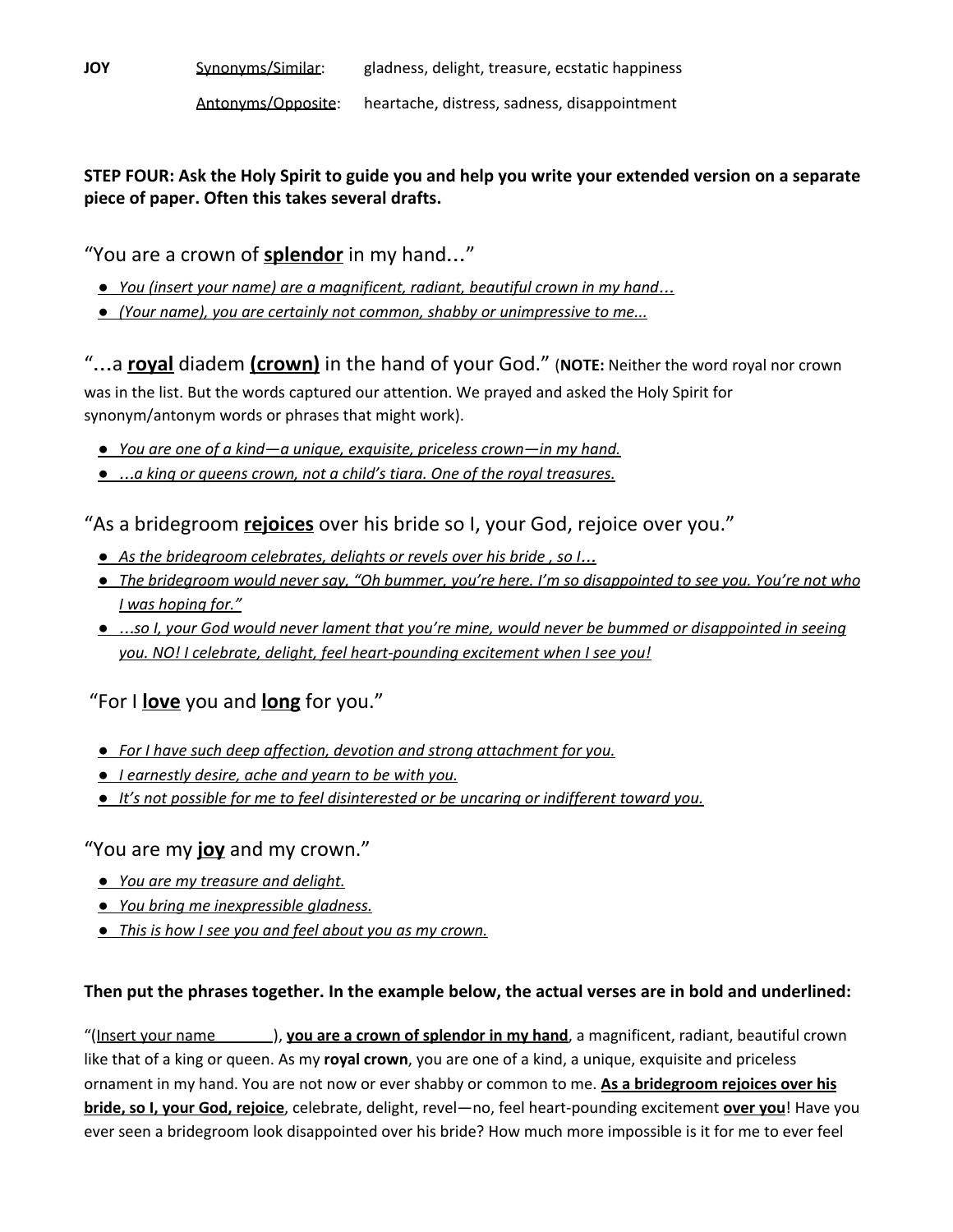disappointed in seeing you, in having you as mine, as my beloved. You see, I really, really **love you**. The affection in my heart for you is so deep creating an unbreakable attachment to you. Thus, I find myself often **longing** and yearning **for you**, desiring to spend time with you. **You are my joy**, my delight, my treasure. You bring me inexpressible gladness. Do you see and understand how impossible it would be for me to ever feel disinterested, uncaring or indifferent toward you. **You are my crown**, my bride, my joy, my love—priceless now and forever!

### **Jessenia's version of Isaiah 62:3, 5 and Philippians 4:1**

"You are the shiniest piece of bling in my closet—a four-karat stud in ma ear. As a balla trips ova his shorty, I trip ova you. I love you and spend ma time thinkin' bout you. They ain't none like you. You make the diamonds in ma grill shine and I just wanna tell tha world. You are the sweetest shorty in tha game. Me and you, damn, we like two songs in a jacked iPod. I can't do nuthin' but love you. Shorty you drive me crazy! Love, Jesus."

**ALERT:** Sometimes listening to the Lord speak to us through the "Love Verses" can trigger painful memories of either harm done to you or harm you caused. Although uncomfortable, now that it has been revealed, it can be healed! Resist suppressing or ignoring it. Seek help from a leader. Let them comfort and help you. Hopefully you can find a ministry that practices **memory healing**. For instance, the first time I heard the Lord say, "I take great delight in you Mark," I had a strong reaction of doubt saying, "Why? That can't be true. Plenty of people have told me why I am a disappointment and therefore not lovable." Some painful memories of people berating me came to mind that I realized I had never addressed. I needed healing and to work through forgiveness.

# **ADDITIONAL EXAMPLES of Amplified/Expanded paragraphs**

### **ORIGINAL VERSE (personalized)**

, when you get up and come to Me, your heavenly Father, while you are still a long way off and I see you - I am filled with compassion for you. Even now \_\_\_\_\_\_\_\_\_\_\_, I run to you, throw my arms around you and kiss you." [Luke 15:20, *personalized*]

### **AMPLIFIED/EXPANDED VERSION**

\_\_\_\_\_\_\_\_, sometimes you stay a long way off from me because of how you see you. You withdraw and hide from me because you think that when I see you, I will treat you as you treat yourself – condemning, critical, disgusted or disappointed in you. BUT I AM NOT YOU! When I see you (and I see it all, the good, the bad, strengths, weaknesses, imperfections, failures) I don't feel disgust, disappointment or anger. No, I am filled, not just feel, but I am filled, filled to complete capacity, with compassion for you, filled with kindness, tenderness and mercy. That's why I run to you – not walk, not wait, but sprint to you to reach you, to connect with you, to throw my arms around you and kiss you!"

### **ORIGINAL VERSE (personalized)**

"I love you, \_\_\_\_\_\_\_\_\_\_\_\_\_\_ with an everlasting love; I draw you to myself with unfailing kindness" . . . "Though the mountains be shaken and the hills be removed, my unfailing love for you, \_\_\_\_\_\_\_\_\_\_\_\_\_\_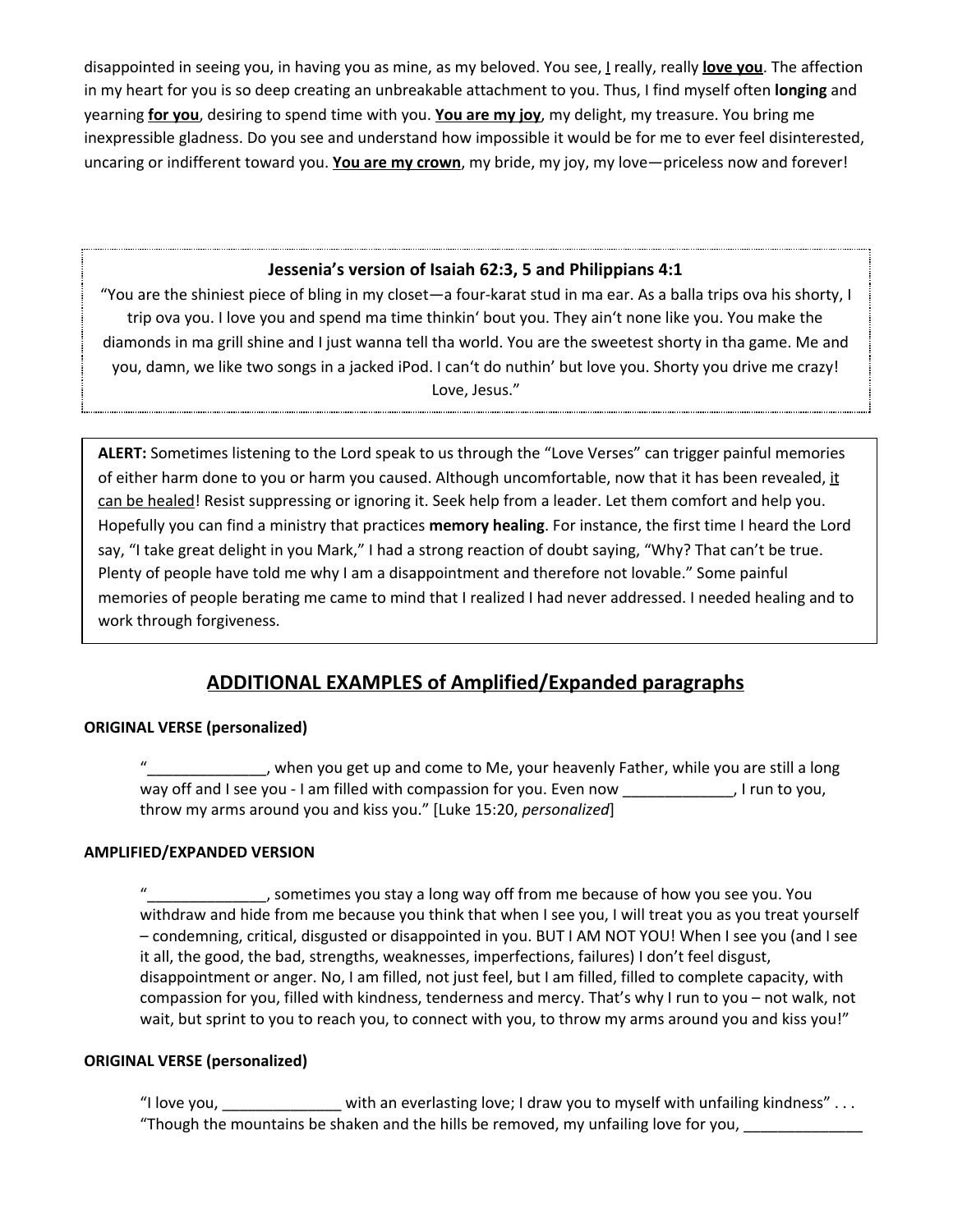will not be shaken nor my covenant of peace be removed, for I have compassion on you." [Jeremiah 31:3 and Isaiah 54:10, *personalized*]

#### **AMPLIFIED/EXPANDED VERSION**

, I cherish you, hold you dear in my heart, and not in a momentary, fleeting or temporary way, but with undying, ceaseless affection. It will never run out, never end, never stop. Fix your eyes, your heart on me, on my character, my unfailing kindness, gentleness and compassion and let it draw you to me. My character, my heart is reliable and inexhaustible. My love for you will never be disturbed. It is firm and unwavering as a mountain. And my covenant to you, my vow to you, my commitment of peace between us, will never be abolished. I will never discount it, violate it or forsake it. Though you break it or are unfaithful to it, I am faithful and forgiving because I have compassion on you!

# SESSION 4 The "GOD-SIGHTING" Practice: Experiencing and internalizing God's Acts of Love

### **What is a God-sighting?**

- 1. Experiencing God love us in a "physical" or "embodied" way by the Spirit as he loved the disciples through Jesus.
	- a. Reminder: The Father and Jesus are in us by the Spirit [John 14:23; Romans 8:9-10]. The Spirit speaks to us [John 16:13] and does so primarily through our thoughts [1 Corinthians 2:10-15].
	- b. John wrote: "The Word [God the Son] became flesh and made his dwelling among us. . . . **No one has ever seen God**, but the one and only Son, who is himself God and is in closest relationship with the Father, has made him known" [John 1:14, 18, NIV; also John 14:9-11, "seen me . . . seen Father]. Remember, this happened by the Spirit in him [John 1:32; 3:34; Luke 4:1, 14; Acts 10:38].
	- c. John also wrote: "**No one has ever seen God**. But if we love each other, God lives in [among] us, and his love is brought to full expression in [among] us" [1 John 4:12, NLT]. Thus, we can "see" experience God's love through one another.
- 2. Notice how Paul experienced God comfort him though Titus:
	- a. God says through Paul: "I, your Father of compassion and God of all comfort, comfort you in all your troubles, so that you can comfort [others] in any trouble with the comfort you have received from me" [2 Corinthians 1:3-4, *personalized*, NIV]. But how do we usually "receive" comfort? *[Someone physically present with us, holding us, crying with us, listening to us]*
	- b. "For when we [Paul and Timothy] came into Macedonia, we had no rest, but we were harassed at every turn—conflicts on the outside, fears within. But **God**, who comforts the downcast,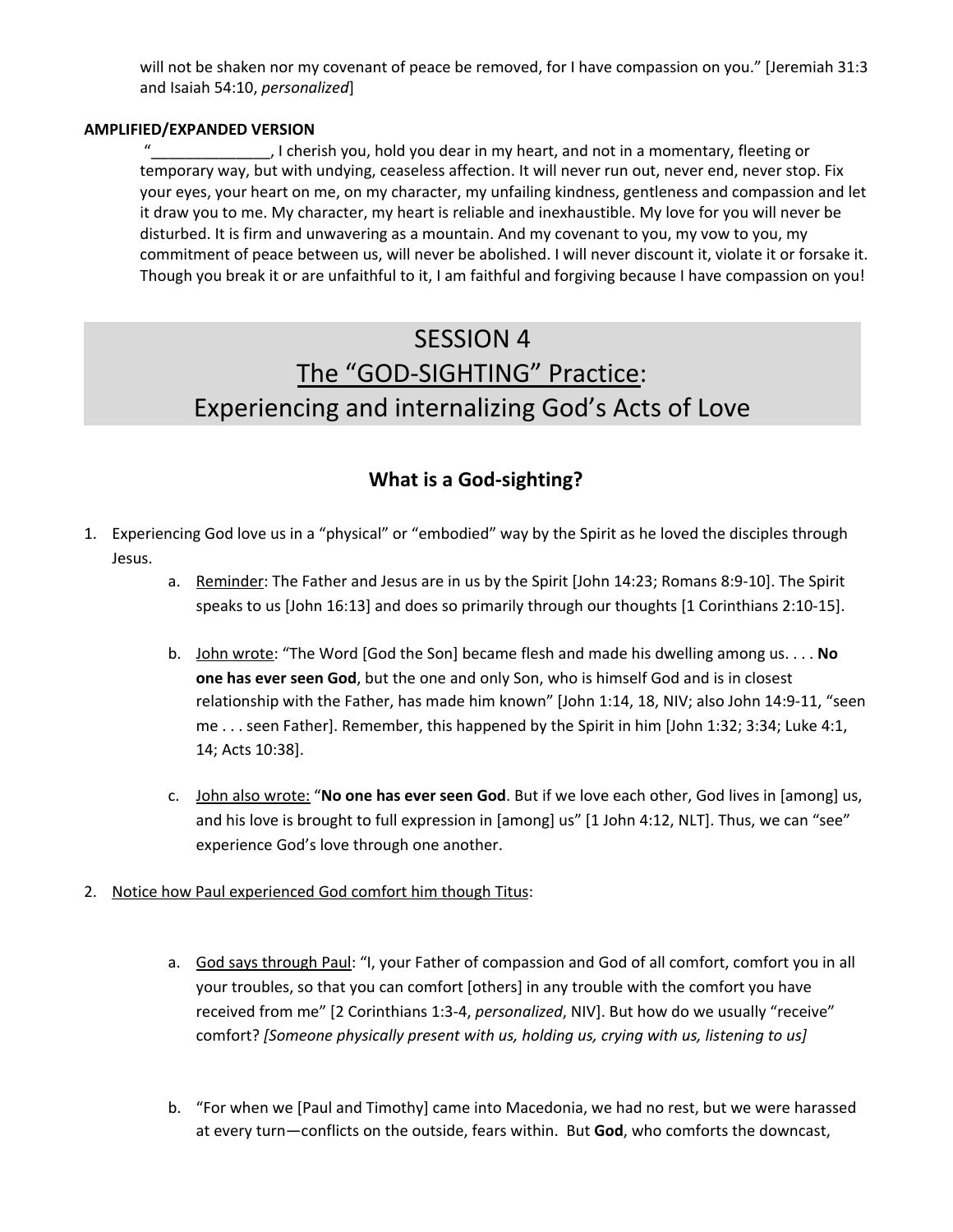**comforted us** *by the coming of Titus,* and not only by his coming but also *by the comfort you had given him*. He told us about your longing for me, your deep sorrow, your ardent concern for me, so that my joy was greater than ever." [2 Cor. 7:5-7, NIV]

3. Paul also believed that his love was not just his own but Jesus' in him: "It is right for me **to feel this way** [joy, v. 4; love, v. 4:1] about all of you, since I have you in my heart . . . God can testify how I long for all of you **with the affection of Christ Jesus**." [Philippians 1:7-8, NIV; see also Philippians 2:1-2]

### **The God-sighting practice**

- 4. **Five parts:** Remember with thanks, personalize, vocalize, meditate and imitate
- 5. **Remember** a loving interaction and describe it, writing it as a **prayer of thanks** to God:
	- a. Paul wrote: "I **thank** my God every time I **remember** you. In all my prayers for all of you, I always pray with **joy** because of your partnership in the gospel . . ." [Philippians 1:3-5, NIV; see also Ephesians 1:16; 1 Thessalonians 3:9; 2 Timothy 1:3; Philemon 1:4].
	- b. Following Paul's example, we review our day to **remember** our interactions with family, friends or other people. The interactions could be (1) **how we loved someone,** (2) **how someone loved us**, or (3) a loving interaction **we observed.** We then write **all the details of the experience as a prayer of thanks to God** – ours or their words, tone of voice, actions, emotions, facial expressions, and body language.
	- c. **Examples from Mark's journal when he loved someone, someone loved him, and loving interaction he observed.**
		- i. **When he loved someone:** While reviewing my day, I remembered my interaction with my daughters – what I said, did, and felt. Then I wrote: "Father, thank you for the deep, deep love I felt in my heart for my daughters today. I found so much pleasure in hugging them, lavishing affection on them with kisses, tickling them, and speaking words of endearment—'You're awesome!', 'You are so special to me!', 'I love you soooooo much!' Lord, I so badly wanted them to grasp how intense and great my love was for them that I squeezed them too tight (which they let me know). Lord, I just love them so much. I was frustrated by the limitation of words and actions to convey the depth of love in my heart for them."
		- ii. **When someone loved him:** While reviewing my day, I remembered my interaction with my friend Sam – what he said, did, and felt: Then I wrote: "Lord Jesus, thank you so much for Sam's enthusiastic hug and words of affection—'*Bro, so awesome to see you. I've missed you. I am so grateful for this opportunity to be together.'* Lord, his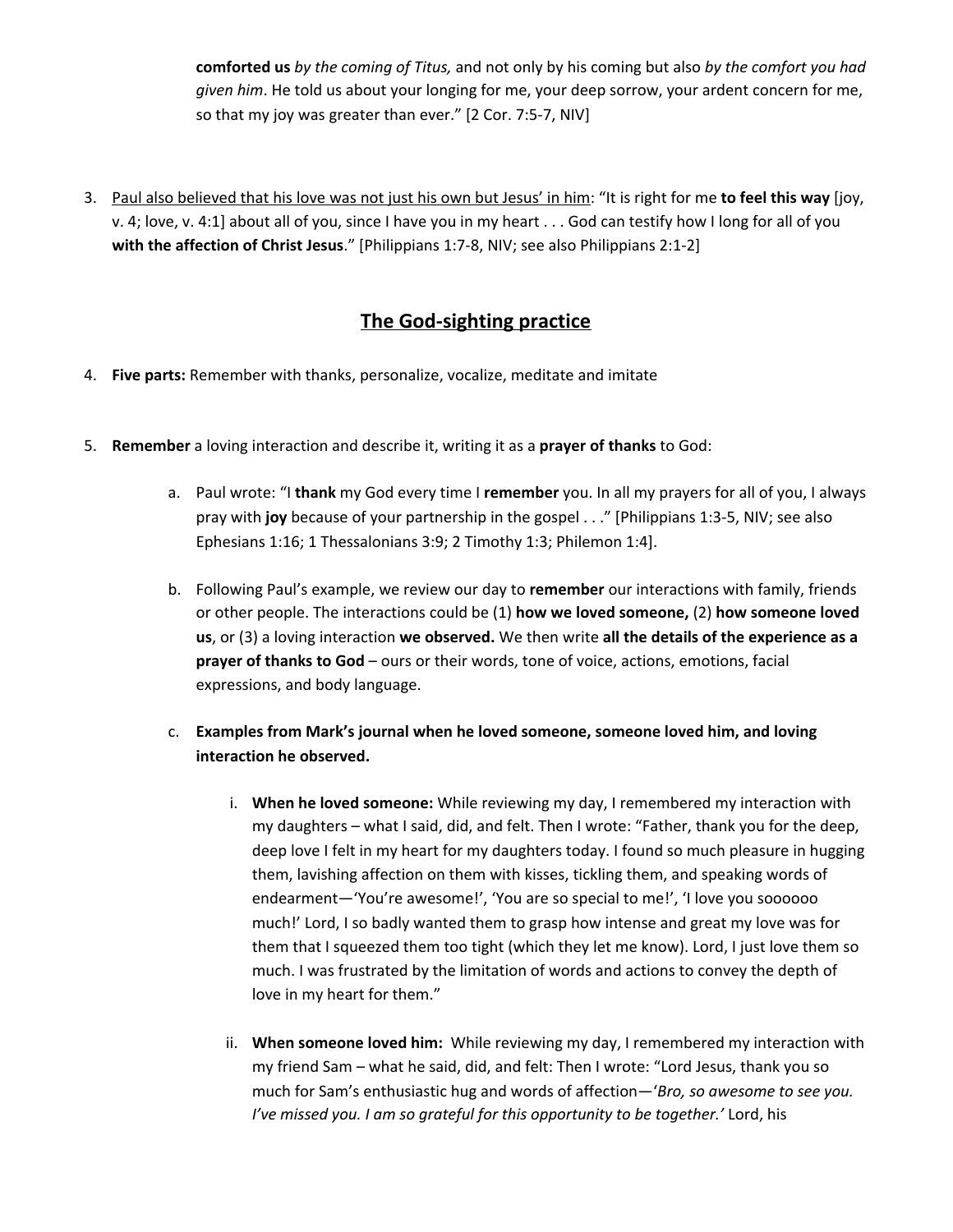excitement, warmth, and delight in me were so heartwarming. I felt deeply loved. Thank you so much for loving me through him!"

- iii. **An observed loving interaction:** While reviewing my day, I remembered my interaction with my friend John and his delight in his daughter – what I said, did, and felt about her: I wrote: "Father, thank you so much for the joy of experiencing my friend John talk about his little girl today. He was radiant, proud, and could hardly contain his delight. He just had to share with me how special every little thing she was learning and doing meant to him. I couldn't help but smile with joy and delight with him."
- d. **"Remembering"** is a way to obey Paul's appeal "Join together in following my example, brothers and sisters, and just as you have us as a model, **keep your eyes on** those who live as we do" [Philippians 3:17, NIV]. It is also a way to intentionally "behold as in a mirror" [2 Corinthians 3:18, NIV] those moments when "God's kind of love" manifests [see 1 Corinthians 12:7; 1 John 4:9], or becomes visible again, to or among us [1 John 4:12].

### **6. Personalize: [Similar to what we did with the Love Verse practice]**

- **a.** We listen to God (or Jesus) speak to us about how he was actively loving us or others during that interaction in those ways and "so much more."
- b. This idea came from Jesus' comparisons: "You parents—if your children ask for a loaf of bread, do you give them a stone instead? Or if they ask for a fish, do you give them a snake? Of course not! So, if you sinful people [insert name] know how to give good gifts to your children, **how much more** will *I, your heavenly Father give good gifts to you who ask me?*" [Matthew 7:9-11, NLT; see other examples on page 69].
- c. We trust the Holy Spirit's guidance [John 14:26; 16:13]: Dallas Willard writes: "God's gracious incursions into our souls can make our thoughts his thoughts. He will help us learn to distinguish when a thought is ours alone and when it is also his" [Dallas Willard, *Hearing God: Developing a Conversational Relationship with God,* 102]. If you are unsure what you wrote is from the Lord, ask a friend or spiritual leader for feedback and check it against the Bible ("weigh" and "test", 1Corinthians 14:30 and 1 Thessalonians 5:19-21).

### **d. The examples above continued**

**i. When he loved someone:** REMEMBERING WITH THANKS: "Father, thank you for the deep, deep love I felt in my heart for my daughters today. I found so much pleasure in hugging them, lavishing affection on them with kisses, tickling them, and speaking words of endearment—'You're awesome!', 'You are so special to me!', 'I love you soooooo much!' Lord, I so badly wanted them to grasp how intense and great my love was for them that I squeezed them too tight (which they let me know). Lord, I just love them so much. I was frustrated by the limitation of words and actions to convey the depth of love in my heart for them."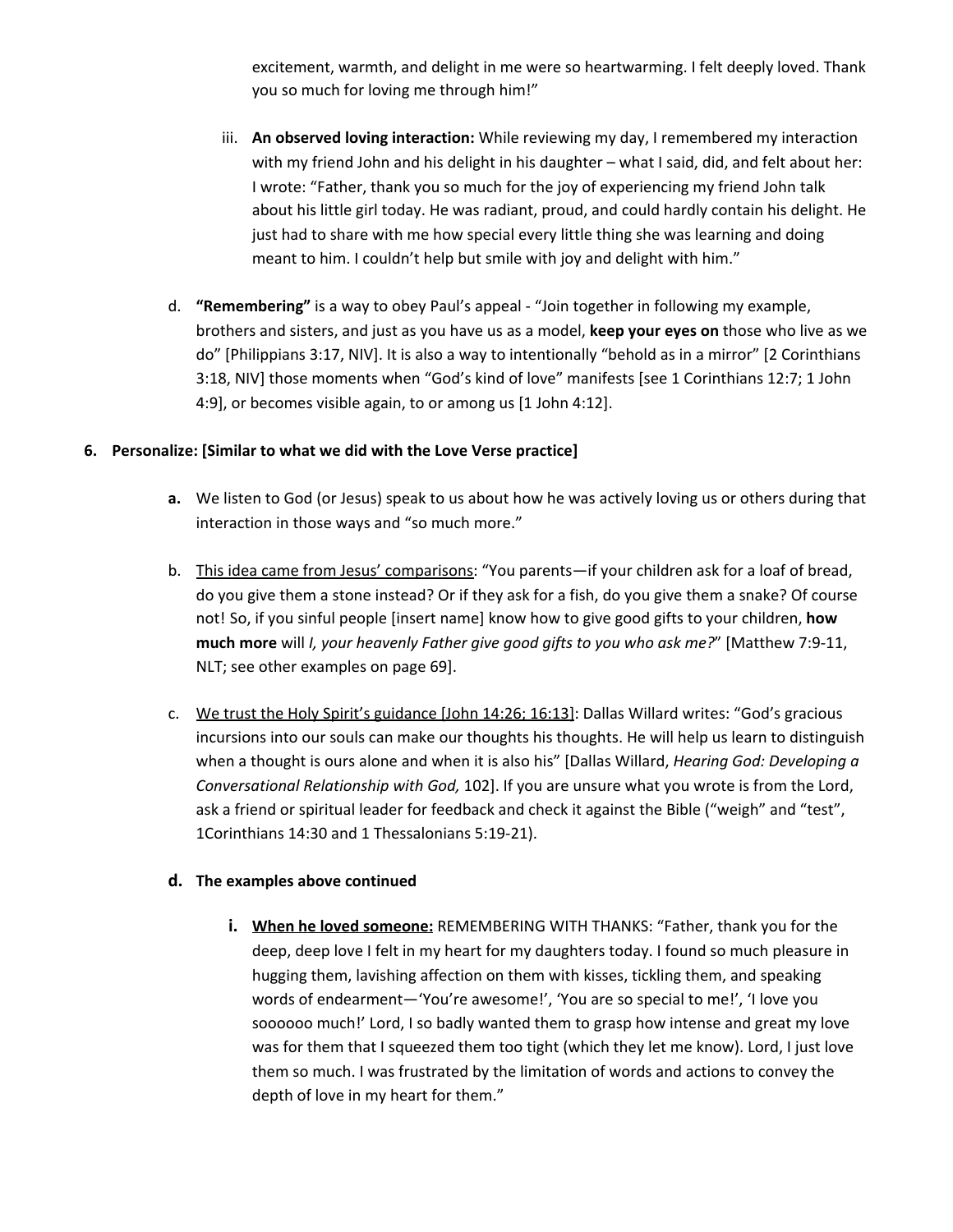**PERSONALIZE:** *"Mark, if you, beloved son, love this deeply, how much more do I love you as my own child. If you can find such pleasure hugging them, kissing them and tickling them, how much more is my pleasure in you and my joy in lavishing my affection on you. You are awesome to me, special to me, and I couldn't be more proud to love you as my own. How effortlessly it is to speak my words of affection over you. I'm your number one fan! Can you even begin to imagine how deeply I want you to know what's in my heart for you? If you, son, how much more, how much more! And how much more do I long for your girls to know my love as well.* **[More examples on page 50]**

**7. Vocalize:** We read our personalized "how much more" aloud or listen to someone else say it to us in the same way we speak a "Love Verse."

### **8. Meditate:**

- **a.** "Finally, brothers and sisters, whatever is true, whatever is noble, whatever is right, whatever is pure, whatever is lovely, whatever is admirable—if anything is excellent or praiseworthy—**think about [literally "ponder"]** such things." [Philippians 4:8, NIV].
- **b. The way we remember an experience, a memory, can allow us to "re-live" the experience:** "We quite literally *re-present*—make present again—our experience of the world when we have a memory. More technically, we reactivate the same network of neurons that were initially activated in our original experience, to some extent experiencing the event all over again. The re-experience or re-presentation will replicate the intensity of the original experience to the degree that our inner re-presentation is like the original experience—concrete, vivid, and with all our senses (55-56). . . . What matters to the neurons in our brains is not whether an event is external [happening presently outside of us] or internal [in our brains] but only whether or not the event is experienced as *real*, *concrete*, and *vivid.* . . . We take a *truth* [or truth-communicating event] and mentally experience it as *real*." [Gregory Boyd, Al Larson, *Escaping the Matrix: Setting Your Mind Free to Experience Real Life in Christ*, 125-126].
- **c.** Therefore, after we write about our loving interaction, we want to replay the memory as vividly and concretely as possible, using all of our senses so that we can re-experience it with as much intensity as the first time. We can do a memory two ways: either as an observer or being in it. The goal is to do the memory as an active participant experiencing the Lord love us through us or another person. As we relive it, we also listen to the Lord's "how much more" words, both internally and by speaking them aloud or hearing someone else speak them to us. We also listen for any other thoughts he wishes to share with us.
- **d.** When it is a particularly powerful experience, and we really want it to change us, it is important to replay the memory over and over for days or weeks like we do a verse so that we are trained and transformed by it.

#### **9. Imitate:**

**a.** "And you should imitate me, just as I imitate Christ." [1 Corinthians 11:1, NLT; also 4:16]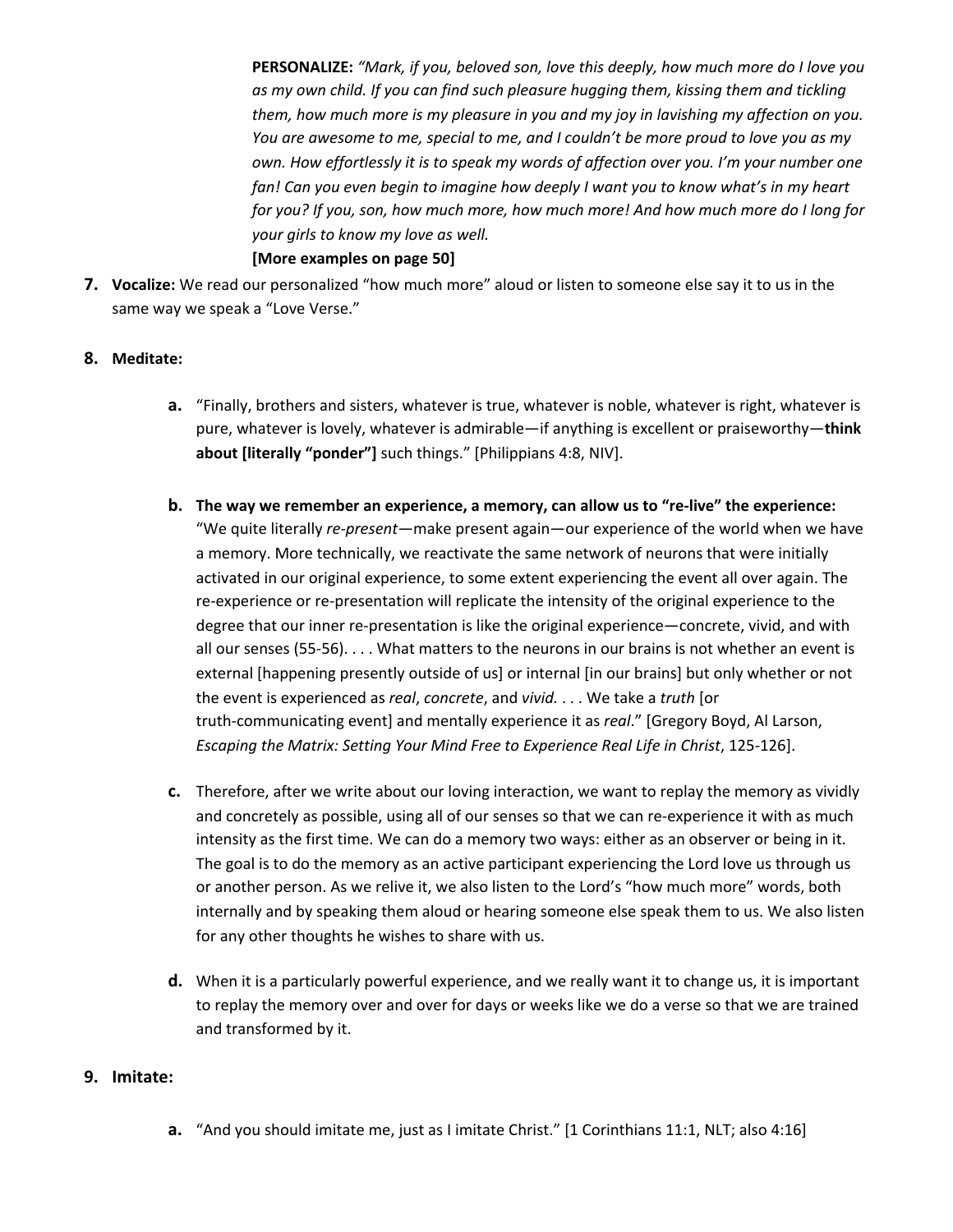**b.** "Whatever you have learned or received or heard from me, or seen in me—put it into practice. And the God of peace will be with you." [Philippians 4:9, NIV]

### ◖**On Days We Have No Loving Interactions**◗

Sometimes, when reviewing our day, we weren't with people or, we realize that we were not loved or didn't love in an intentional way. Days like these happen and are normal. Some options for these days:

- 1. Give thanks for his presence and protection from the evil one [John 17:15; 2 Thessalonians 3:3].
- 2. Give thanks for his provision and/or other ways (not through people) that he showed his presence and love.
- 3. Go to page 59 and select a passage of how he loved us in the past. Make it a vivid and real experience in your mind and heart. For example, the Lord says, "Forgive as I have forgiven you" (Colossians 3:13). We then imagine him present with us reminding us of all the times he has forgiven us. Maybe we remember when someone forgave us and hear the Lord speak those words through him/her again in our mind and heart ("I, the Lord Jesus, forgive you"). *Then we give thanks!*
- 4. Remember someone or several people you deeply love (family, friends, or even your pet). As you feel your loving thoughts and emotions rise for them, pause and hear the Lord say to you: "If you can feel such love for \_\_\_\_\_\_\_\_\_, how much more do I feel that way for you." Also, you can replay a pleasant memory of when they loved you or you loved them and again hear the Lord say: "If they (or you) thought, felt or loved that way, how much more do I think, feel or love you." Remember, the more vividly and concretely you engage in the memory, the more deeply you will experience it and be affected by it again as if it were the first time.
- 5. Looking for, but not finding, a moment when someone loved us helps remind us to be intentional to love others so they can experience a "God- Sighting." Sadly, many people are often not loved for days because they don't experience someone loving them. What about doing something right now for someone? Be intentional; it's so worth it!
- 6. Occasionally, when reviewing our day, we remember how someone harmed us instead of loved us. We understand how painful that can be. We also acknowledge that forgiving someone is a difficult process. We use a process called *Memory Healing Prayer*. This process helps us to experience God love us in our pain and love us by reminding us of how much he forgave us first so that we can forgive as forgiven (Ephesians 4:31). $<sup>1</sup>$ </sup>

<sup>1</sup> **The** *Memory Healing Prayer* **process abbreviated:** Depending on how severely we were harmed, forgiving someone can be quick and easy or it can be a longer process involving several steps. In Step One, we pour out our pain and anger to the Lord over the harm we experienced. He loves us with empathy, comfort, and validation. In Step Two, we invite the Lord to remind us that he loved us when we were his enemies and forgave us first of all our wrongs against him and others. We feel loved by him as we experience his mercy, grace and forgiveness afresh. In Step Three, we choose to forgive because he forgave us first. In other words, we no longer keep a record of it. We release the person from the debt they owe us and leave justice in the Lord's hands, just as Jesus did (1 Peter 2:23). We need to do this as many times as it takes for the memory to be healed, when it no longer causes pain, anger or the desire to retaliate. (The full version of this process is included in FLM's *Getting Along* curriculum).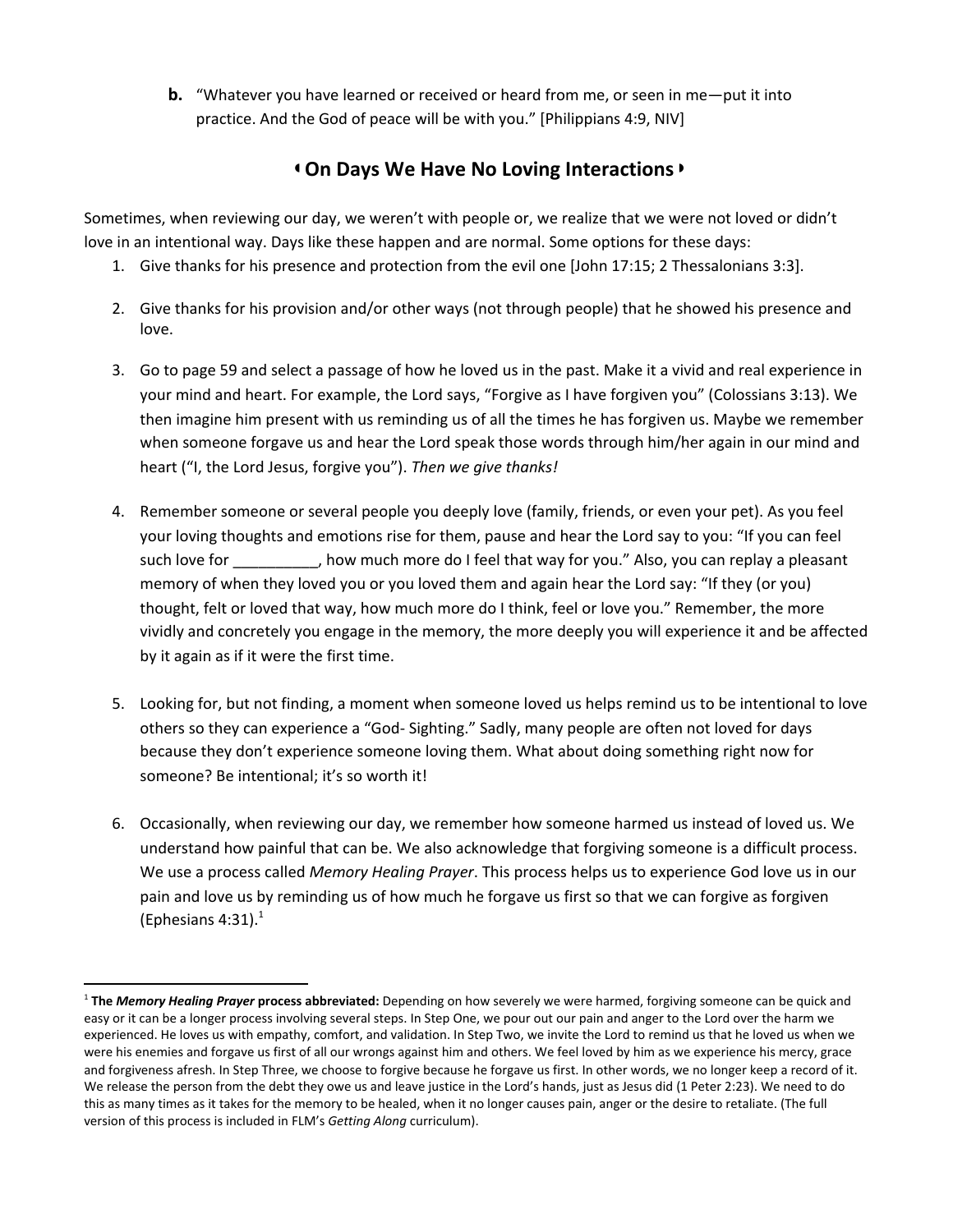7. At other times when reviewing our day, we remember when we did not love people. Resist the shame. Remember that God's love for us is not based upon our behavior. The Triune God loves and values us based upon who we are to him and the value and love he chose to place on us. But be intentional to express a love-based apology: "I'm so sorry for the pain I caused you. What I did was wrong and is never ok under any circumstance. By God's grace I will never do it again. I will do whatever is necessary to change and to help you heal and to restore your trust in me.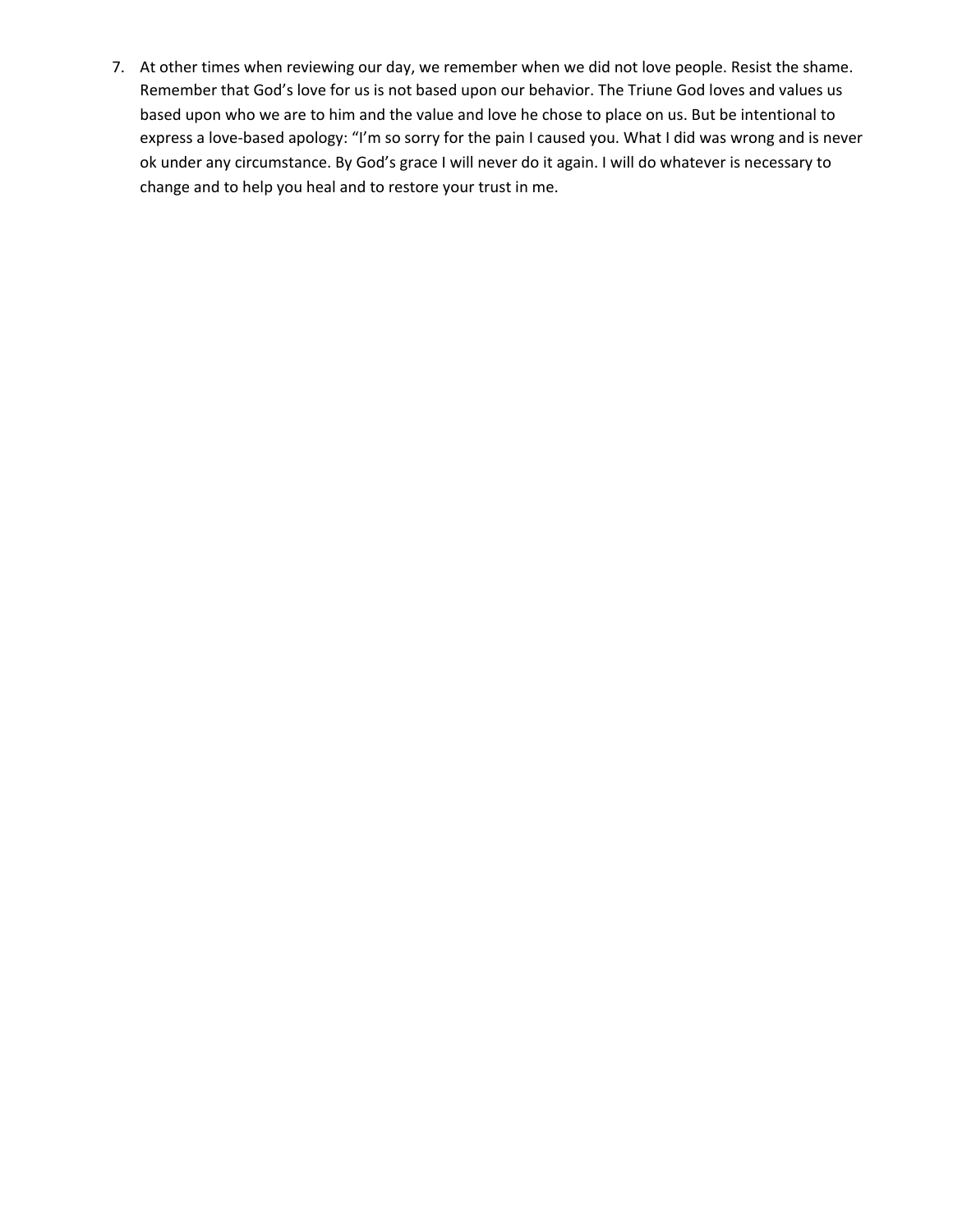### **ADDITIONAL EXAMPLES OF THE GOD SIGHTING PRACTICE**

### **When I loved someone:**

**REMEMBER WITH THANKS:** While reviewing my day, I remembered how I responded and what I felt when I saw my friend, Sam, have a bad fall. I wrote: "Father, thank you for the depth of love and compassion I felt in my heart for Sam when he fell. I felt such concern for him. I was amazed by how quickly I responded with care and comfort, holding him, helping him, and saying comforting words to him like, 'Sam, its going to be ok. I'm here. I'll take care of you. I love you brother. Hang in there.' Lord it was such a joy to be your loving presence to him."

**PERSONALIZE:** "Mark, like yours for Sam, so is my compassion, love, care, and concern for you and so much more. How much more quickly and deeply do I respond this way when you are hurt or hurting son? I am always here to comfort you and support you because my love for you is like yours for Sam and so much more. And if you found such pleasure in caring for Sam, how much more is my pleasure in caring for you. Remember your comforting words and the way you said them. Listen to me say them to you: 'Mark, I love you. I'm here. It's going to be ok. I'll take care of you.' It's true son! I love you like that and so much more."

#### **When someone loved me:**

**REMEMBER WITH THANKS:** While reviewing my day, I remembered that in the morning, I was sitting alone in the living room feeling very discouraged and had been crying. My wife had left for work but suddenly returned because she had forgotten something. She saw me and noticed my pain. She postponed leaving for work to sit with me, hold me, and pray for me. I wrote: "Father, thank you so much for coming and loving me through Robin. I thought she had already left for work. Lord, her tender touch just melted me. I felt so comforted. She spoke hope and comfort to me and then prayed such a hope filled, faith filled prayer for me. Her compassionate touch and soothing, faith filled words were just what I needed for the day. Thank you for her amazing love for me. Thank you again for loving me through her today."

**PERSONALIZE:** "Mark, If Robin was so quick to stop and respond to your need, how much more am I attentive to and present to you in your time of need. Her love, her compassion was also mine and yet it's so much more. I knew you were discouraged and so I came to you through her. Together with her, I loved comforting you, holding you, and speaking truth and hope into your soul. I loved her prayer. Her prayer expressed my heart so well. But I also ever live to intercede for you. You are always on my heart and mind. I will help you, strengthen you and uphold you. I am faithful. You are deeply, deeply loved by Robin. You are as well by me to that degree and more! Hold fast to that truth! Never will I leave you or forsake you."

### **When I observed a loving interaction:**

**REMEMBER WITH THANKS:** While reviewing my day, I remembered watching a first-time mom and dad look at, hold, speak to, and show off their newborn baby. I wrote: "Father, thank you for Joe and Jill's expressions of love for their new-born baby - so proud, so affectionate, so caring. Lord, the delight on their faces was priceless. They were so eager to share their delight in their baby with me."

**PERSONALIZE:** "Mark, if they felt that way, looked at, spoke to their baby that way, how much more is my delight in you, how much more are my words of, sounds of, looks of affection, words of pride, and expressions of care for you. See and listen to my heart for you through their looks and words right now. Oh, I love you that much and so, so, so much more beloved son!"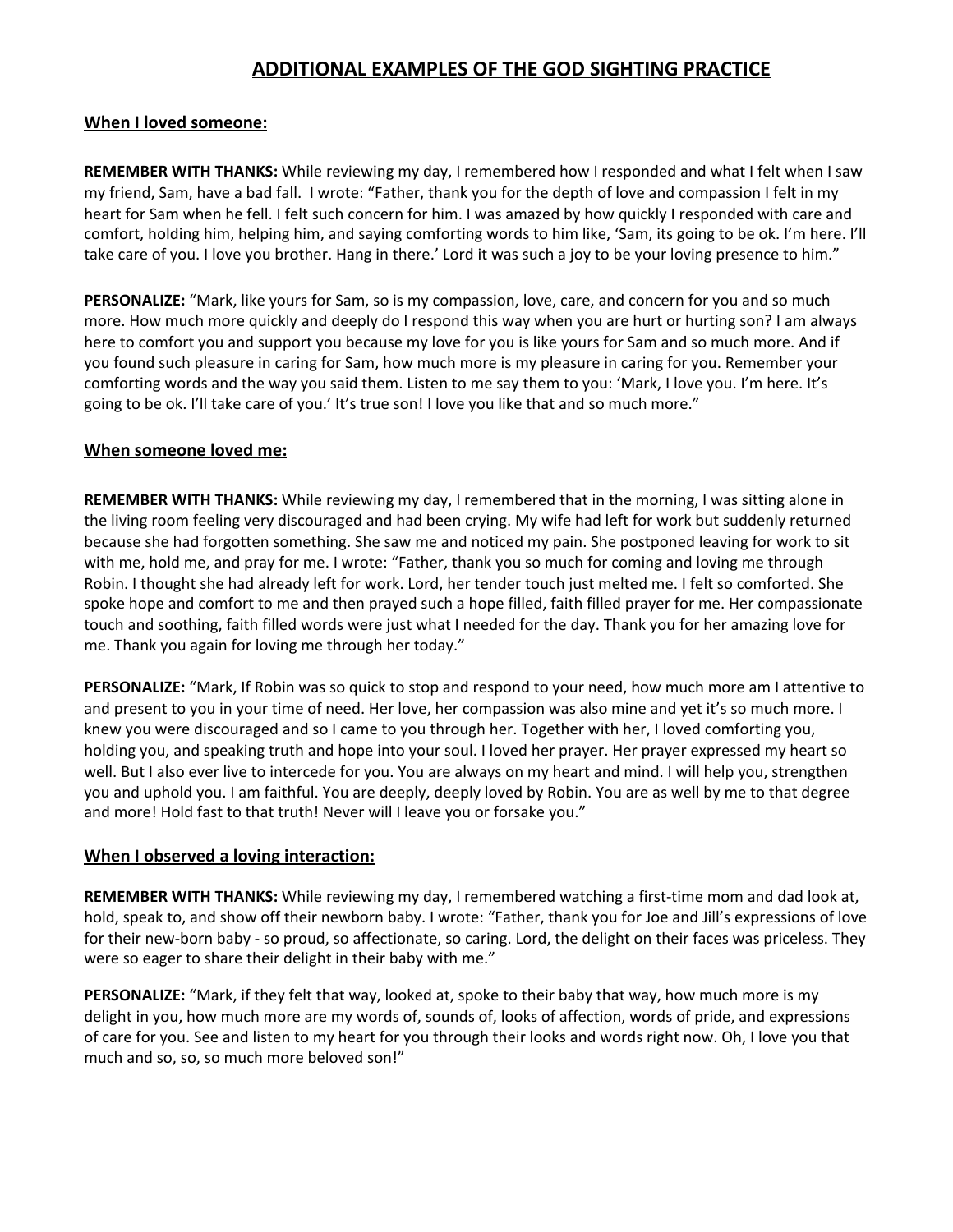### The GOD SIGHTING EXERCISE

Now spend some time alone with the Lord to do this practice. Remember to focus not only on his or her (or your) words and actions (including bodily gestures and touch), but especially focus on emotions, tone of voice and facial expressions. **Please write your "personalized" paragraph legibly on another piece of paper so someone else can read it to you.** There is a blank page at the end of the workbook if you need to use it. [**NOTE:** If this is a Zoom FL weekend, please write these in an email and send to your group].

**1. HOW DID YOU LOVE SOMEONE?** *[IF YOU NEED A REMINDER, SEE THE FIRST EXAMPLE ON THE PREVIOUS PAGE]*

**REMEMBER WITH THANKS:** Remember to focus not only on your words and actions, but especially focus on your emotions, tone of voice and facial expressions [as you can imagine them]. **Begin with**, "Father, thank you for . . ." Please write legibly here or on another piece of paper. [**NOTE:** If this is a Zoom FL weekend, please write your "thanks prayer" and your "personalized" version in an email and send to your group].

**PERSONALIZE:** Let God express his love to you through the experience using the content from the "thanks" you just wrote above. Begin with your name: "\_\_\_\_\_\_\_, if you (or they) felt, did, or said . . . how much more do I (emotion, action, etc.) . . . for you." Please write legibly here or on another piece of paper. [**NOTE:** If this is a Zoom FL weekend, please write your "thanks prayer" and your "personalized" version in an email and send to your group].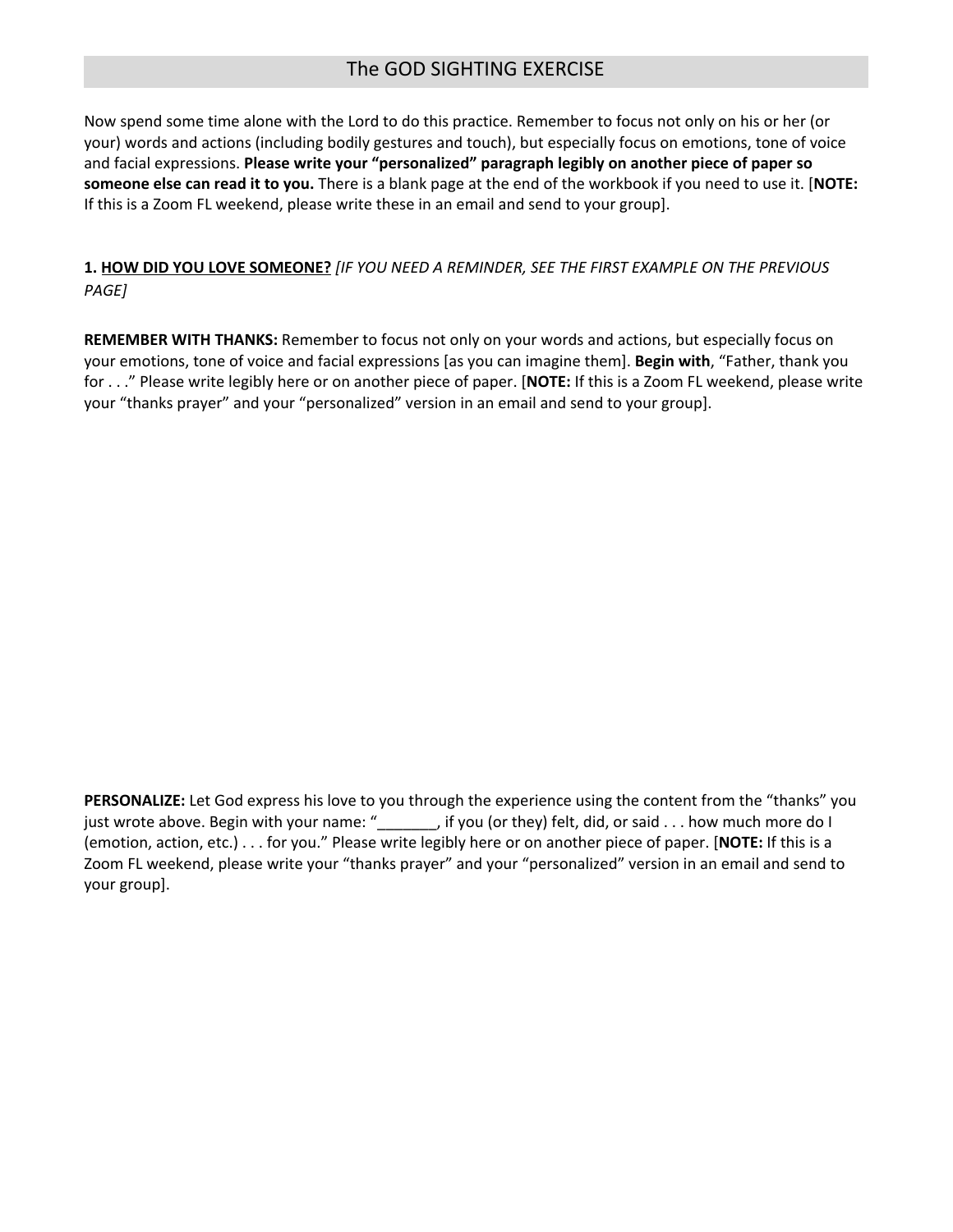### **2. HOW DID SOMEONE LOVE YOU?** *[IF YOU NEED A REMINDER, SEE THE SECOND EXAMPLE ON THE PREVIOUS PAGE]*

**REMEMBER WITH THANKS: Reminder**: Generally, we thank God in two ways: (1) We give thanks for how the person expressed their love, and (2) give thanks to God for loving us through them that way. In this way, we acknowledge the person loved us and that our Triune God "manifested" his love to us through that person as well (1 Corinthians 12:4-7). Remember to focus not only on his or her words and actions, but especially focus on emotions, tone of voice and facial expressions. **Begin with:** "Father, thank you for . . ." [**NOTE:** If this is a Zoom FL weekend, please write your "thanks prayer" and your "personalized" version in an email and send to your group].

**PERSONALIZE:** Let God express his love to you through the experience using the content from the "thanks" you just wrote above. **Begin with** your name: "\_\_\_\_\_\_\_\_\_\_\_\_\_, if they . . . (emotion, action, etc.), how much more do I (emotion, action, etc.) . . . for you." [OR] "That was my love for you and so much more!" Please write legibly here or on another piece of paper. [**NOTE:** If this is a Zoom FL weekend, please write your "thanks prayer" and your "personalized" version in an email and send to your group].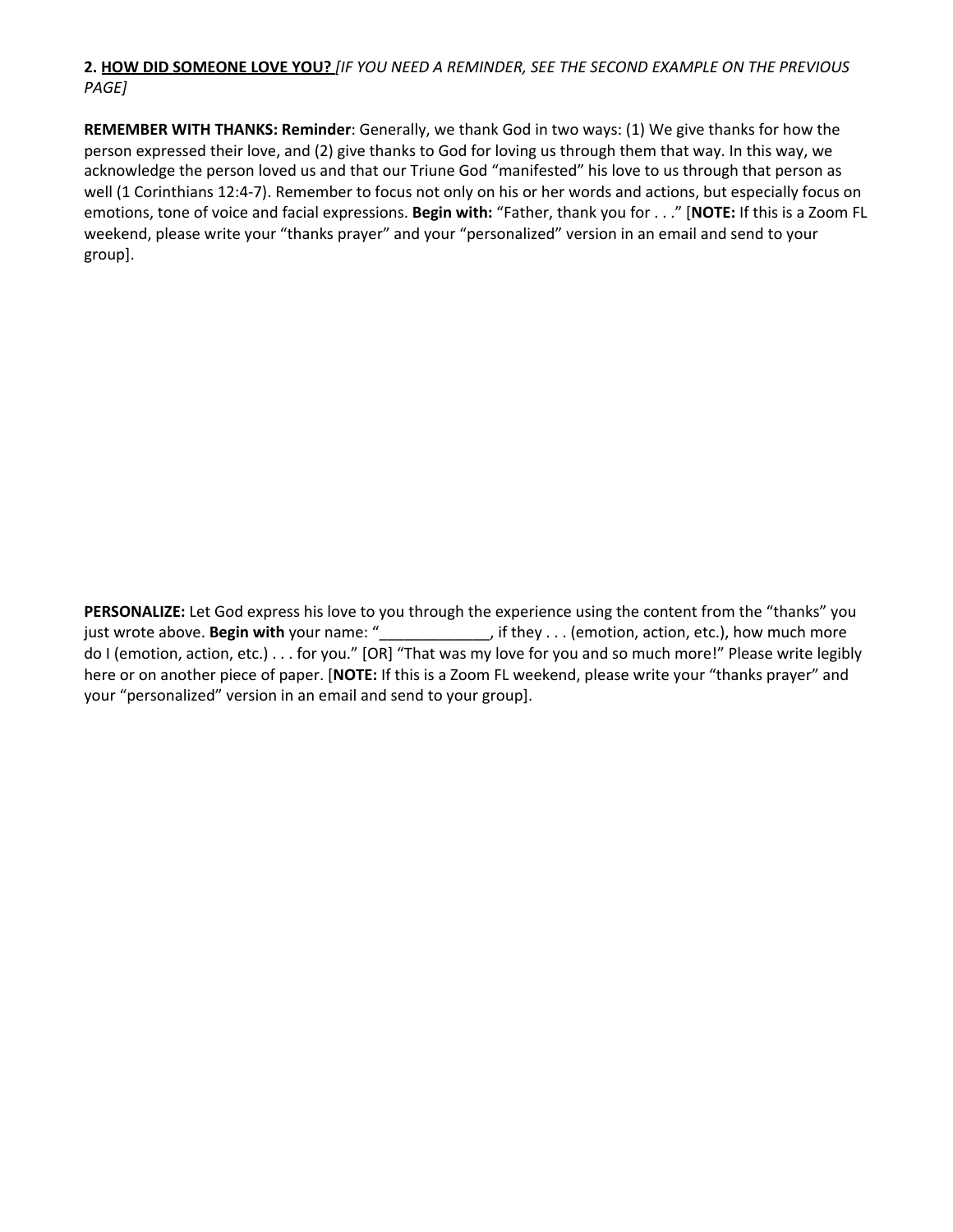### **3. WHAT LOVING INTERACTION DID YOU OBSERVE?** *[IF YOU NEED A REMINDER, SEE THE THIRD EXAMPLE ON THE PREVIOUS PAGE]*

**REMEMBER WITH THANKS:** Remember to focus not only on his or her words and actions, but especially focus on emotions, tone of voice and facial expressions. **Begin with** "Father, thank you for . . ." [**NOTE:** If this is a Zoom FL weekend, please write your "thanks prayer" and your "personalized" version in an email and send to your group].

**PERSONALIZE:** Let God express his love to you through the experience using the content from the "thanks" you just wrote above. Begin with your name: "\_\_\_\_\_\_\_\_\_\_\_, if they (love, care, feel for that person) . . . how much more is that my (love, care, emotion, etc.) . . . for you!" Please write legibly here or on another piece of paper. [**NOTE:** If this is a Zoom FL weekend, please write your "thanks prayer" and your "personalized" version in an email and send to your group].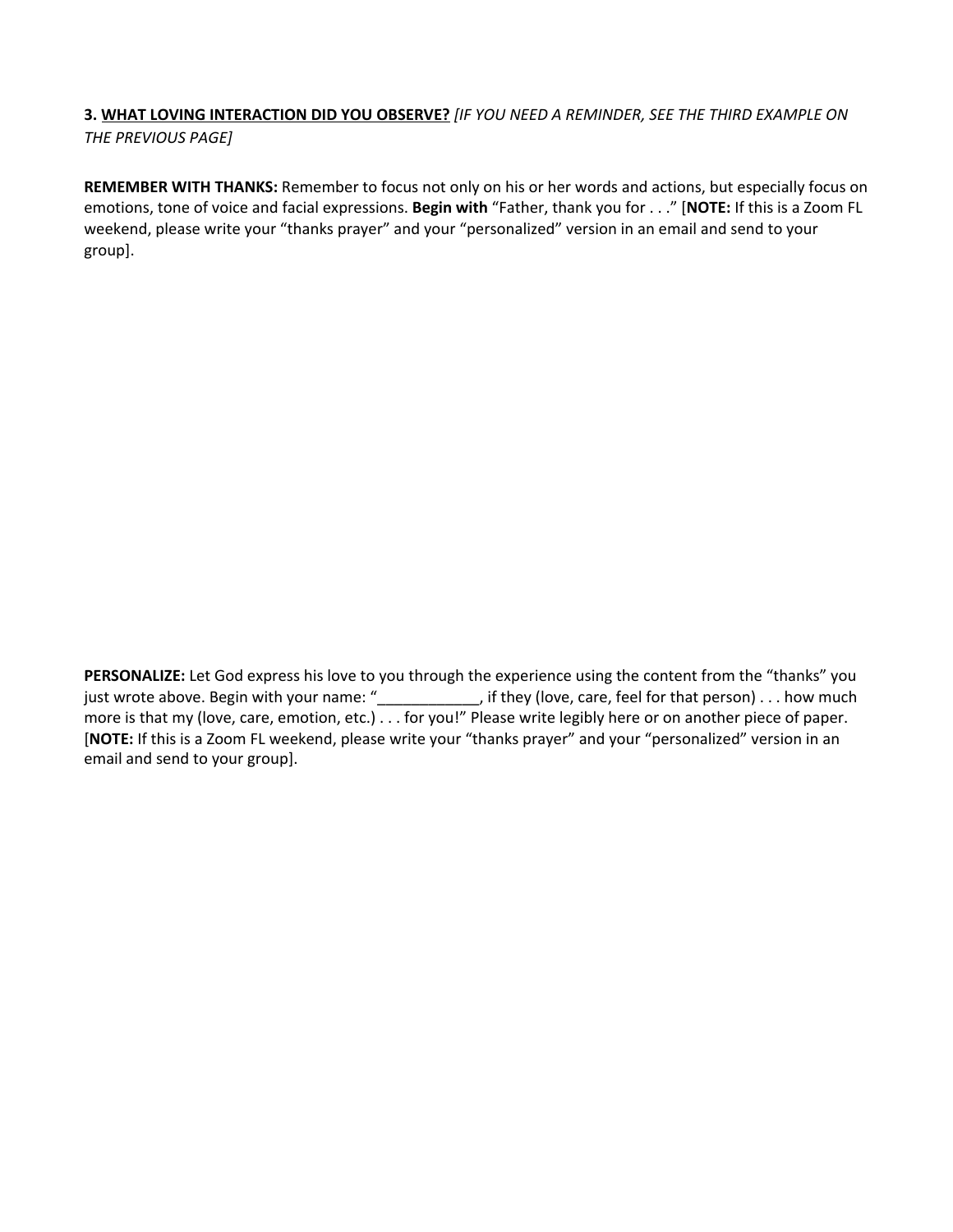# Tips For Memorizing

- 1. Choose a portion of the verse to memorize. Write it in your journal. When you get it memorized, add another portion.
- 2. How have you memorized things in the past? Tests, dramas, poems, Lord's prayer, etc. Apply what you did back then to this portion of the verse.
- 3. Is there a logical progression of thought? Can you picture it like a sequence of actions, pictures, thoughts or movements?
- 4. Start with nouns, verbs, or phrases. What's easiest to remember first?
- 5. Look at the verse. Repeat it. Then say as much as you can without looking. Repeat this process until you can get through an entire sentence. Take a break to allow the Spirit to renew your mind.
- 6. Review the portion you are memorizing throughout the day if even for 5 minutes. Say what you can remember aloud, then work on what you forgot.
- 7. Put it on a 3x5 card or enter it into your cell phone so that you can carry it with you.
- 8. Record yourself reading the scripture verse on your cell phone and listen back to the recording multiple times while driving in the car.
- 9. Change your computer or phone screen background to an image with the verse you're working on. You can download many at firstlovedministries.org!
- 10. *Don't be discouraged!* Even if you don't memorize anything right away, be patient. It may take multiple practice times for you to memorize something new until you establish the habit. This is all part of training.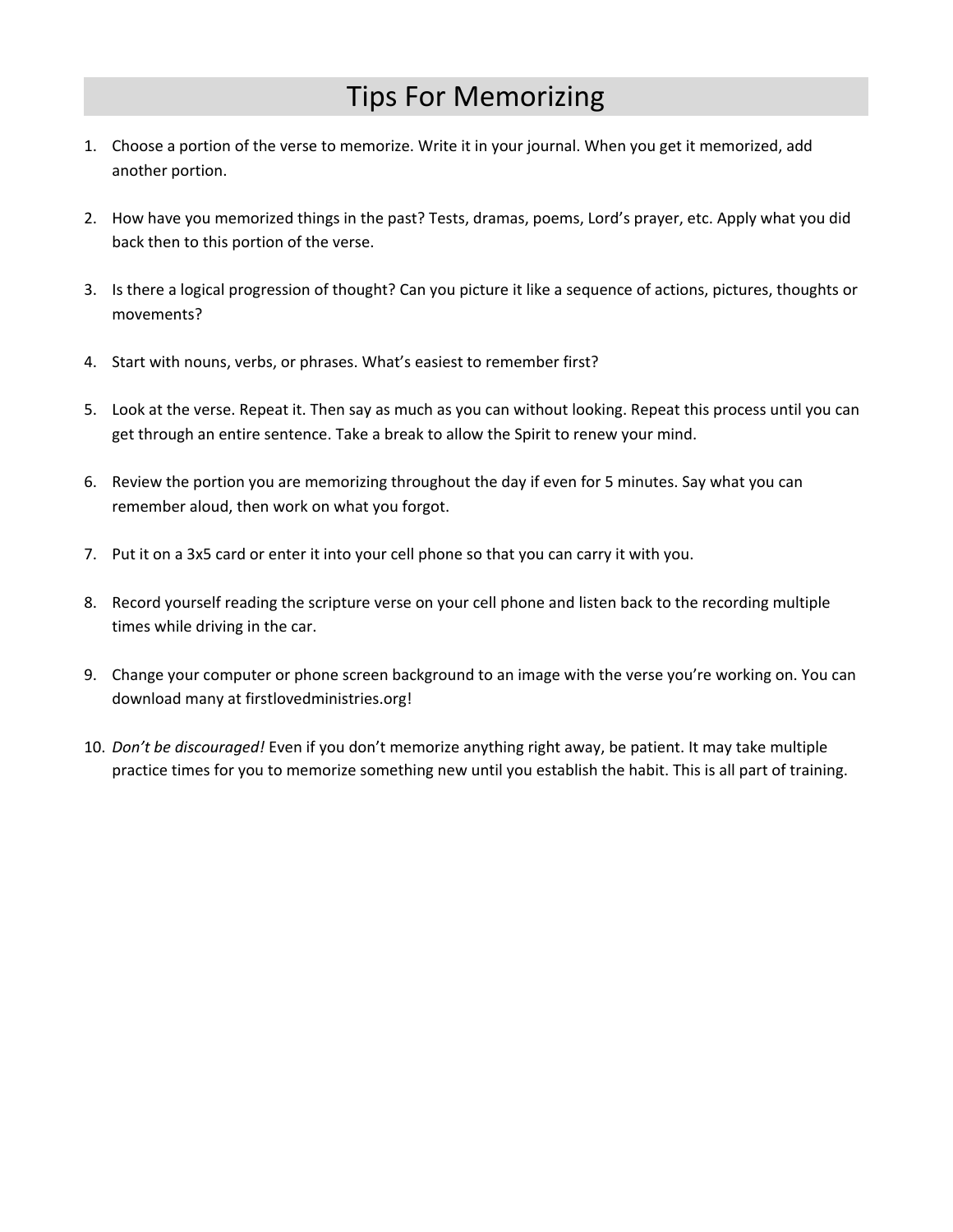**[1 Timothy 6:15-16, NIV]**: "I, your God, am the blessed and only Ruler, the King of kings and Lord of lords, who alone is immortal, ["eternal", 1:17], and who lives in unapproachable light, whom no one has seen or can see. To me be honor and might forever."

**[Isaiah 66:1-3, NIV]:** "This is what I, your Lord, say: 'Heaven is my throne, and the earth is my footstool. Where is the house you will build for me? Where will my resting place be? Has not my hand made all these things, and so they came into being? These are the ones I look on with favor: those who are humble and contrite in spirit, and who tremble at my word." **[Isaiah 55:8-9]:** "For my thoughts are not your thoughts, neither are your ways my ways. As the heavens are higher than the earth, so are my ways higher than your ways and my thoughts than your thoughts."

**[Romans 11:33-36, NIV]:** "Oh, the depth of the riches of my wisdom andmy knowledge! How unsearchable are my judgments and my paths beyond tracing out! Who has known my mind? Or who has been my counselor? Who has ever given to me, that I should repay them? For from me and through me and for me are all things. To me be the glory forever!"

**[Isaiah 40:28-31, NIV]:** "Do you not know? Have you not heard? I, the Lord, am the everlasting God, the Creator of the ends of the earth. I don't grow tired or weary, and my understanding no one can fathom. I give strength to the weary and increase the power of the weak. Even youths grow tired and weary, and young men stumble and fall; but those who hope in me will renew their strength. They will soar on wings like eagles; they will run and not grow weary, they will walk and not be faint."

**[Exodus 34:6-7a, NIV]**: "I am the Lord, the Lord, the compassionate and gracious God, slow to anger, abounding in love and faithfulness, maintaining love to thousands, and forgiving wickedness, rebellion and sin."

**[Colossians 1:15-20, NIV]: "**I, the Son, am the image of the invisible God [also Hebrews 1:2-3], the firstborn over all creation. For in me all things were created: things in heaven and on earth, visible and invisible, whether thrones or powers or rulers or authorities; all things have been created through me and for me. I am before all things, and in me all things hold together [also 1 Corinthians 8:6].And I am the head of the body, the church; I am the beginning and the firstborn from among the dead, so that in everything I might have the supremacy. For God was pleased to have all his fullness dwell in me, and through me to reconcile to himself all things, whether things on earth or things in heaven, by making peace through my blood, shed on the cross."

**[Philippians 2:5-11, NIV]:** "I, Jesus Christ, being in very nature God [see John 1:1-3], did not consider equality with God something to be used to my own advantage. Rather, I made myself nothing by taking the very nature of a servant, being made in human likeness. And being found in appearance as a man, I humbled myself by becoming obedient to death—even death on a cross! Therefore God exalted me to the highest place and gave me the name that is above every name, that at my name, Jesus, every knee should bow, in heaven and on earth and under the earth, and every tongue acknowledge that I, Jesus Christ am Lord, to the glory of God the Father."

**[Ephesians 1:19-23, NIV]** "God exerted his incomparably great power and mighty strength [which he also gave to you] when he raised me from the dead and seated me at his right hand in the heavenly realms, far above all rule and authority, power and dominion, and every name that is invoked, not only in the present age but also in the one to come. And God placed all things under my feet and appointed me to be head over everything for the church, which is my body, the fullness of me who fills everything in every way."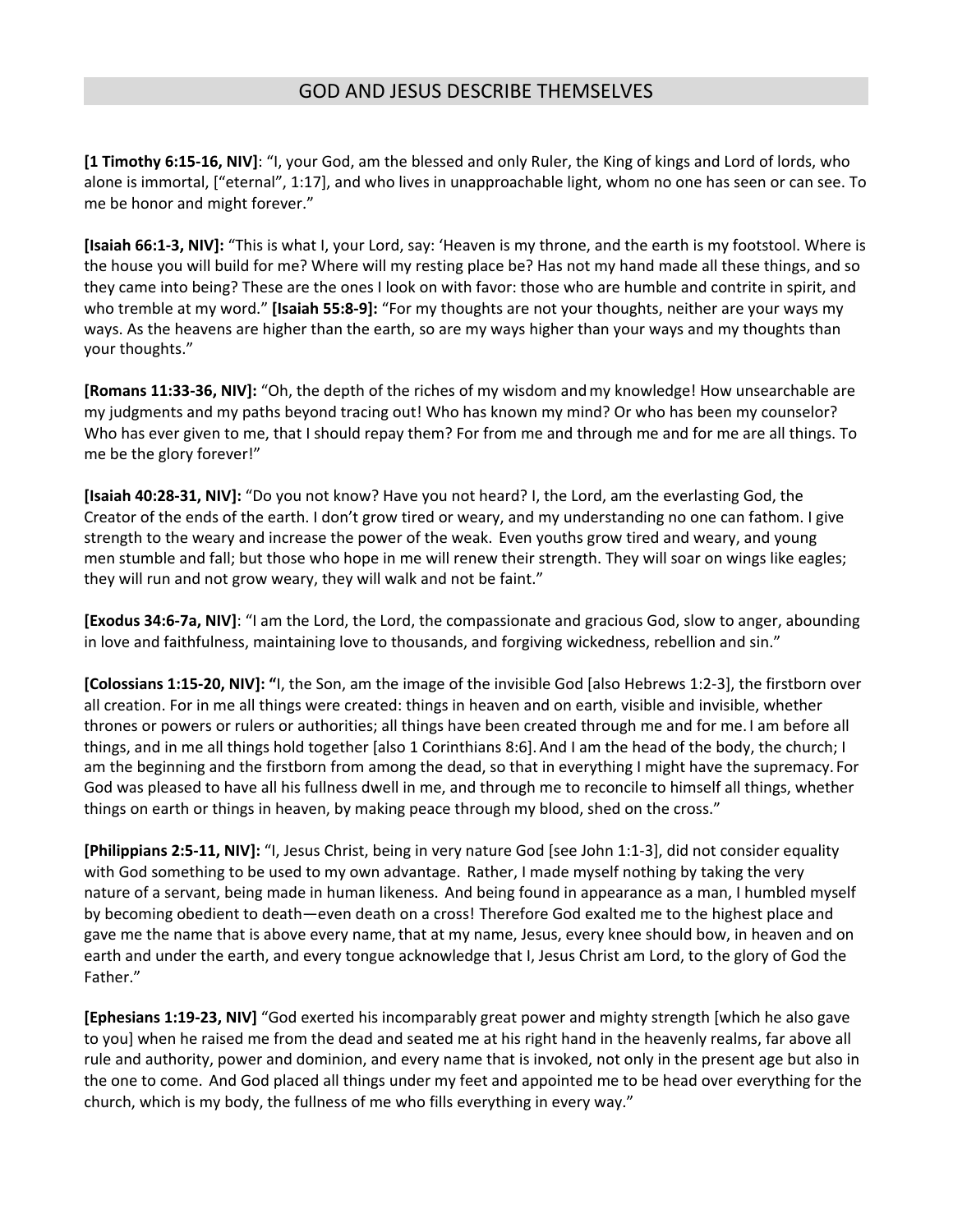# Welcome Beloved!!!

"Come to me example of your God, who is love, from whom love comes (1 John 4:7-8), and experience my love for you first (1 John 4:19). Because I am love, there is never a moment that I am not loving you. So *come\_\_\_\_\_\_\_\_\_\_\_, notice, engage in, receive, and enjoy my love for you. I AM WAITING WITH EXCITED ANTICIPATION FOR YOU!"***'**

"When you get up and come to me your heavenly Father, [whether you've sinned or not, verse 18], while you are still a long way off and I see you, I am filled with compassion for you; And when I see you , I run to you [because I've been waiting, longing, watching for you]! By faith, see me even now closing the gap between us! Enjoy, delight in my embrace, my hug, as I throw my arms around you and kiss you *[and celebrate over you, verse 23]"* [Luke 15:20].

you are my beloved! Rest secure in me for I shield you all day long. As the one I love, rest between ر my shoulders" (Dt. 33:12). "I tend you like a shepherd. I gather you in my arms and carry you close to my heart!" (Dt. 32:10). "I shield you and care for you; I guard you as the apple of my eye!" (Dt. 32:10)."

to me belong the heavens, even the highest heavens, the earth and everything in it. Yet, I set my," affection on you \_\_\_\_\_\_\_\_\_\_\_\_; I chose you and I love you!" (Dt. 10:14-15). "You are my treasured possession!" *(Dt. 7:6; see also 1 Peter 2:9).*

"I love you\_\_\_\_\_\_\_\_\_\_, meaning I supremely value, esteem, and delight in you; I feel generous concern for you. My love for you is everlasting, steadfast, and unfailing. Oh, let my loving-kindness draw you to Me" (Jeremiah *31:3).*

today and every day, I will help root and ground you more deeply in my love by giving you the power (the "ability", NASB)... to grasp ("comprehend", NASB) how wide and long and high and deep is the love of Christ [my love for you\_\_\_\_\_\_] and to know (experientially) this love that surpasses knowledge-that you *may be filled to the measure of all the fullness of ME" [Ephesians 3:17-19, NIV].*

"I want your soul's hunger and thirst to be satisfied in me, in my love\_\_\_\_\_\_\_\_\_. So come, come to my waters ... why spend money on what is not bread, and your labor on what does not satisfy? Listen, listen to me and eat what is good and your soul will delight in the richest of fare!" (Is. 55:1-3; also Ps. 63:1-5). "Please, taste and see that I your Lord am good!" (Psalm 34:8). "For I will satisfy you with my unfailing love that you may sing *for joy and be glad all your days!" (Psalm 90:14).*

*"Then go\_\_\_\_\_\_\_\_\_\_ and love people as I have loved you [my command] and you will remain in my love just I* loved people as the Father loved me and I remained in his love. Do this, and my joy will be in you and your joy will *be full!! (John 15:10-11).*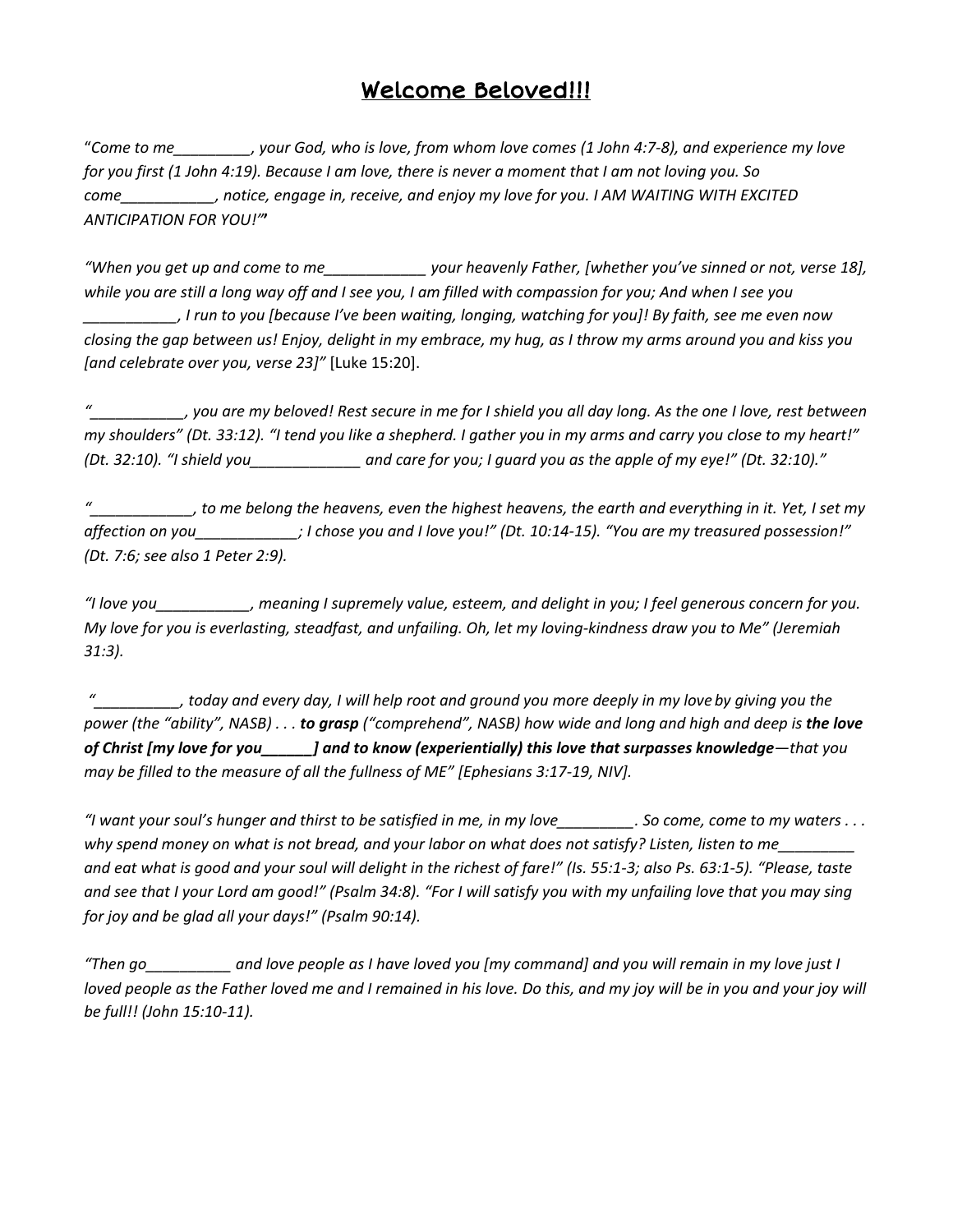# Holy Spirit Verses

### **From the Spirit's Heart to Yours**

### *Listen now to these personalized verses from the Holy Spirit regarding his relationship with you:*

As promised to you long ago, \_\_\_\_\_\_\_\_\_\_\_\_\_\_ (Joel 2:28; Ezekiel 36:27), **I, Holy Spirit,** the Spirit of Christ, the Spirit of God (Romans 8:9-10), **have been sent to you** by God (John 14:16) and Jesus (John 16:7) **as our gift** to you (Acts 2:38) **to rebirth and renew you** (Titus 3:5; John 3:5-8).

You received me when you believed in Jesus (John 7: 39; Galatians 3:3, 5). **And it is I who confirms with your spirit that you,** \_\_\_\_\_\_\_\_\_\_\_\_\_\_ **are God's child** so that in your heart you cry, "Abba, Father" (Romans 8:16; Galatians 4:6).

I was poured out generously into your heart, \_\_\_\_\_\_\_\_\_\_\_\_\_\_ (Titus 3:5) **filling you with power, love, self-discipline** (2 Timothy 1:7) and **self-control** (Galatians 5:23). For **you received power** when I came upon you (Acts 1:8; Luke 24:49; Ephesians 1:19) and **God's love was poured into your heart through Me** (Romans 5:5).

My fruit is love, joy, peace, patience, kindness, goodness, faithfulness, gentleness and self-control (Galatians 5:22-23). Your God of hope **fills you with all joy and peace** [through Me] as you trust in Him **until you overflow with hope** through my power (Romans 15:13). For life in the kingdom of God is righteousness [i.e., love (14:15)], joy and peace in Me (Romans 14:17).

**I will always strengthen you in your inner being and help you** (Ephesians 3:16; 2 Timothy 1:14). I **strengthen you with all power**, \_\_\_\_\_\_\_\_\_\_\_\_\_\_ according to my glorious might so that **you might have all endurance and perseverance with joy** (Colossians 1:11).

\_\_\_\_\_\_\_\_\_\_\_\_\_\_, I was also given to you **to be your helper** [i.e., counselor, advocate], **to teach you** all things and **to remind you** of everything Jesus said (John 14:16, 26; 1 John 2:27).

**I guide you into all truth** because I am the Spirit of Truth, **speaking** only **what I hear** and not on my own (John 16:13). I **give you wisdom and revelation** so that you may know God better (Ephesians 1:17; Colossians 1:9).

For **I have removed the veil from your face** so that you may behold the Lord's glory—Jesus. And as you contemplate him, as in a mirror, **I will transform you into His likeness** from one degree of glory to the next until He comes (2 Corinthians 3:18; 4:4, 6; Revelation 22:17).

For you have been released from the law in order to **serve [i.e., love God and others] in the new way [of keeping in step with Me]** and not in the old way of the written code (Romans 7:6; Galatians 5:16, 18, 23, 25). Live in accordance with Me, **setting your mind on what I desire**, not on what your flesh desires . . . **[For] the mind governed by Me is life and peace** (Romans 8:5-6).

I help you in your weakness when you do not know what you ought to pray for **by interceding for you . . .** in accordance with God's will. Then, in **all things, I work for good** for you who love God (Romans 8:26- 28).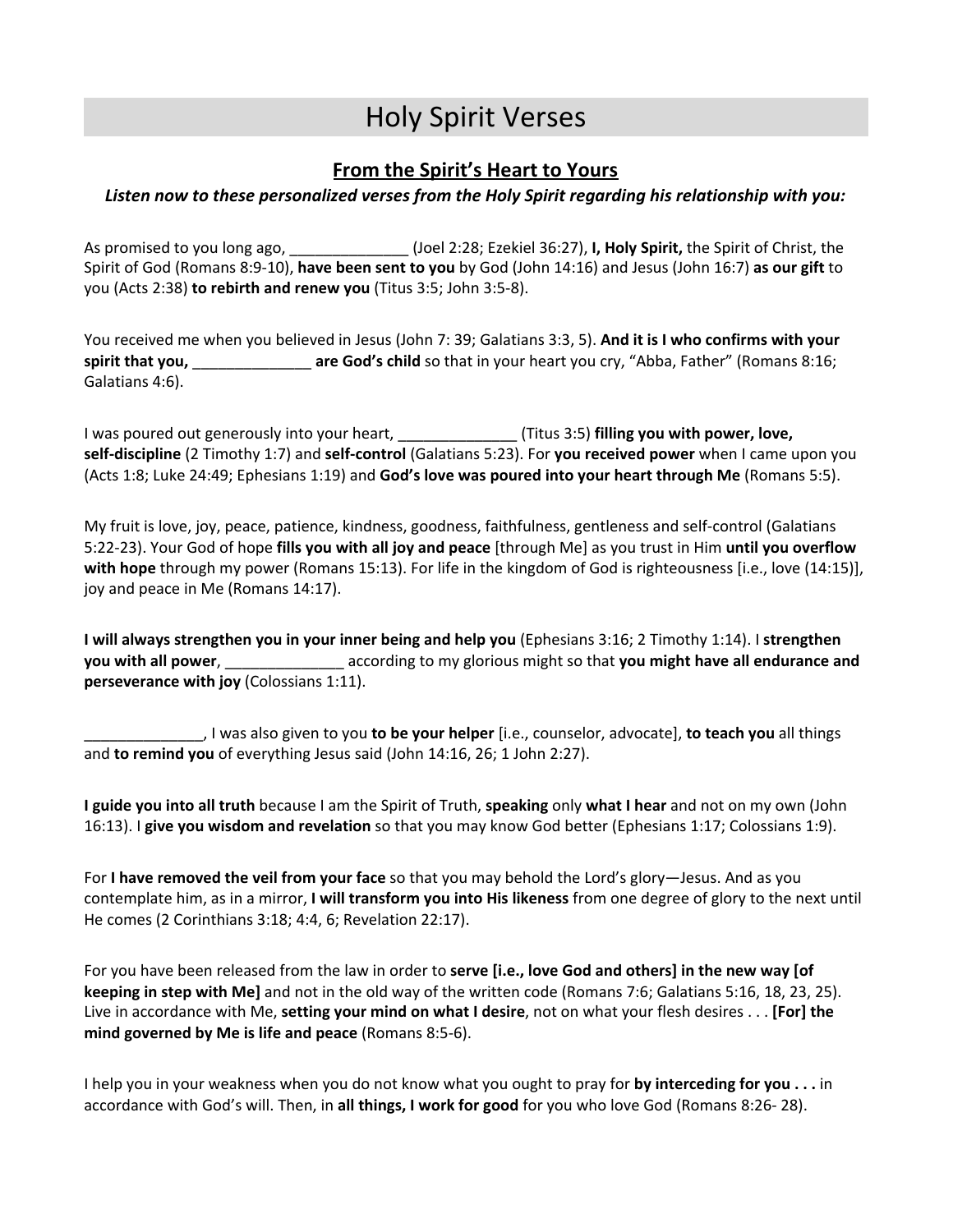# Jesus' Words of Love Personalized

- 1. **[Matthew 11:28-30]:** (Insert name) "\_\_\_\_\_\_\_\_\_\_\_, I know you are weary and burdened. So come to me and I will give you rest. Take my yoke upon you and learn from me, for I am gentle and humble in heart, and you will find rest for your soul. For my yoke is easy and my burden is light."
- 2. **[John 15:9-11]: "**As the Father loves me \_\_\_\_\_\_\_\_\_\_\_, so I love you. Remain in my love. Keep my commands, and you will remain in my love, just as I kept my Father's commands and remained in his love. I have told you this so that my joy may be in you and that your joy may be complete."
- 3. **[John 14:27]:** "Peace I leave with you\_\_\_\_\_\_\_\_\_; my peace I give you. I do not give to you as the world gives. So do not let your heart be troubled and do not be afraid." **Jn. 16:33** "\_\_\_\_\_\_\_\_\_\_\_\_, I have told you these things, so that in me you may have peace. In this world you will have trouble. But take heart [1] I have overcome the world."
- 4. **[John 14:1-3]:** "\_\_\_\_\_\_\_\_\_\_\_, Do not let your heart be troubled. You believe in God; believe also in me. My Father's house has many rooms; if that were not so, would I have told you that I am going there to prepare a place for you? And if I go and prepare a place for you \_\_\_\_\_\_\_\_, I will come back and take you to be with me that you also may be where I am."
- 5. **[John 15:14-17]:** "\_\_\_\_\_\_\_\_\_\_\_\_, you are my friend if you do what I command [Love one another as I have loved you, v. 12].I no longer call you servant*\_\_\_\_\_\_\_\_\_\_\_*, because a servant does not know his master's business. Instead, I have called you friend \_\_\_\_\_\_\_\_\_\_\_, for everything that I learned from my Father I have made known to you. You did not choose me\_\_\_\_\_\_\_\_\_\_\_, but I chose you and appointed you so that you might go and bear fruit—fruit that will last—and so that whatever you ask in my name the Father will give you. This is my command: Love your brother and sister."
- 6. **[John 10:3,** *personalized***]:** "\_\_\_\_\_\_\_\_\_\_\_\_\_, you are one of my sheep. I call you by name and lead you out." **(10:11,** *personalized***)** "I am your good shepherd for a good shepherd lays down his life for the sheep \_\_\_\_\_\_\_\_\_\_\_\_; [because I care for my sheep, **v. 13]**." **(10:14-15)** "I know you and I want you to know me – just as the Father knows me and I know the Father." **(10:27-28)** "Listen to my voice  $\cdot$ ; I know you. Follow me. I give you eternal life\_\_\_\_\_\_\_\_\_, and you shall never perish; no one will snatch you out of my hand."
- 7. **[John 6:35]:** "I am the bread of life. Come to me and you will never go hungry; believe in me and you will never be thirsty." **[John10:10]:** "I have come that you may have life, and have it to the full."
- 8. **[John 14:21,** *personalized***]:** "\_\_\_\_\_\_\_\_\_\_, you are one who loves me and you show it by keeping my commands. Therefore, you are loved by my Father, and I too love you and show myself to you." **(John 14:23)** "My Father loves you *\_\_\_\_\_\_\_\_\_*, and we have come to you and have made our home with you."
- 9. **[Matthew 12:48-50]:** "\_\_\_\_\_\_\_\_\_\_\_\_, you are my (brother or sister) because you do the will of my Father in heaven." **[Hebrews 2:11,** *personalized***]:** "I am not ashamed to call you my (brother or sister) \_\_\_\_\_\_\_\_\_\_\_\_."
- 10. **[Matthew 20:28,** *Personalized***]:** "I did not come to be served, but to serve and give my life as a ransom for you \_\_\_\_\_\_\_\_\_\_\_ and for many."
- 11. **[John 17:26]: "**\_\_\_\_\_\_\_\_\_\_, I have made the Father known to you, and I will continue to make him known to you in order that the love he has for me may be in you and that I myself may be in you."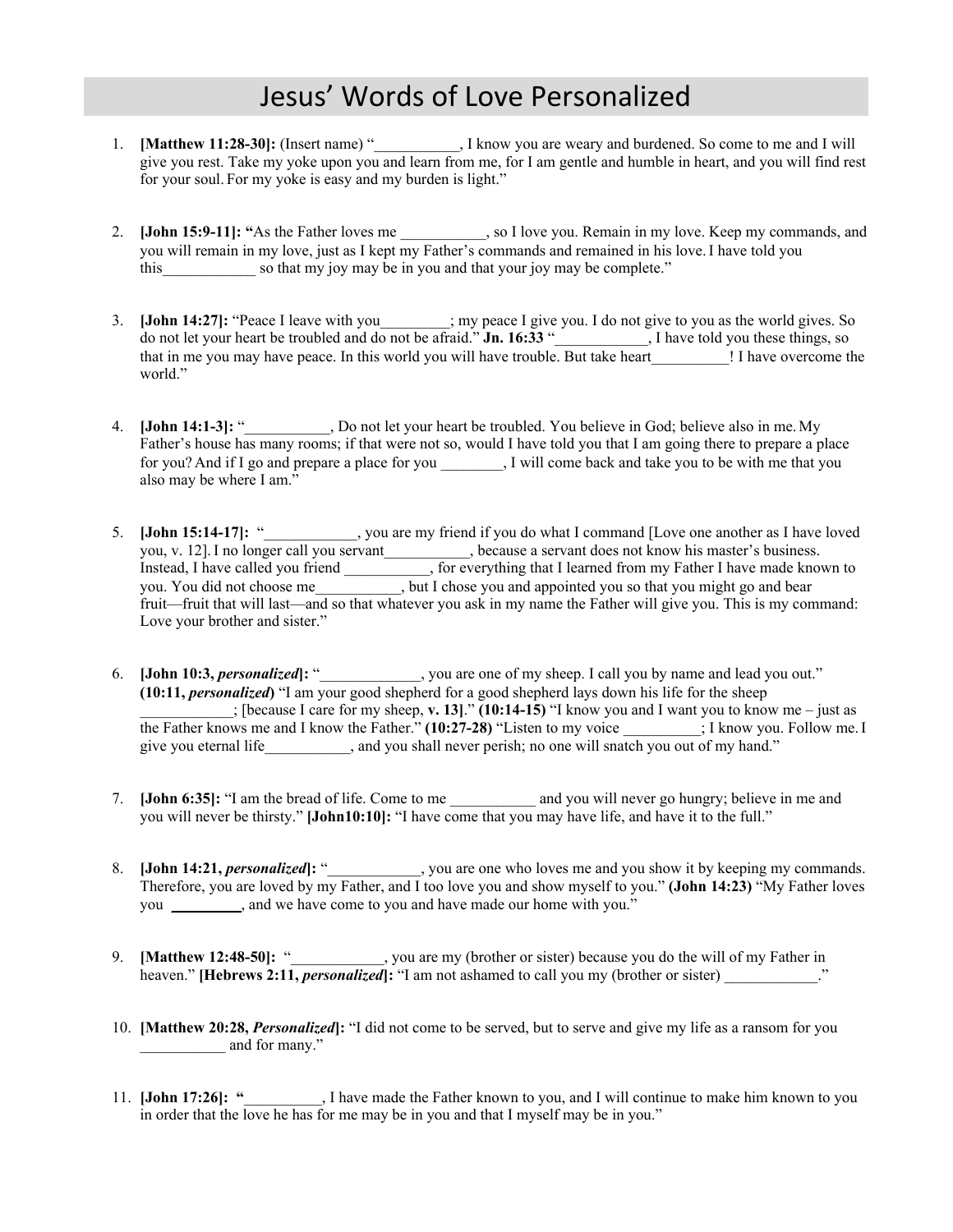Sometimes Jesus spoke words of love directly to specific individuals about their situation that seem applicable to anyone who is in relationship with Jesus.

- 1. **[Luke 22:31-32]: "**\_\_\_\_\_\_\_\_\_, \_\_\_\_\_\_\_\_\_ Satan has asked to sift you as wheat. But I have prayed for you, [interceded for you, (Romans 8:34; Hebrews 7:25)] that your faith may not fail."
- *2.* **[Adapted from Luke10:39-42]:** "\_\_\_\_\_\_\_\_\_, \_\_\_\_\_\_\_\_\_\_\_, you are anxious and troubled about many things, but only one thing is necessary. Choose the good part, what is better. Sit at my feet and listen to my teaching (v. 39). Don't let anyone or anything take that away from you. I never will."
- 3. **[John 8:10-11]: "**\_\_\_\_\_\_\_\_\_\_\_\_, where are they? Has no one condemned you? Then neither do I condemn you Go now and leave your life of sin."
- 4. **[John 4:14,** *personalized***]:** "Because you believed in me \_\_\_\_\_\_\_\_\_, I gave you 'living water,' the Spirit, whose presence in you is like a spring of water that wells up in you to eternal life, so that you will never thirst."
- 5. **[2 Corinthians 12:9]:** "\_\_\_\_\_\_\_\_\_\_, my grace is sufficient for you, for my power is made perfect in *your* weakness."

This final list of scriptures is passages about what Jesus does for us today!

- 1. **[Hebrews 1:24-25, 18,** *personalized***]:** " Since you have flesh and blood, I too shared in your humanity so that by my death I might break the power of him who holds the power of death—that is, the devil—and free you from your slavery to your fear of death. . . . Because I myself suffered when I was tempted [tested], I am able to help you \_\_\_\_\_\_\_\_\_ when you are being tempted [tested]." [Note: the one Greek word can be translated as "tempted" or "tested."]
- **2. [Hebrews 4:15-16,** *personalized***]: "**For with me, Jesus, you\_\_\_\_\_\_\_\_\_\_\_\_ have a high priest who is able to empathize with your weaknesses, because I was tempted in every way, just as you are—yet I did not sin. Therefore approach God's throne, My throne, of grace with confidence, so that you may receive mercy and find grace to help you in your time of need."
- 3. **[2 Thessalonians 2:16-17,** *personalized***]:** "I, the Lord Jesus Christ myself and God your Father, who loves you and by his grace gave your eternal encouragement and good hope, encourage your heart and strengthen you in every good deed and word."
- 4. **[2 Thessalonians 3:16,** *personalized***]:** "I am the Lord of peace\_\_\_\_\_\_\_\_\_\_\_\_\_, and I myself give you peace at all times and in every way for I the Lord am with you."
- 5. **[Romans 8:34-37,** *personalized***]: "**Who then is the one who would condemn you\_\_\_\_\_\_\_\_\_\_? Certainly not me. For I, your Lord Jesus Christ who died—more than that, who was raised to life—I am at the right hand of God and interceding for you, not condemning you \_\_\_\_\_\_\_\_. So who or what shall separate you from my love for you? Shall trouble or hardship or persecution or famine or nakedness or danger or sword? . . . No, in all these things you are more than a conqueror through me who loves you."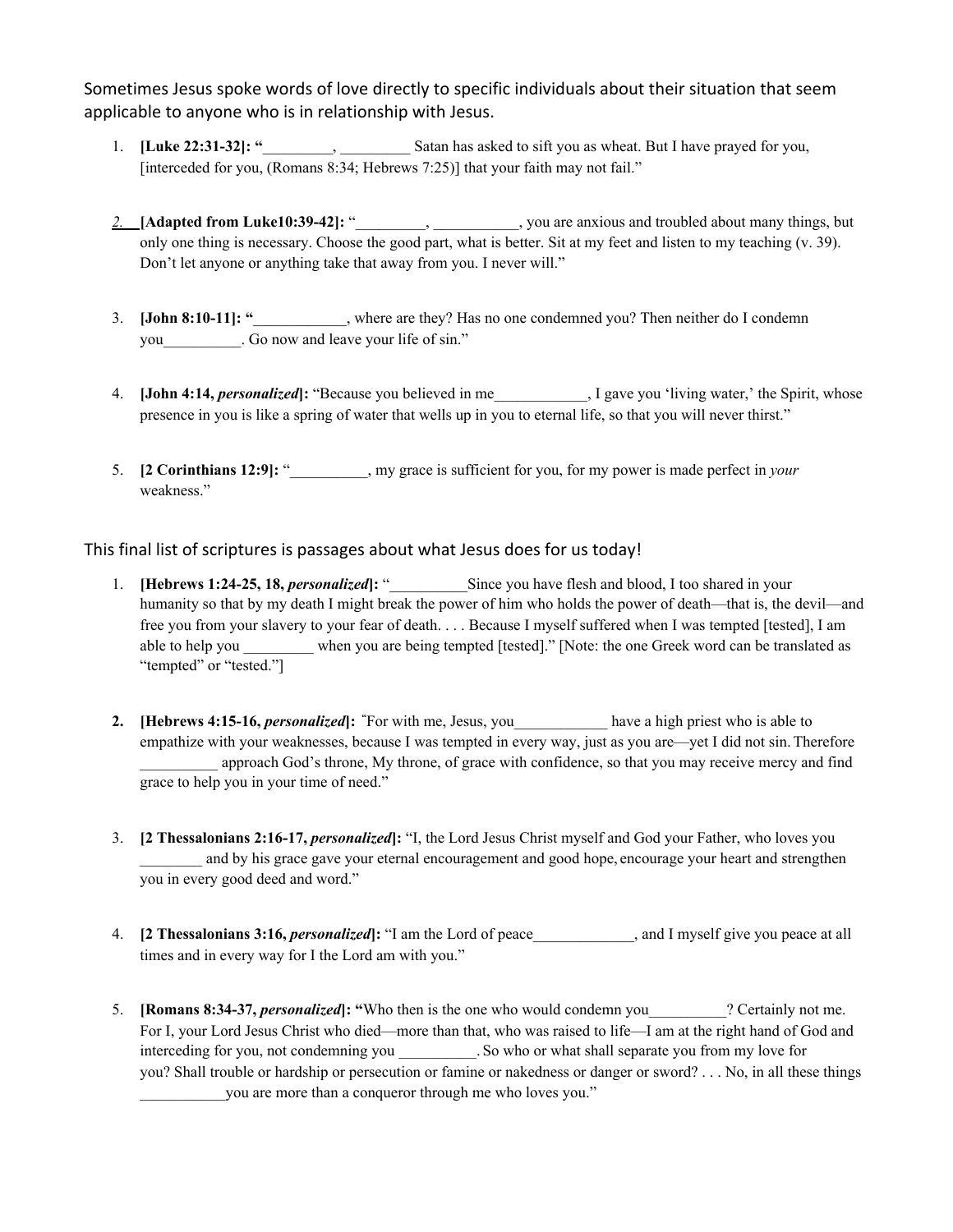# Personalized Verses of How God/Jesus Loved Us In the Past and Still Love Us Today!

## ◖ **PART 1:** *Loving as God the Father Has Loved Us*◗

### **SCRIPTURE SELECTIONS #1**

Experience God love you now through these passages:

- 1. (*God's words to Moses now to us*): "[I am] 'The Lord, the Lord, the **compassionate and gracious** God, **slow to anger**, abounding in **love and faithfulness**, **maintaining love** to thousands [to you], and **forgiving** [your] wickedness, rebellion and sin'." [Exodus 34:6-7]
- 2. (*God speaks through Paul*): "I am rich in **kindness, forbearance and patience** toward you" [Romans 2:4, *personalized*]. "I am kind to the ungrateful and wicked." [Luke 6:35; *personalized*]
- 3. (*God speaks through the Psalmist*): "I am **good** to you, **my love** for you **endures** forever, and my **faithfulness continues** to you and to all generations." [Psalm 100:5, *personalized*]

### **Listen as he reminds you to love as he has loved you:**

- 1. (*God speaks through Paul*): "Therefore, **AS** one of my chosen people, holy and **BELOVED**, clothe yourself with a heart of **compassion, kindness, humility, gentleness and patience** [See 2 Corinthians 10:1], **bearing with** others, and . . . **forgiving as I, the Lord, forgave you.** And above all these things, **put on love**, which binds ALL together in perfect unity." [Colossians 3:12-14, *personalized*]
- 2. (*God speaks through Paul*): "Since you live by my Spirit, keep in step with (walk by and be led by) my Spirit" [Galatians 5:25, 16, 18, *personalized*]. "…the fruit of MY Spirit in you is love, joy, peace, patience, kindness, goodness, faithfulness, gentleness and self-control." [Galatians 5:22-23, *personalized*]
- 3. (*God speaks through Paul):* "I am the Father of **compassion** and the God of all **comfort**. I comfort you in all your troubles, so that you can comfort those in any trouble with the comfort you have received from Me" [2 Corinthians 1:3-4, *personalized*]. *(Jesus speaks through Hebrews):* "I Jesus, am your faithful high priest who is able to empathize with your weaknesses, because I was tempted/tested like you in every way" (Hebrews 4:15, *personalized*). *(Jesus speaks through John):* "When I saw Mary weeping, I was deeply moved in spirit and troubled . . . and I wept." [John 11:33-35, *personalized*]

### **SCRIPTURE SELECTIONS #2**

Experience God love you now through these passages:

**1.** (*God speaks through John*): "**This is love**: not that you loved me, your God, but that I loved you [first] and **sent MY son as the atoning sacrifice for your sins.**" [1 John 4:10, *personalized*]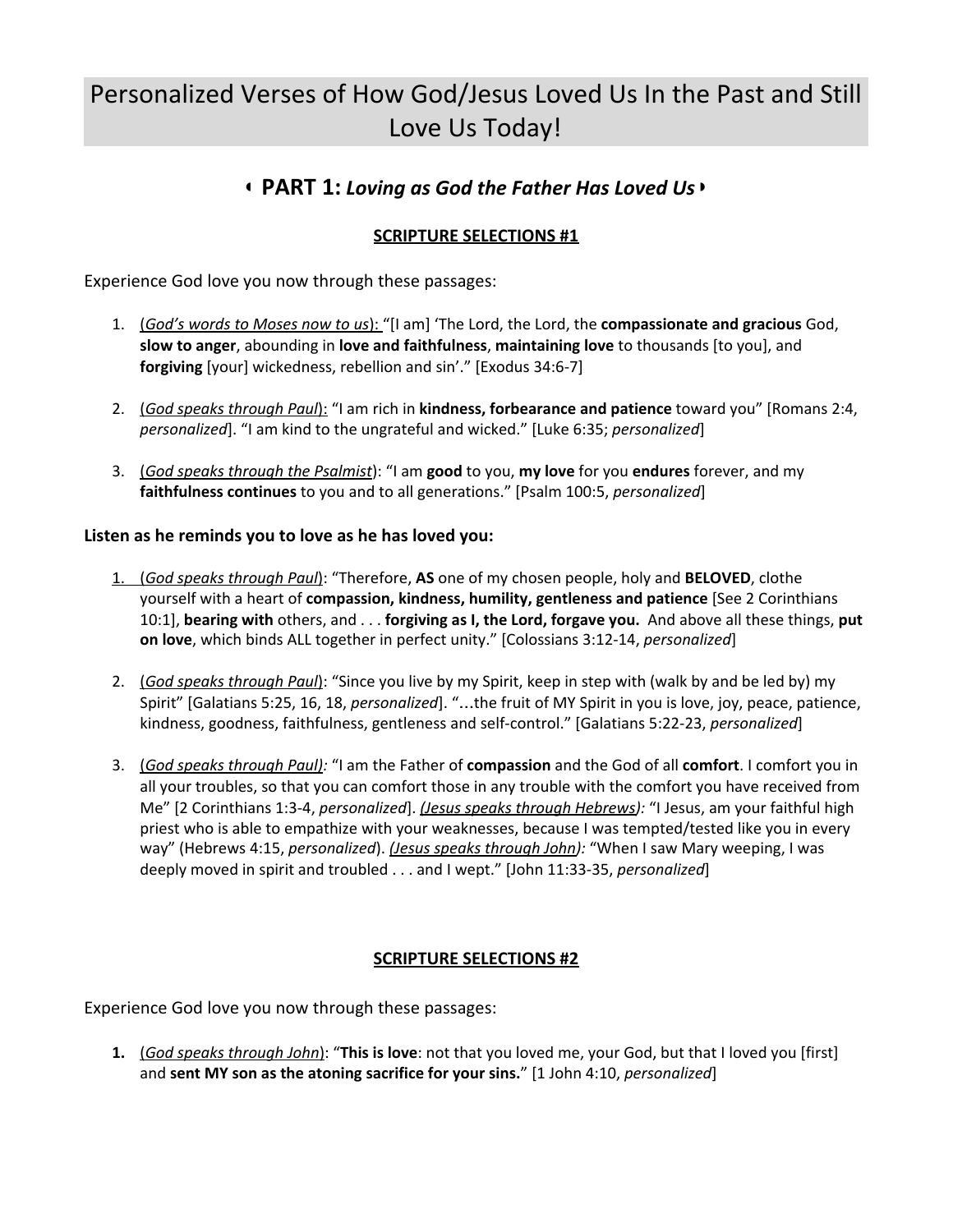2. (*God speaks through Paul*): "Remember, it was while you were a sinner [an enemy, v. 10; harming me and others] that Jesus died for you to demonstrate my own love toward you." [Romans 5:8, *personalized*]

### **Listen as he reminds you to love as he has loved you:**

- 1. (*God speaks through Jesus*): "If you love those who love you, what credit is that to you? Even sinners love those who love them. . . . Love (insert enemies name) \_\_\_\_\_\_\_\_\_\_\_\_\_\_, your enemy, do good to \_\_\_\_\_\_\_\_\_\_\_\_\_ who hates you, bless \_\_\_\_\_\_\_\_\_\_\_\_\_ who curses you, pray for \_\_\_\_\_\_\_\_\_\_\_\_\_ who mistreats you [even as I have prayed for you]. . . . Then your reward will be great, and you will be [my child], child of the Most High, because I am kind to the ungrateful and wicked [as I was with you]. Be merciful, just as I your Father am merciful [to you]." [Luke 6:31, 27-28, 35-36, *personalized*]
- 2. (*God speaks through Paul*): "**In light of MY mercy** [loving you first], **present your body** as **a living sacrifice** [love], holy and pleasing to ME, your God, for this is the only worship that makes sense." [Romans 12:1, *personalized*]
- 3. (*God speaks through Paul*): "**Imitate me, your God**, therefore, **AS** a beloved child and **walk in love, JUST AS** Jesus loved you and **gave himself up** for you, a fragrant offering and **sacrifice** to me." [Ephesians 5:1-2, *personalized*]

### **SCRIPTURE SELECTIONS #3**

Experience God love you now through these passages:

- 1. (*God speaks through Micah*): "Who is like me, your God, who **pardons** your sin and **forgives** your transgressions? **I do not stay angry forever,** because **I delight in loving kindness**. **I will again have compassion on you;** I will **tread** your iniquities under foot and **cast** all your sins into the depths of the sea." [Micah 7:18-19, *personalized*]
- 2. (*God speaks through Isaiah*): "I, even I, am he who **blots out** your transgressions, for my own sake, and **remembers your sins no more.**" [Isaiah 43:25; see also 1 John 1:9]

### **Listen as he reminds you to love as he has loved you:**

- 1. "**Forgive** each other, just as in Christ, I your God **forgave** you." [Ephesians 4:32, *personalized*]
- 2. "[Love] **keeps no record** of wrongs." [1 Corinthians 13:5]

### **SCRIPTURE SELECTIONS #4**

Experience God love you now through these passages by reminding you of when he saved you:

**1.** (*God speaks through Paul*): "You were by nature an object of my wrath. But I, your God, being rich in mercy and because of my great love for you, **made you alive** with Christ even when you were dead in transgressions—by grace **I saved you** . . . It is **my gift to you**, not of your works, so that you cannot boast." [Ephesians 2:3-5, 8-9, *personalized*]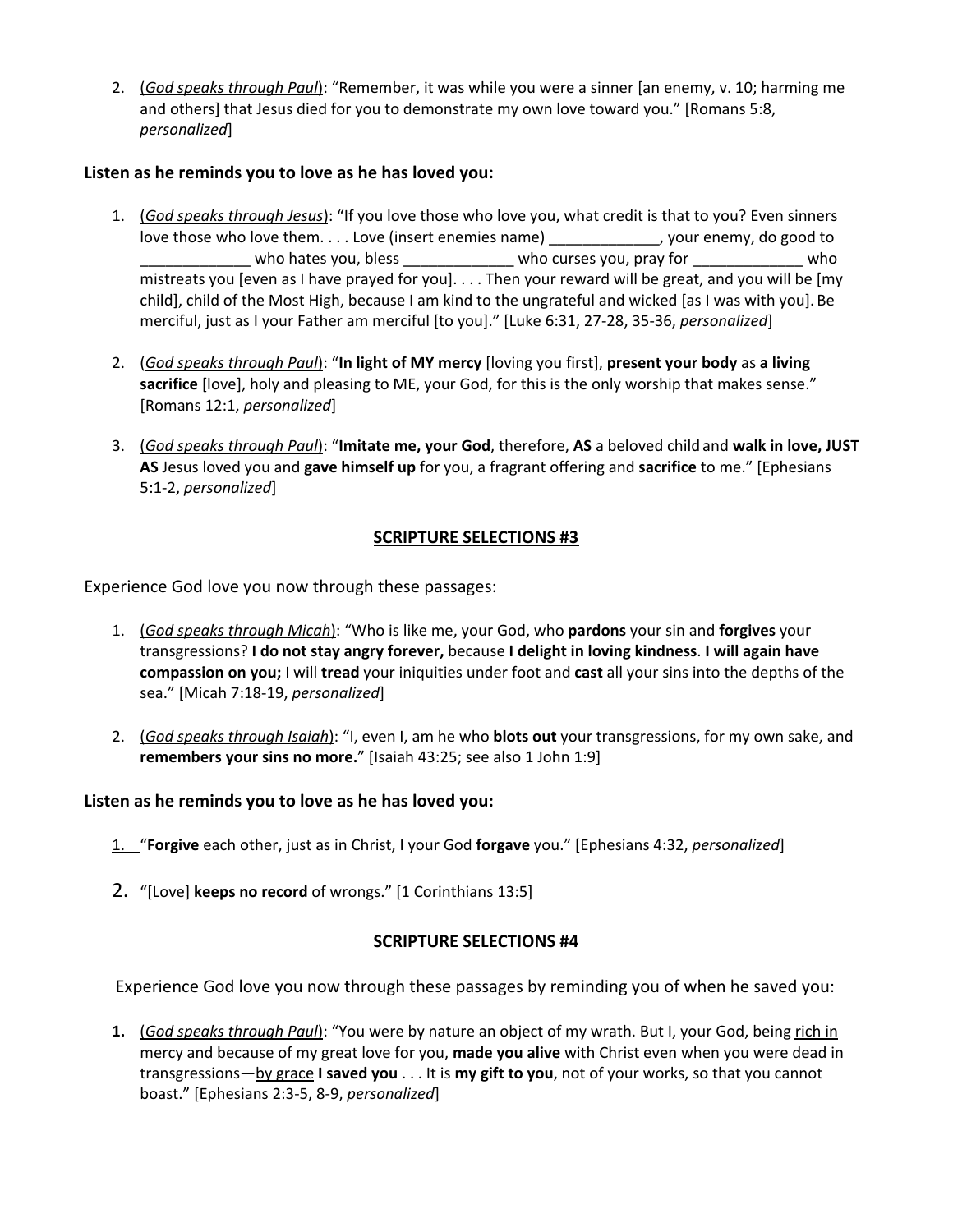**2.** (*God speaks through Paul*): "For you were also once foolish, disobedient, deceived and enslaved by various lusts and pleasures, living in malice and envy, hateful, and hating one another. But when my kindness and love appeared [of God your Savior], **I saved you**, not by works of righteousness which you had done, but according to my mercy. I saved you through the washing of **regeneration and renewing** by the Holy Spirit, **whom I poured out on you generously** through Jesus Christ your Savior,so that, having been **justified** by his grace, you might **become an heir** according to the hope of eternal life." [Titus 3:3-7, *personalized*]

### ◖ **PART 2:** *Loving as Jesus Has Loved Us*◗

### **SCRIPTURE SELECTIONS #1**

Experience Jesus love you now through these passages **and** listen as he reminds you to love as he has loved you:

- **1.** (*Jesus speaks through John*): "By this you know love: I, **Jesus Christ MYSELF***,* **laid down MY life for YOU**. I want you therefore to **lay down YOUR LIFE** for your brothers and sisters. If you have material possessions and see a brother or sister in need but have no **pity [compassion]** on them [literally, close your heart against them], how can **MY LOVE** [the love of God] dwell in you? Beloved one, do not **love** in word or speech only but **in deed and truth.**" (1 John 3:16-18, *personalized*]
- 2. (*Jesus speaks through Paul*): "**Remember MY grace**, the grace of your Lord Jesus Christ, that though I was rich, **for your sake I became poor** so that you, through my poverty, might become rich [i.e., disadvantage yourself for others as I did for you]." [2 Corinthians 8:9 *personalized*]

### **SCRIPTURE SELECTIONS #2**

Experience Jesus love you now through these passages:

- **1.** (*From Jesus in Matthew's gospel*): "[I] did not come to be served but **to serve** [you] and to give [my] life a ransom for many [including you]." (Matthew 20:28, NASB, *personalized*]
- **2.** (*Jesus speaks through Paul*): "I want you to **have this in your mind**: though I existed in the form of God, I did not consider equality with God a thing to be grasped, but **I emptied myself**, taking the very form of a **servant**, being made in human likeness *[I denied myself].* And being found in human form, **I humbled myself** by becoming obedient to death—even death on a cross! [*I took up my cross for you]."* [Philippians 2:5-8, *personalized*]

### **Listen as he reminds you to love as he has loved you:**

- 1. (*From Jesus in the Gospels*): "So, if you desire to become my disciple, you must **deny yourself**, **take up [your] cross daily** and **follow me**. For if you desire to save your life you will lose it, but if you lose your life for my sake, you will save it [you will find it]." [Luke 9:23-24, *personalized*; also Matthew 10:39]
- **2.** (*Jesus speaks through Paul*): "**I died for you** so that as you live, you should **no longer live for yourself but for me**, who for your sake died and rose again." [2 Corinthians 5:15, *personalized*]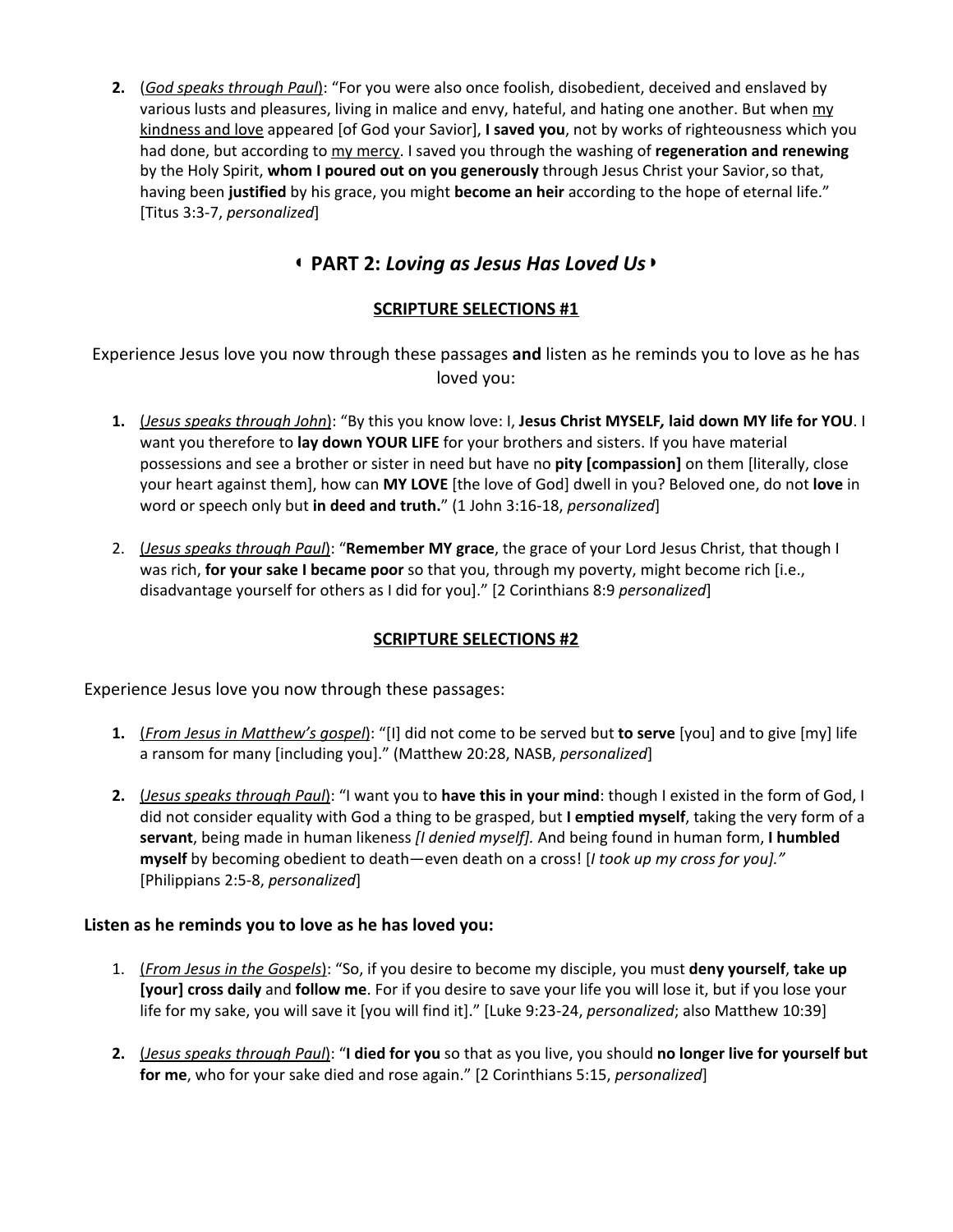- *3.* (*Jesus speaks through Paul*): "[Do] not please yourself . . . [but] **please your neighbors** for their good, to build them up. **For even I, Jesus Christ, did not please myself.**" [Romans 15:1-3, *personalized*]
- 4. (*Jesus speaks through Paul*): "…in humility **value others above yourself**, not looking to your own interests but [looking] **to the interests of the others.**" [Philippians 2:3-4]
- **5.** (*From Jesus himself*): "Now that I, your Lord and Teacher, have washed your feet [humbly served you], you also should wash one another's feet [humbly serve each other]. I have set you an example that you should **do as I have done for you**" [John 13:14-15]. [**Note**: Jesus washed everyone's feet including Peter and Judas knowing what they would do against him—Peter denies/disowns (v. 38) and Judas betrays (v. 21, 26). I.e., we serve always unconditionally].
- 6. (*Jesus speaks through Paul*): "You, my brother [or sister], were called to be free. But do not use your freedom to indulge the flesh; rather, **serve others** humbly in love." [Galatians 5:13]

### **SCRIPTURE SELECTIONS #3**

Experience Jesus love you now through these passages and remind you to love as he has loved you:

- **1.** (*Jesus speaks through Paul*): "**Accept** one another, **even as I, Jesus Christ have accepted you**, to the glory of God." [Romans 15:7, *personalized*]
- **2.** (*Jesus speaks through Peter*): "**I, Jesus Christ, suffered for you**, leaving you an example, that you should **follow my steps** . . . When they [you] cursed me, I did not curse back at them [you]. When I suffered [physically], I did not threaten, but committed myself to him who judges righteously. [Beloved, follow in my steps, suffering as I suffered for you]." [1 Peter 2:21, 23, *personalized*]
- **3.** (*Jesus speaks through Paul*): "**Forgive each other AS I**, your Lord, **forgave** you." [Colossians 3:13, *personalized*; see also Ephesians 4:32]

### EXERCISE: DEFINE GOD'S LOVE

Jesus' new command to us is to love as he has loved us. Hopefully, as you have spent time in these scriptures you have experienced him (and the Father) love you. Whereas the verses in Session 2 are primarily the Father telling you who you are to him and how much he loves and values you, **the verses in this session are from the Father and Jesus describing their loving response to our needs and bad behavior**. In this exercise, we would like you to review the verses again for the purpose of **creating a definition of God's love**. Hopefully, through this exercise, the nature and character of his love will be more deeply internalized into your mind and heart, so that his love comes through you more and more to bless others. After you have worked on creating your definition, take a look at our attempt at the bottom of page 64. Ours is not better, just one example. The goal is for you to have a definition that you can remember.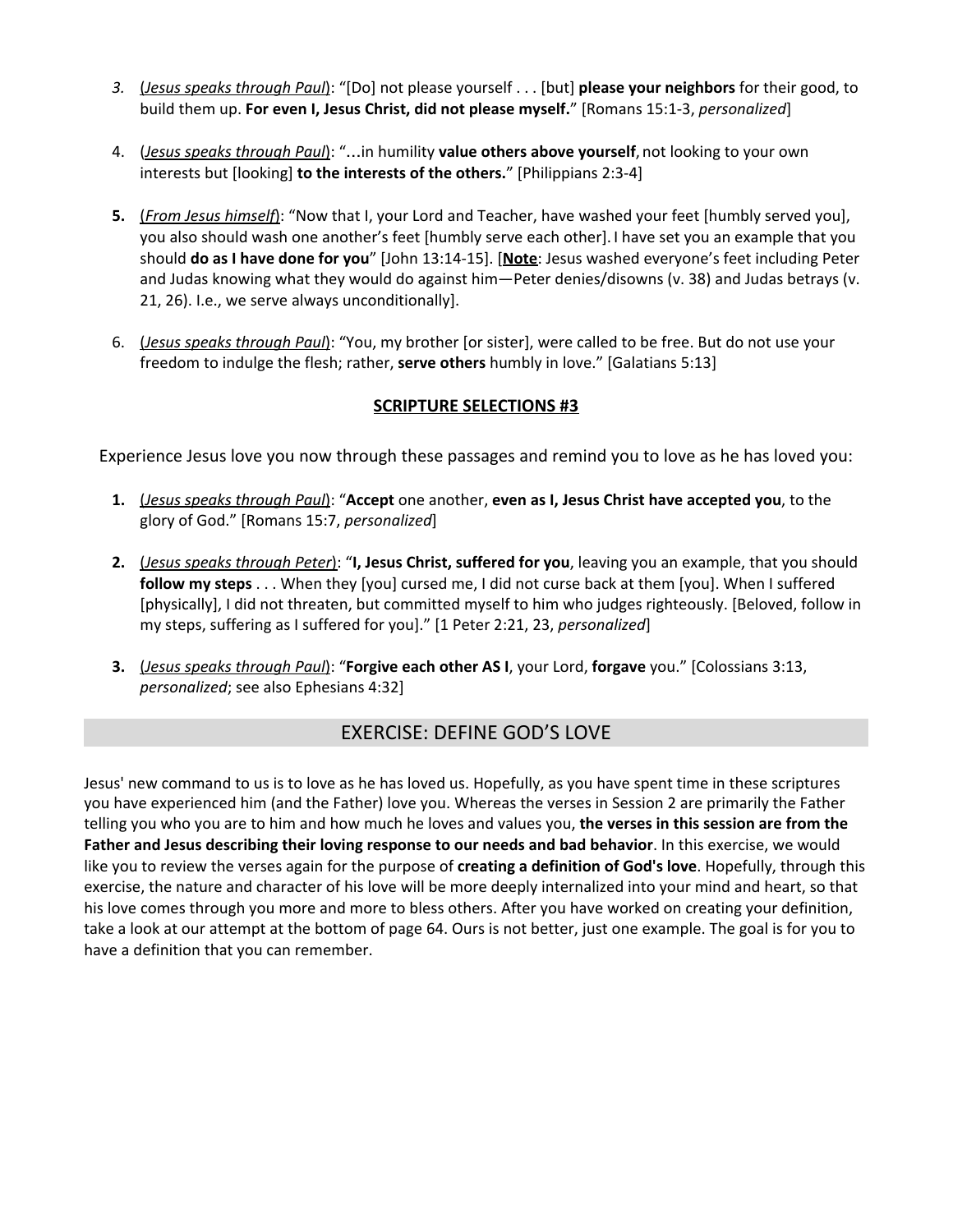### DISADVANTAGING OURSELVES FOR OTHERS

An expanded version of the Bible passage below is included here followed by a response. We pray that as you listen to Jesus, this passage will take on significantly greater depth for you. Perhaps your response to Jesus' words will be similar to the concluding response. You may also want to write your own response. *Enjoy!*

(*Jesus says through Paul*): "Remember my grace, the grace of your **Lord Jesus Christ**, that though I was rich, for your sake I became poor so that you, through my poverty, might become rich." [2 Corinthians 8:9, *personalized*]

### **FROM JESUS:**

"My name is **Jesus**, 'the Lord saves,' (Matthew 1:21). Father and Spirit sent me to save you. This is why I was sent into the world (John 3:17). Only I could accomplish it as both man and God (John 1:1-2, 14). I was happy to do it for your sake (John 10:14-15, 17). I am also **Lord**—the Old Testament name for God (Exodus 3:14-15). I am God, the Lord of lords and the King of kings (Revelation 19:16; 2 Timothy 6:15-16). I, the Son, am the image of the invisible God, the firstborn over all creation. For (by) Me, all things were created: things in heaven and on earth, visible and invisible, whether thrones or powers or rulers or authorities; all things have been created through me and for me. I am before all things, and in (by) me all things hold together (Colossians 1:15-17). I am **Messiah** (Christ), the anointed one, the prophesied king from the line of David fulfilling God's promises (Luke 1:32-33; Matthew 16:16-17)."

"So, REMEMBER MY GRACE, the measureless, undeserved love, kindness and favor I lavished on you. ALTHOUGH I WAS RICH, having every advantage, privilege, opportunity, possessions, honor, and blessings that was due my position as King of Kings, Creator, and God the Son, FOR YOUR SAKE, for your good, your advantage, your opportunity and blessing, I BECAME POOR. I disadvantaged myself, surrendered everything, gave it all up, and left it behind, denying myself, and taking the form of a servant, your servant. I did this SO THAT THROUGH MY POVERTY YOU MIGHT BECOME RICH—rich with hope, a future, and blessings present and eternal; rich with eternal life, forgiveness and grace for others."

"Therefore \_\_\_\_\_\_\_\_\_\_\_\_\_\_, like me, because I did it for you first, disadvantage yourself for the sake of another's advantage and opportunity. Surrender your position of privilege and entitlement and become the servant of others, spending your time, energy, and resources on them. Excel in this grace of giving. Increasingly look to see how you might use less of what is yours on yourself so that others might have more, affording them opportunities and advantages that they never dreamed possible. Do not please yourself, but please others for their good, to build them up even as I did (Romans 15:2-3). Offer yourself as a living and holy sacrifice for this pleases me. What's more, it's the only worship that makes sense now, worship that is true and proper given what I did for you first (Romans 12:1)."

#### **A RESPONSE:**

"Lord Jesus, I am amazed at what you gave up and how you lived among us, joyfully serving and having nothing. It's really the story of the 'Prince and the Pauper.' We didn't recognize you because you looked just like us and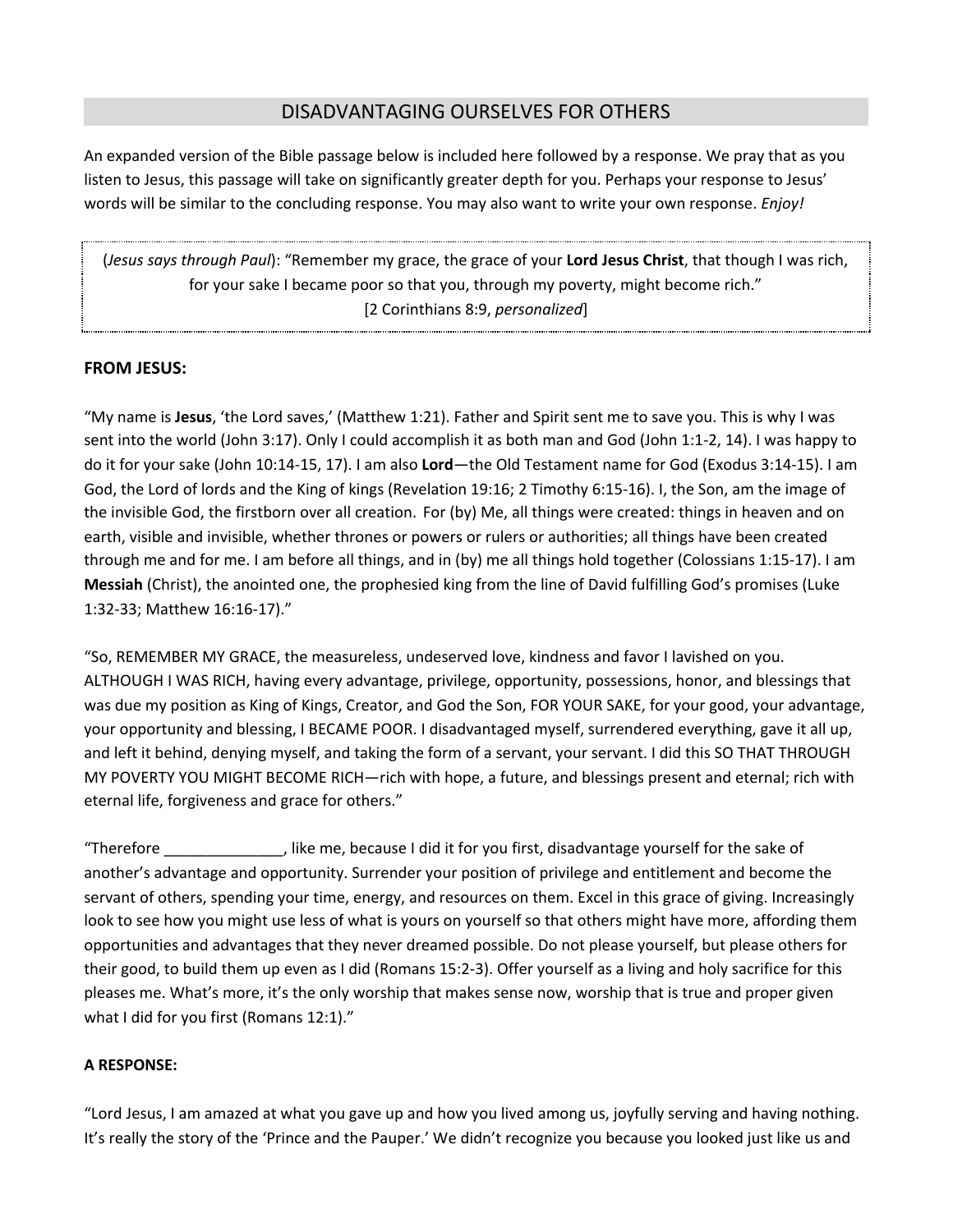lived just like us only without sin. You lived among us and fully experienced our suffering. But never once did you bring attention to your suffering, but rather suffered quietly and humbly, always for our sakes."

"Lord, you changed your position. You changed your status. You changed your conditions. You changed everything familiar to you. You traded places with me. But you did not change yourself. In fact, it was because of who you are, your goodness, kindness, compassion, incomprehensible love that you changed everything for my sake. O Lord, how far my heart is from being truly like yours. Please work in me more deeply."

(*From Jesus himself*): "For those of you who do not **renounce [give up, forsake] all that you have [even as I did for you]** you cannot be my disciples." [Luke 14:33, *personalized*]

> *Our attempt at defining God's love: "God's love intentionally, unconditionally, compassionately and sacrificially does good to all, for their good, always.*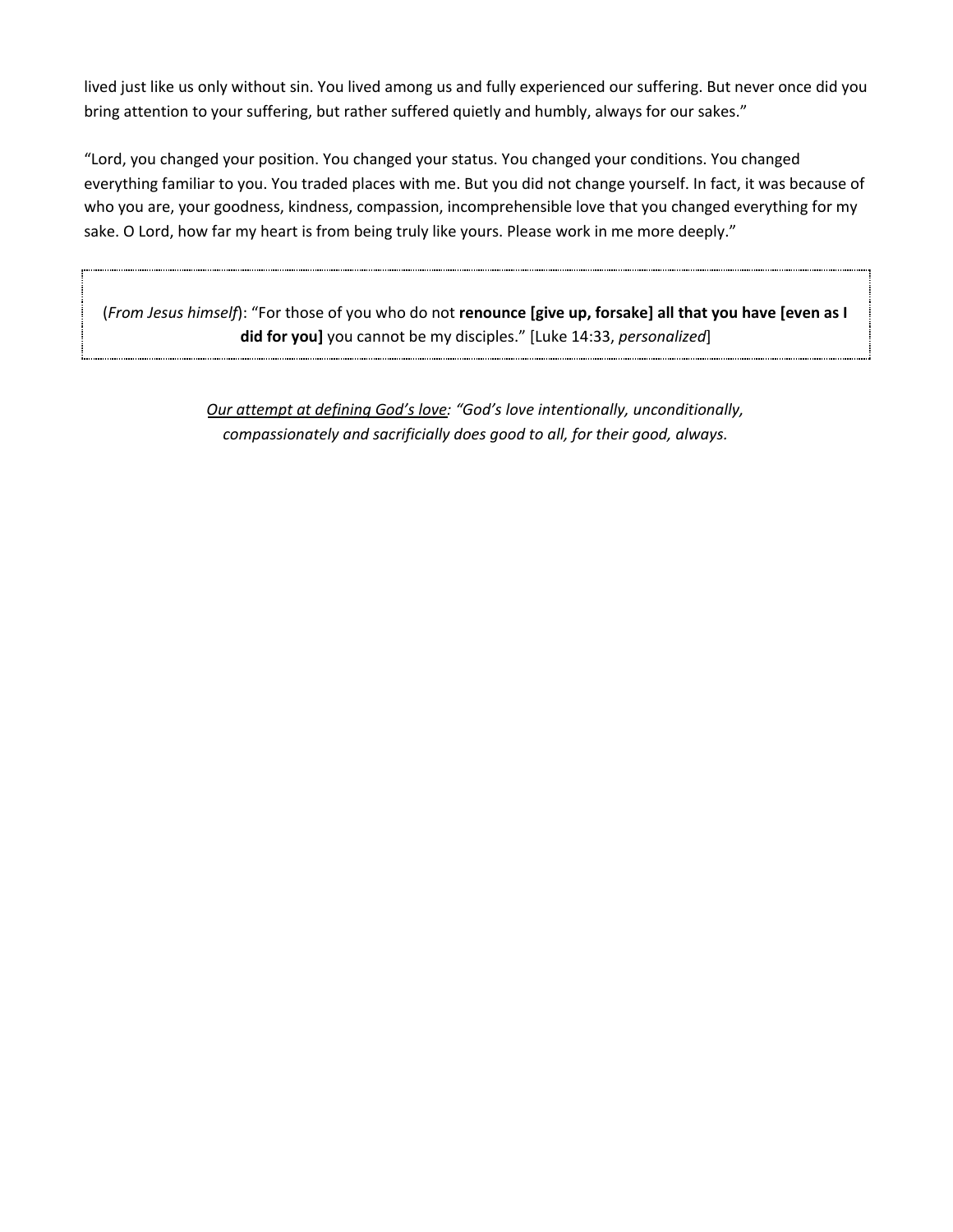# Sources of Joy

Most people think that the primary source of joy is when they experience favorable circumstances, like having all the material things you need, health, no suffering or stress. But the list of verses below suggests that we can experience great joy apart from our circumstances. In fact, according to these verses, we can experience joy anytime because these sources of joy are always accessible to us. Spend a season of time to listen to, memorize and meditate upon these scriptures so that at any moment you can be reminded of where to find joy.

### GOD'S PRESENCE BRINGS JOY

- [Psalm 16:11]: "I have made known to you the path of life and I fill you with joy in my presence, with eternal *pleasures at my right hand." (personalized)*
- [Psalm 43:4]: "Come to my altar, to me your God, and you will discover that I am your joy and your delight." *(personalized)*

### GOD'S LOVE BRINGS JOY

- [Psalm 90:14]: "I will satisfy you this morning with my unfailing love that you may sing for joy and be glad all *your days!" (personalized)*
- **[John 15:10-11]:** "If you keep my commands, you will **remain in my love**, just as I have kept my Father's commands and remain in his love. I have told you this **so that my joy may be in you and that your joy may be complete**."

### GOD'S WORD BRINGS JOY

- [Jeremiah 15:16]: "When my words come to you, eat them and they will be your joy and your heart's delight." *(personalized)*
- **[Psalm 19:8]:** *"My precepts are right giving joy to your heart!" (personalized)*

### LOVING RELATIONSHIPS BRING JOY

- **[Philemon 7]:** "**Your love** has given me **great joy and encouragement**, because you, brother, have refreshed the hearts of the Lord's people."
- **[2 John 1:12]:** "I have much to write to you, but I do not want to use paper and ink. Instead, **I hope to visit** you and talk with you face to face, **so that our joy may be complete**."

### GOD'S PROMISE TO GIVE US JOY

**[Romans 15:13]:** *"*I am the God of hope and I will fill you with **all joy and peace** as you trust in me, that you may abound in hope, in the power of my Holy Spirit*!" (personalized)*

*Joy is a fruit of the Spirit [Galatians 5:22; Romans 14:17]*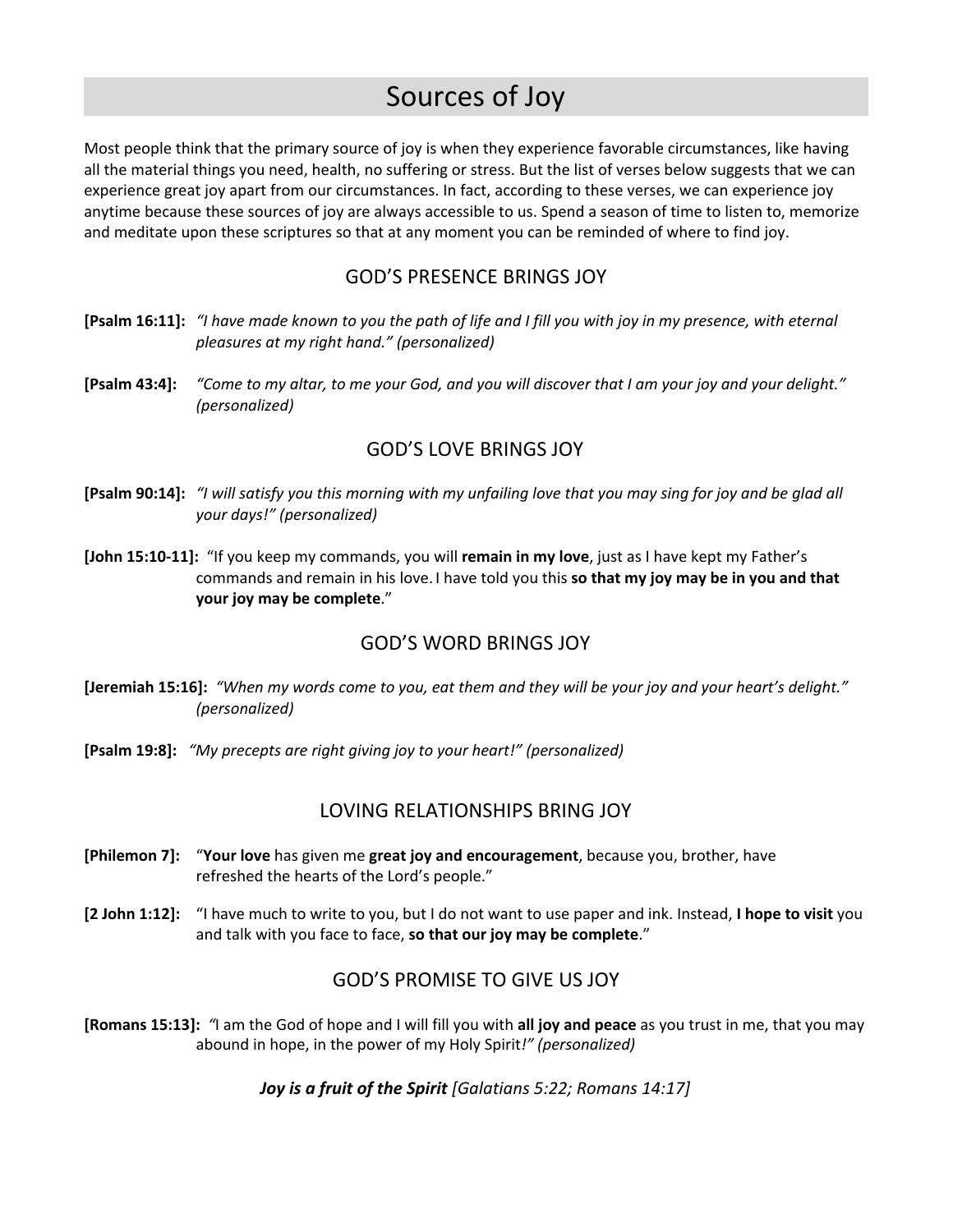# "Trust Me" Verses

Sometimes we struggle to share and to be generous because we think if we give too much to others we won't be able to take care of ourselves or our family. While God teaches us to be good stewards of all we have, when the Holy Spirit moves us to be generous we can trust God to provide for our every need. Be encouraged by the Lord's care and provision for you and TRUST HIM:

- *1.* "I your God will bless you abundantly, so that in all things at all times, having all that you need, you will abound in every good work . . . I who supplies seed to the sower and bread for food will also supply and increase your store of seed and will enlarge the harvest of your righteousness. You will be enriched in every way so that you can be generous on every occasion, and . . . your generosity will result in thanksgiving to Me" [2 Corinthians 9:8, 10-11, *personalized*). *Although I was rich, for your sake, I became poor." [2 Corinthians 8:6, personalized]*
- 2. "I am for you. . . . I did not spare my own son for you, but gave him up for you—how will I not also with him freely give you all things?" [Romans 8:32, *personalized*]. "I your God will meet all your needs according to the riches of My glory in Christ Jesus" [Philippians 4:19, *personalized*]. "I am able to do immeasurably more than all you can ask or imagine, according to My power that is at work within you . . . [and glory in My church!]." [Ephesians 3:20, *personalized*]
- 3. "[I feed the birds and clothe the flowers]. Are you not much more valuable than they? . . . So do not worry, saying, 'What shall we eat?' or 'What shall we drink?' or 'What shall we wear?' For the pagans run after all these things, and I, your heavenly Father, know that you need them. But seek first My kingdom and My righteousness, and all these things will be given to you as well. Do not worry about tomorrow for tomorrow will worry about itself. Each day has enough trouble of its own." [Matthew 6:26, 31-34, *personalized*]
- 4. "Do not let your hearts be troubled. You believe in God; believe also in me [Jesus]" (John 14:1). **"**Peace I leave with you; my peace I give you. I do not give to you as the world gives. Do not let your hearts be troubled and do not be afraid" [John 14:27]. "I have told you these things, so that in me you may have peace. In this world you will have trouble. But take heart! I have overcome the world." [John 16:33]
- 5. "You know that in all things, I the Spirit work for the good of you who love God, who have been called according to his purpose" [Romans 8:28, *personalized*]. "In Jesus, I also chose you, [*which*] I predestined according to My plan *[where]* I work out everything in conformity with the purpose of My will, in order that you . . . might be for the praise of My glory." [Ephesians 1:11, *personalized*]
- 6. "Trust in Me with all your heart and do not lean on your own understanding. In all your ways acknowledge Me and I will make your paths straight" [Proverbs 3:5-6, *personalized*]. "For my thoughts are not your thoughts, neither are your ways my ways. . . . As the heavens are higher than the earth, so are my ways higher than your ways and my thoughts than your thoughts.
- 7. "I, the Lord, take pleasure in you who fear me, in you who hope [trust] in my loving kindness" [Psalm 147:11, *personalized*]. "Without faith it is impossible to please me, because anyone who comes to me must believe that I exist and that I reward those who seek me." [Hebrews 11:6, *personalized*]
- 8. To know me is to trust me! "Those who know your name trust in you, for you, Lord have never forsaken those who seek you [Psalm 9:10]. "When you walk in the dark and have no light, trust in my name, Yahweh, and rely on me." [Isaiah 50:10].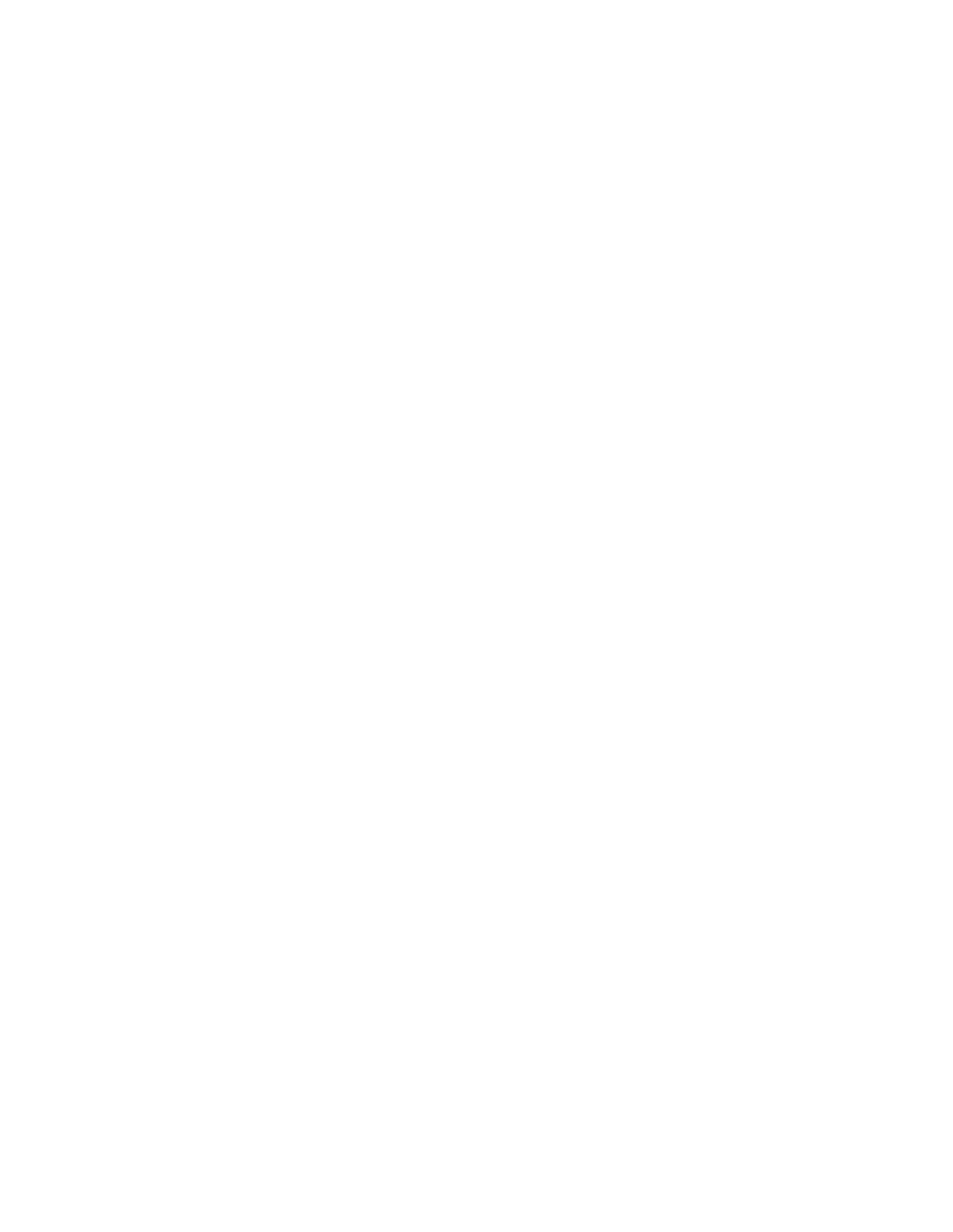# "Treasured Possession" Verses

Here are some additional statements of love and value from the Lord (all *personalized*):

- 1. "(You) who were not beloved, **I call beloved**." [Romans 9:24-25; also Deuteronomy 33:12]
- 2. "You are precious and honored in my sight and I love you." [Isaiah 43:4]
- 3. "You are **my treasured possession**." [Deuteronomy 7:6; similarly in 1 Peter 2:9]
- 4. "In a desert land I found you, in the howling waste of the wilderness. I surround you and care for you. I guard you as **the apple of my eye**." [Deuteronomy 32:10; also Psalm 17:8; Zechariah 2:8]
- 5. "You, \_\_\_\_\_\_\_\_\_\_\_\_\_\_\_ are a crown of splendor in my hand, **a royal crown** in the hand of your God. . . . I call you "Delights Me" for my delight is in you. . . . As a bridegroom rejoices over **his bride**, so I, your God, rejoice over you, \_\_\_\_\_\_\_\_\_\_\_\_\_\_\_." [Isaiah 62:3-5]
- 6. "I love you and long for you, \_\_\_\_\_\_\_\_\_\_\_\_\_\_\_, **my joy and my crown**." [Philippians 4:1]
- 7. "Look at the birds of the air; they do not sow or reap or store in barns, yet I, your heavenly Father, feed them. Are you not **much more valuable** than they?" [Matthew 6:26]
- 8. You are one of MY covenant people: "To me, Yahweh, your God, belongs heaven and the heaven of heavens, the earth, with all that is in it. Just as I **set my affection**, my heart, on Abraham, Isaac and Jacob [Israel] to love them and their descendants, **so I have set my affection, my heart, on you to love you**" [Deuteronomy 10:14-15, *personalized*]. "I **chose you** to be my own treasure, my treasured possession. I set my affection on you, and choose you, not because you were more in number than any people [*nor for your righteousness, or for the uprightness of your heart (see Deuteronomy 9:5*)] . . . but **because I love you.**" [Deuteronomy 7:6-8, *personalized*]
- 9. "You are my chosen people, my royal priesthood, my holy nation, my special possession. So declare my praises, since I called you out of darkness into my wonderful light. Once you were not a people, but now you are my people, the people of God; once you had not received mercy, but now you have received mercy." [1 Peter 2:9-10, *personalized*]
- 10. You belong to me, Jesus, as a member of my body, my bride, and my family:
	- a. "After all, no one ever hated their own body, but they feed and care for their body, just as I, Jesus, do the church—**for you are a member of my body.** So, just as you don't hate your own body, but feed and care for it, so I care for you, for you are a member of my body, my church." [Ephesians 5:29, *personalized*]
	- b. "'For this reason a man will leave his father and mother and be united to his wife, and the two will become **one flesh**.' This is a profound mystery—but I am talking about me and the church. So, just as a man and woman become one flesh, which is a profound mystery, I have become "one" with you, as one of my church." [Ephesians 5:31-32, *personalized*]
	- c. "[I], Jesus, [am] not ashamed to call [you] my brothers and sisters" [Hebrews 2:11, NLT]. "For whoever does the will of my Father in heaven is **MY** brother, sister and mother." [Matthew 12:50, ESV]
	- d. It is **because of who we are to him** that the Father says: "I love you even as I love Jesus"; "I take great delight in you"; "I rejoice over you"; "You are precious and honored in my sight."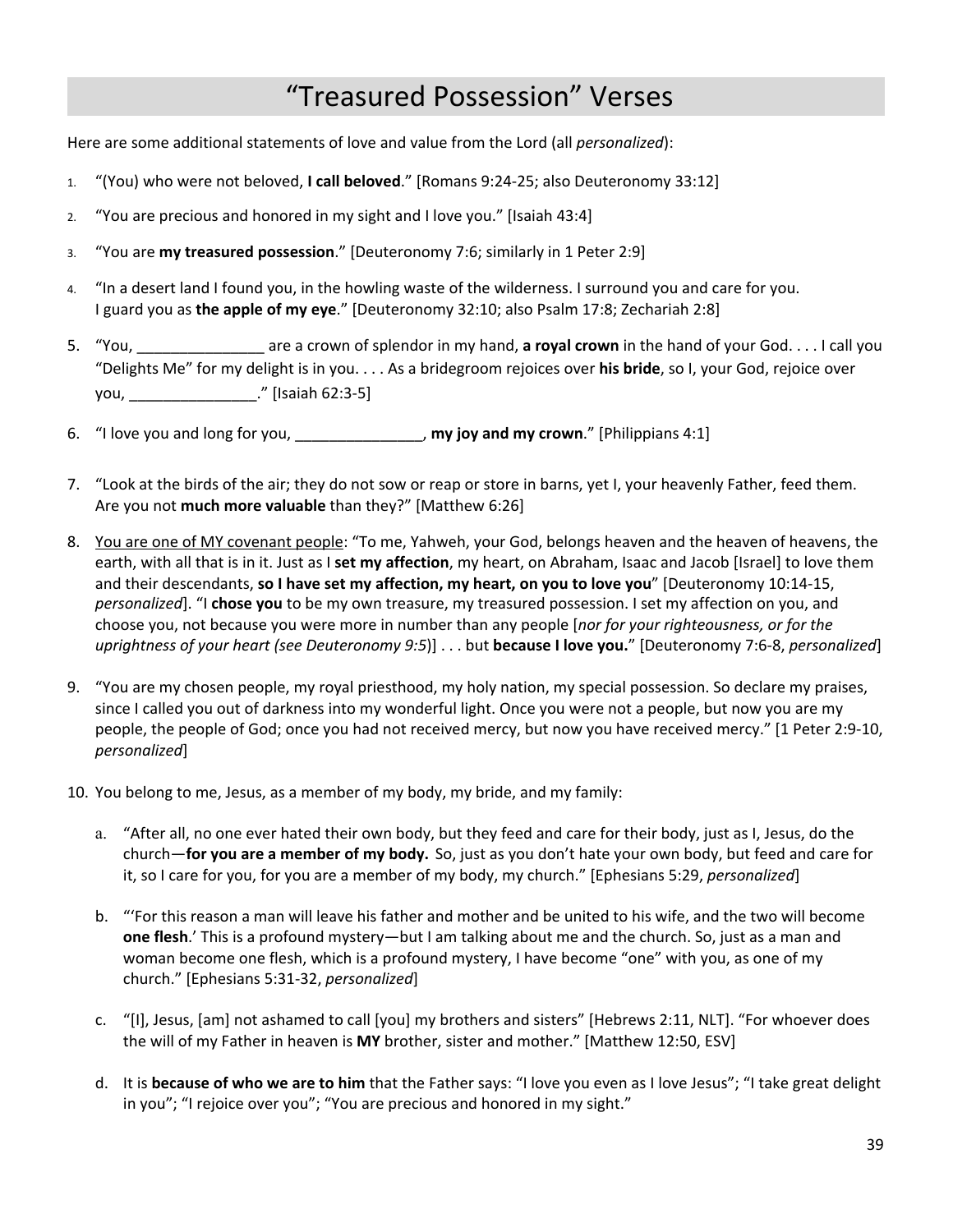# Jesus' "How Much More" Comparisons

This is a list of Jesus' "how much more" comparisons. The first one, Matthew 6:26 is already personalized. The "personalizations" follow the remaining three passages. *Enjoy!*

### **"You are much more valuable than they!"** (birds and grass)

**[Matthew 6:26,** *personalized***]—"**Look at the birds of the air; they do not sow or reap or store in barns, and yet I, your heavenly Father feed them. Are you not **much more valuable** than they? . . . **(v. 30-32)** If that is how I your God clothe the grass of the field, which is here today and tomorrow is thrown into the fire, **will I not much more** clothe you—you of little faith?" So do not worry, saying, 'What shall we eat?' or 'What shall we drink?' or 'What shall we wear?' For the pagans run after all these things, and I, your heavenly Father, know that you need them."

### **"If you . . . How much more do I!"**

**[Luke 15:3-7]**—"Then Jesus told them this parable: 'Suppose one of you has a hundred sheep and loses one of them [or a woman loses a silver coin, v. 8]. . . . And when he finds it, he joyfully puts it on his shoulders and goes home. Then he calls his friends and neighbors together and says, "Rejoice with me; I have found my lost sheep." I tell you that **in the same way there will be more rejoicing** in heaven over one sinner who repents than over ninety-nine righteous persons who do not need to repent.'"

PERSONALIZED: "If you feel this way about a 'pet' or a 'treasured possession,' how much more do I feel about you, *value you, and care about you! How much more do I act on your behalf!"*

**[Matthew 12:11-12]**—"He said to them, 'If any of you has a sheep and it falls into a pit on the Sabbath, will you not take hold of it and lift it out? How much more valuable is a person than a sheep! Therefore it is lawful to do good on the Sabbath'" (see also, Luke 13:15-16; 14:5).

PERSONALIZED: "If you promptly respond to your 'pet's' need because you care for and value it, how much more do I *love you, care about you and respond to your needs! How much more valuable you are to me!"*

**[Matthew 7:9-11]** — "Who is there among you, who, if your son [or daughter] asks for bread, will give [them] a stone?Or if [they] ask for a fish, will give [them] a snake? If you then, being sinful, know how to give good gifts to your children, **how much more** will your Father in heaven, give good gifts to those who ask him!'"

PERSONALIZED: "If you care about your children, love your children that much and respond to their needs, how much *more do I love and care about you and provide for your needs!"*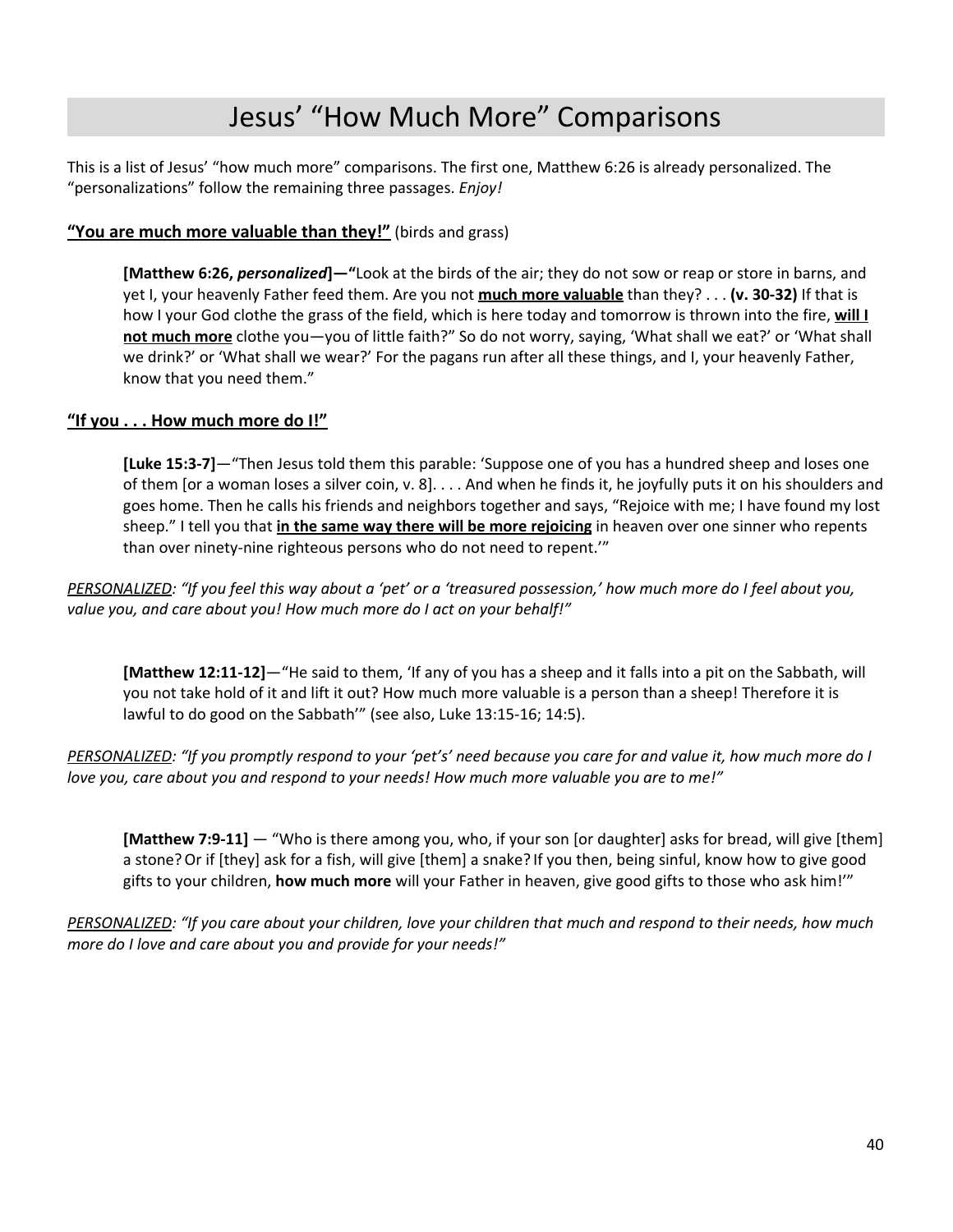### 1 CORINTHIANS 13:4-6 DEFINED

1 Corinthians 13:4-6 in the pattern of the last statement, "love does not delight in evil, BUT rejoices in the truth." The (a.) sentence is the definition of the negative word followed by (b.) a definition of it's opposite. Put (a. and b.) together, they form a statement one would say to someone.

Love does not envy, *but is happy for another's good fortune.*

Therefore, I do not resent you for having what I want, or begrudge you for what you have to the point of wishing you deprived of it,

but I am happy for your good fortune and content with what I have or do not have (Philippians 4:11-13).

### Love does not boast, *but praises others.*

Therefore, I do not call attention to myself so you will think highly of me whether deserved or not, but I speak of your successes, to build you up—(Ephesians 4:29).

#### Love is not proud, *but is humble, valuing others above oneself.*

Therefore, I do not act superior to you, valuing myself above you, but in humility, I value you above myself—(Philippians 2:3).

### Love does not dishonor others (is not rude), *but honors and respects them.*

Therefore, I do not disrespect, insult, or act rudely toward you, but I honor and respect you—(Romans 12:10).

Love is not self-seeking, *but other focused.*

Therefore, I am not obsessed with gratifying my own desires, but I seek to please you for your good, to build you up—(Romans 15:1-2; 1 Corinthians 10:24).

#### Love is not easily angered, *but is patient, calm, compassionate and gracious when wronged.*

Therefore, I am not easily offended, quickly feeling hostility toward you when provoked, but I am slow to anger, patient, calm, compassionate, and gracious toward you—(James 1:19; Colossians 3:12-13).

#### Love keeps no record of wrongs, *but forgives as forgiven.*

Therefore, I do not harbor a grudge or let vengeance grow in my heart when you harm me, but I forgive you as the Lord has forgiven me—(Colossians 3:13; also Ephesians 4:32).

### Love does not delight in evil but rejoices with the truth, with good.

Therefore, I do not delight in evil. In fact, I hate injustice, oppression, falsehood, and wrongdoing. Instead, I celebrate and rejoice over truth, fairness, justice and good.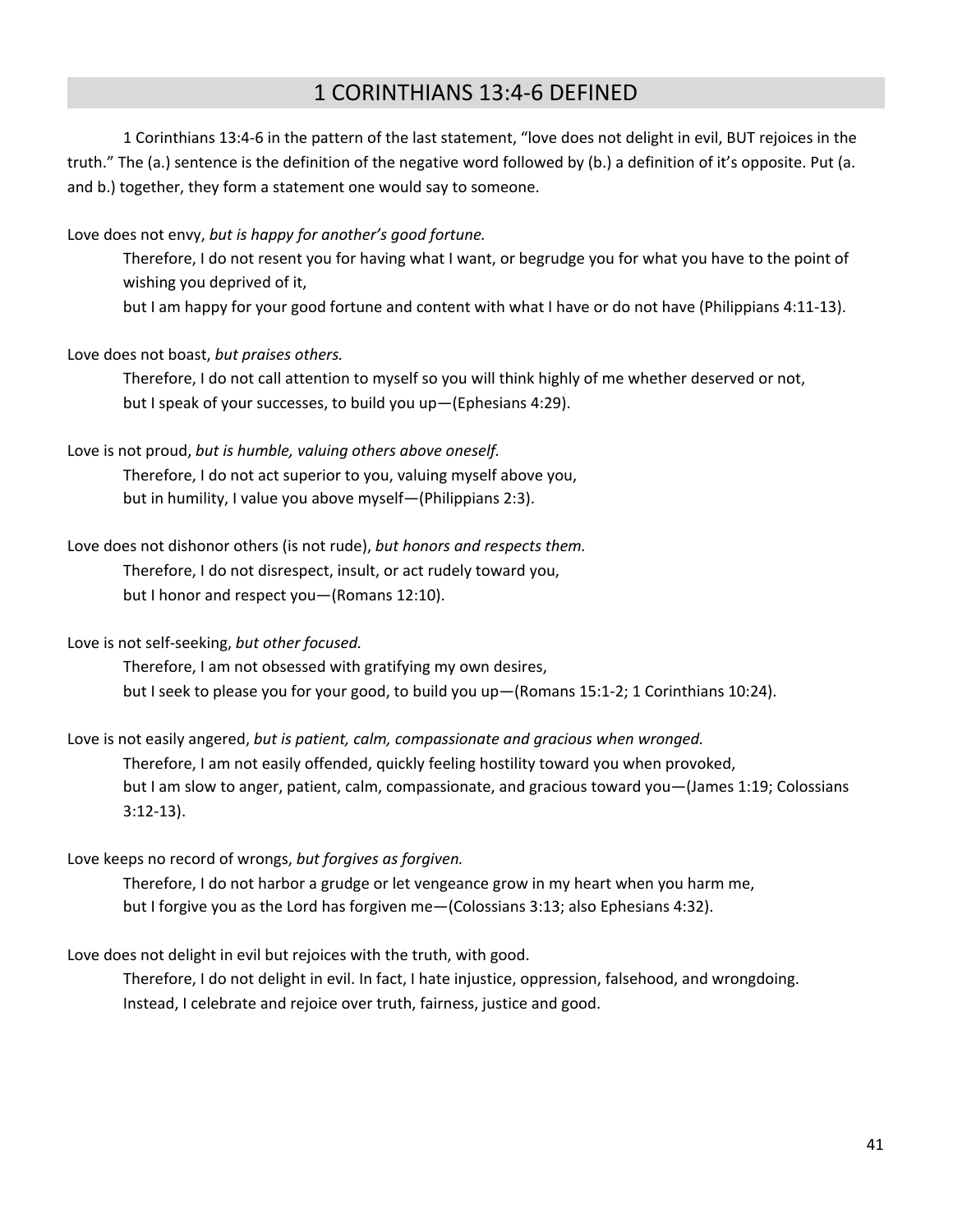- "Now that you have confessed your sins, I, who am faithful and just (righteous), **forgive** you your sins and **purify (cleanse)** you from all unrighteousness." [1 John 1:9, *personalized*, NIV]
- "Who is like me, your God, who **pardons** your sin and **forgives** your transgression . . . I do not stay angry forever but delight to show you mercy (unfailing love, steadfast love, loving-kindness). I will again have compassion on you; I **tread** your sins underfoot and **hurl** all your iniquities into the depths of the sea." [Micah 7:18-20, *personalized*, NIV]
- "As far as the east is from the west, so far have I removed your transgressions from you!" [Psalm 103:12, *personalized,* NIV]
- "I, even I, am he who **blots** out your transgressions, for my own sake, and **remembers** your sins **no more**." [Isaiah 43:25, NIV]
- "I have **swept** away your offenses like a cloud, your sins like the morning mist. Return to me, for I have redeemed you." [Isaiah 44:22, NIV]

From the Lords' heart to yours: Now that you have confessed your sins, I, Jesus, who am faithful and righteous, forgive you your sins and **purify (cleanse)** you from all your unrighteousness. For who is like me, your God, who pardons your sin and forgives your transgression? I do not stay angry forever but delight to show mercy (unfailing love, steadfast love, and loving-kindness). I have again had compassion on you; I have **tread** your sins underfoot and have **hurled** all your iniquities into the depths of the sea. I, even I, am he who has **blotted out** your transgressions, for my own sake, and I **remember them no more**. I have **swept** them away like a cloud, like the morning mist. So, return to me, for I have redeemed you.

From the Lord's heart to yours: Now that you have confessed your wrong to me, and your heart has been broken and grieved over the harm you caused me, others, and yourself, I delight in, find deep joy and pleasure in, showing you mercy, loving-kindness, and grace. I have again and always will have compassion on you. So it's with joy I pardon you and forgive you. And this is what that means: I have cleansed you; I have swept away your wrongs like a cloud, like the morning mist. I have tread them underfoot and have hurled them into the depths of the sea. I have blotted them out and remember them no more! How many different ways can I assure you that your wrongs are gone, out of sight, out of mind, now and forever. So don't look for them, don't bring them back up in your mind, because I won't know what you are talking about. I only see you clean, blameless and beautiful. So come to me, return to me, for I have redeemed you and love you.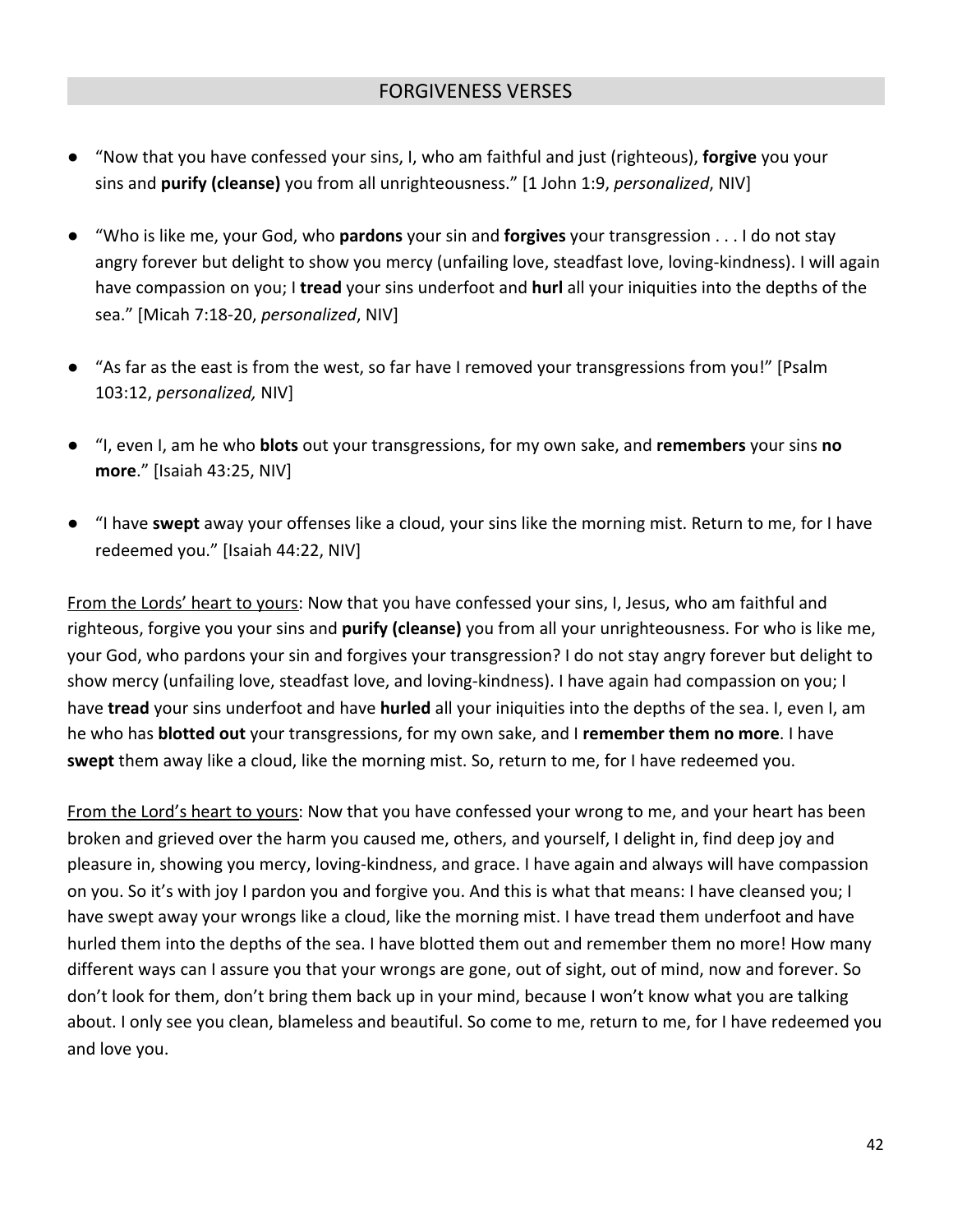# QUOTES FROM RESPECTED SAINTS

**St. Augustine:** "Fill yourselves first, and then only will you be able to give." (*Total Surrender*, p. 30)

**George Mueller:** "The first great and primary business to which I ought to attend every day was to have my soul happy in the Lord (by meditating on the Word) so my heart might be brought into experimental (experiential) communion with the Lord." (John Piper, *Desiring God,* p. 127).

**Brother Lawrence:** "The King, full of mercy and goodness, very far from chastising me, embraces me with love, makes me eat at His table, serves me with His own hands, gives me the key of His treasures; He converses and delights himself with me incessantly, in a thousand and a thousand ways, and treats me in all respects as His favorite. . . I find myself often attached with greater sweetness and delight than that of an infant at the mother's breast; so that, if I dare use the expression, I should choose to call this state the bosom of God, for the inexpressible sweetness which I taste and experience there." (*The Practice of the Presence of God*, p.38-39).

**Mother Teresa:** "Find out in all humility how much you are loved by Jesus. From the time you realize that you are loved by Jesus, love as He loves you." (*Total Surrender*, p.25)

**Bernard of Clairvaux:** "If then you are wise, you will show yourself rather as a reservoir than as a canal. For a canal spreads abroad water as it receives it, but a reservoir waits until it is filled before overflowing, and thus communicates, without loss to itself, its superabundant water. In the Church at the present day, we have many canals, few reservoirs."

### **CONVERTS FIRST PRAYER**

"My Father, I could never have sought my happiness in Thy love, unless Thou had'st first loved me. Thy Spirit has encouraged me by grace to seek Thee, has made known to me the reconciliation in Jesus, has taught me to believe it, has helped me to take Thee for my God and portion. May He grant me to grow in the knowledge and experience of Thy love, and walk in it all the way to glory.

Blessed forever be Thy fatherly affections, which chose me to be one of Thy children by faith in Jesus. I thank Thee for giving me the desire to live as such. In Jesus, my brother, I have my new birth, every restraining power, every renewing grace. It is by the Spirit, I call the Father, believe in Thee, love Thee.

Strengthen me inwardly for every purpose of my Christian life; let the Spirit continually reveal to me my interest in Christ, and open to me the riches of Thy love in Him. May He abide in me that I may know my union with Jesus, and enter into constant fellowship with Him; by the Spirit may I daily live to Thee, rejoice in Thy love, find it the same to me as to Thy Son, and become rooted and grounded in it as a house on rock; I know but little – increase my knowledge of Thy love in Jesus, keep me pressing forward for clearer discoveries of it, so that I may find its essential fullness; magnify Thy love to me according to its greatness, and not according to my deserts or prayer, and whatever increase Thou givest, let it draw out greater love to Thee.

(Arthur Bennett, ed., The Valley of Vision (Edinburgh; The Banner Of Truth Trust, 1975), 53. "This convert imagined that he knew little, but by today's standards he would stand among the theological giants!" As found in footnote 24, *p.42 of David Wells, Losing Our Virtue).*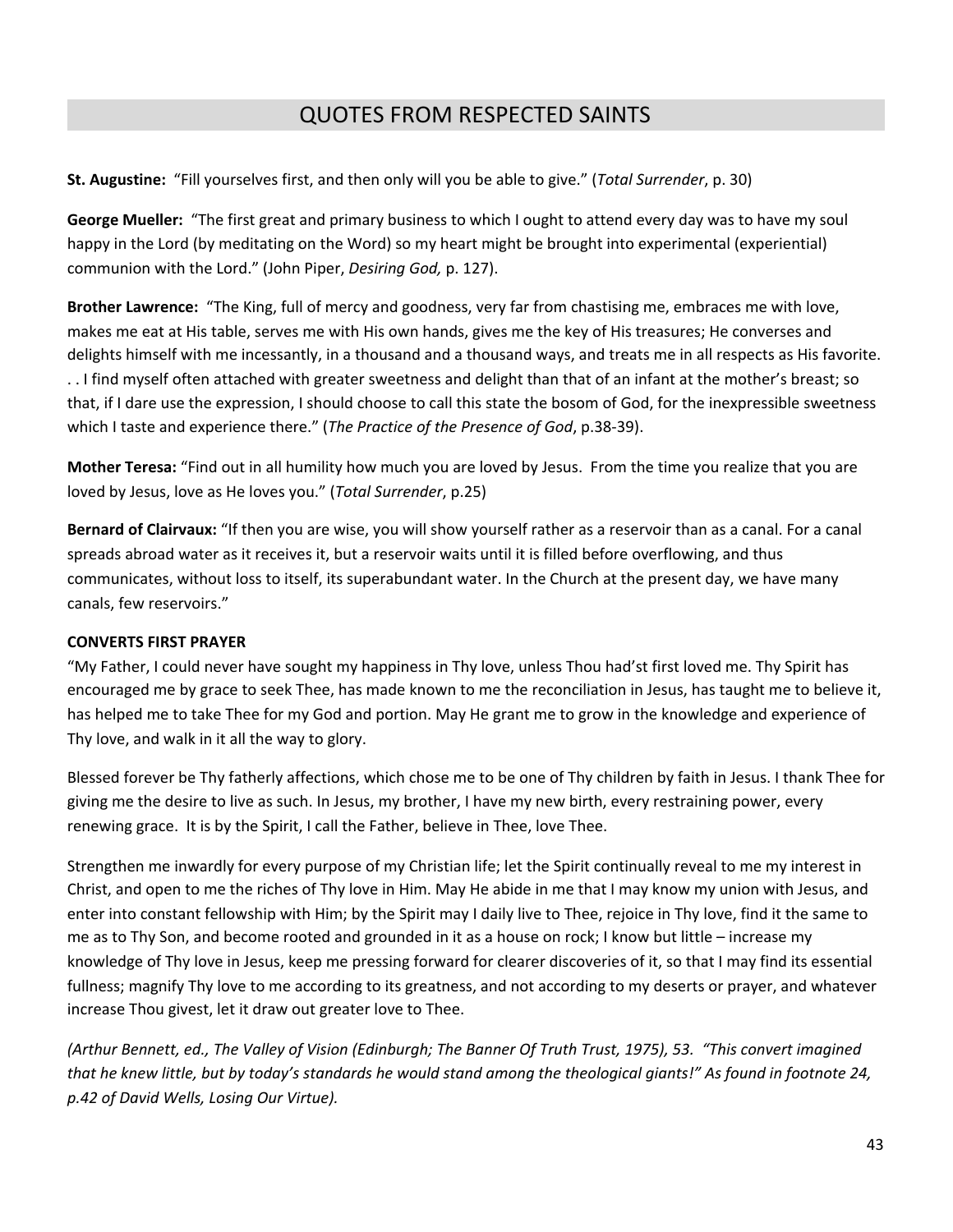### **Quotes from Current Authors**

**Michael Wilkins:** "As you allow God to love you with His kind of love, you will be able to understand hot how to love others in the same way." (In His Image: Reflecting Christ in Everyday Life; Part 3 - Toward a new vision of discipleship *and spirituality, 179*).

**David Benner:** "The sort of knowing that is essential for transformation is *experiential knowing* . . . a knowing that has moved beyond belief to experience. . . . It comes from meeting God in a contemplative state. It comes from sitting at the feet of Jesus, gazing into his face and listening to his assurances of love fro me. It comes from letting God love wash over me, not simply trying to believe it. It comes from soaking in the scriptural assurances of such love, not simply reading them and trying to remember or believe them. It comes from spending time with God, observing how he looks at me. It comes from watching his watchfulness over me and listening to his protestations of love for me" (p. 76). "My own struggles to become more loving have been the most discouraging aspect of my Christian spiritual journey. . . . Meditating on God's love has done more to increase my love than decades of effort to try to be more loving. Allowing myself to deeply experience his love – taking time to soak in it and allow it to infuse me – has begun to effect changes that I had given up hope of ever experiencing. Coming back to God in my failures at love, throwing myself into his arms and asking him to remind me of how much he loves me as I am – here I begin to experience new levels of love to give to others." (*Surrender to Love: Discovering the Heart of Christian Spirituality, 88).*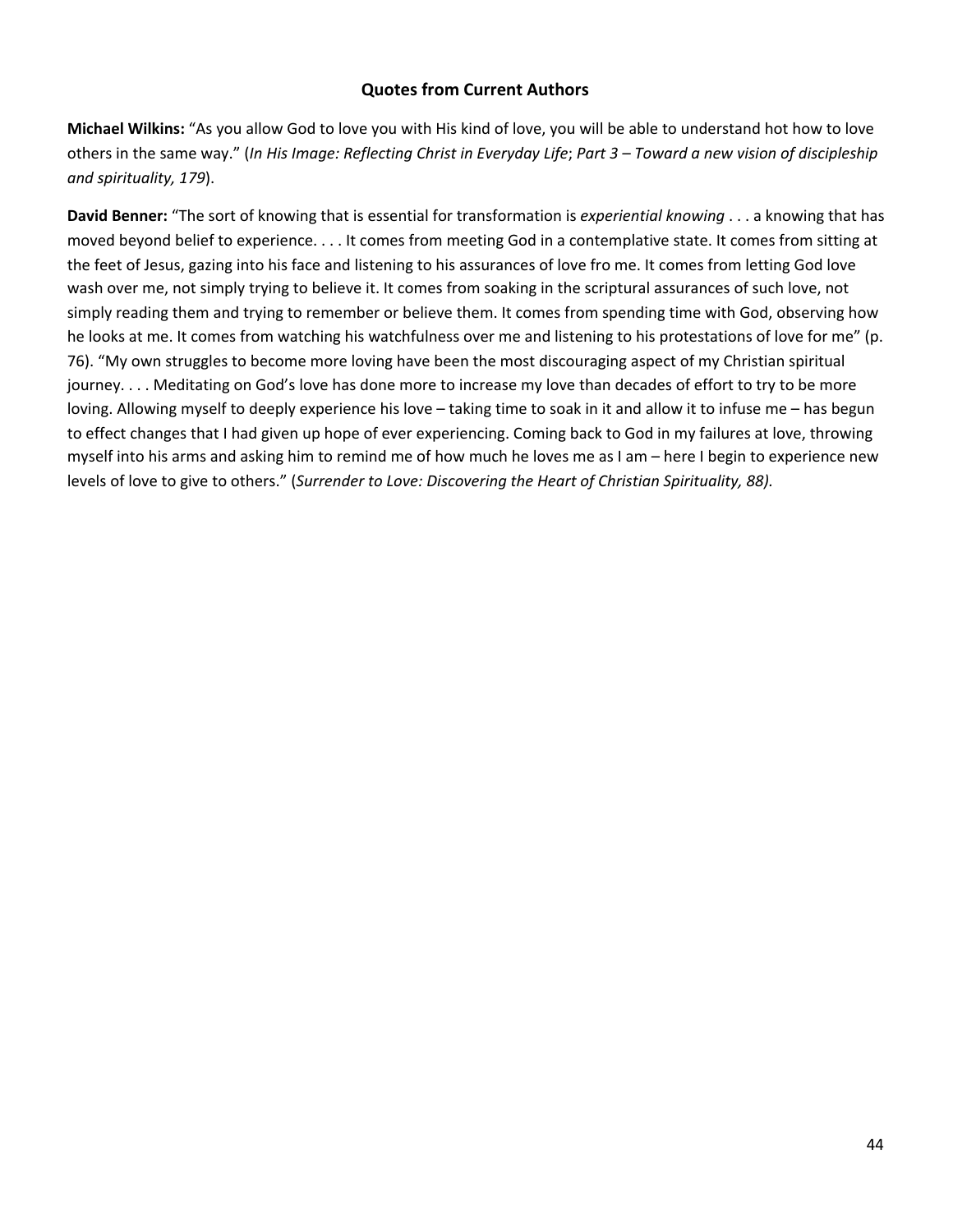# **Summary of FIRST LOVED - Loving the Jesus Way**

Experience God love you as He loved the disciples through Jesus!

Jesus loved his disciples! John wrote: "Having loved his own . . . he loved them to the end!" (John 13:1). From the day he called them to follow him until he ascended, Jesus loved "his own" with all kinds of words and actions over those three years. During his final meal with them, he revealed two astonishing things about his love – he loved them as the Father had loved him (John 15:9) and the Father himself loved them through him: "If you have seen (experienced) me, you have seen (experienced) the Father . . . because it is the Father living in me doing his work" (John 14:9-11).

Finally, he gave them a new command: "Love one another **as I have loved you!**" (John 13:34; 15:12). He concluded stating that loving one another [and ultimately all people this way] would be the singular characteristic by which the world would identify them as his own (John 13:35). But what about us, his present-day disciples, who haven't had three years of being loved by Jesus like the disciples experienced? How can we love others "AS" he has loved us? The Father and Jesus are present in us by the Spirit (John 14:16, 23; Romans 8:9-10). The Love Verse and God-sighting practices help us experience their love for us in an embodied way so that we are compelled to and can love others as he has loved us!

1. **The Love Verse Practice:** Invite God to speak to you personally from Scripture texts that provide timeless revelations of his love for you [similar to the early church practice of Lectio Divina].

**Sample**—[Zephaniah 3:17, NIV, 1984]: "The LORD your God is with you. He is mighty to save. He will take great delight in you, He will quiet you with His love, He will rejoice over you with singing."

Personalize & Memorize-"I am the LORD your God and I am with you. I am mighty to save you, (Your name). I take great delight in you. I will quiet you with My love and I rejoice over you (Your name), with singing."

**Vocalize and Meditate**—Speak this personalized Scripture text to yourself, right out loud with passion. Speak it again and again, until the words—like water—begin to soften your heart soil. Invite a friend to speak these personalized words over you. Don't stop meditating (*i.e.,* marinating your soul) until you *feel* God's heart toward you through the very words of Scripture. When time permits, write out the verse using synonyms and antonyms to help his truth penetrate deeper into your heart. And listen to the Spirit to give further words of encouragement.

**Synonym/Antonym Sample** — "(Your name), I am the LORD, Yahweh, your God. I am always with you [son/daughter]. I am never detached or distant. I am here as a warrior to fight for you and to deliver you through the pressures you're enduring. Do not for a moment allow yourself to think that I don't care about you. The truth is I adore you; I delight in the relationship we share. I am eager to console you with my love, my kindness, and my affection. In fact, as I listen to you, I celebrate your life and your faith in me with a mighty, exuberant shout!"

**Imitate –** Share the verse with someone else to pour God's love into their hearts. Be led of the Spirit to share any additional words of comfort and encouragement.

2. **The God-sighting Practice:** John wrote: "No one has ever seen God. But if we love each other, God lives in [dwells